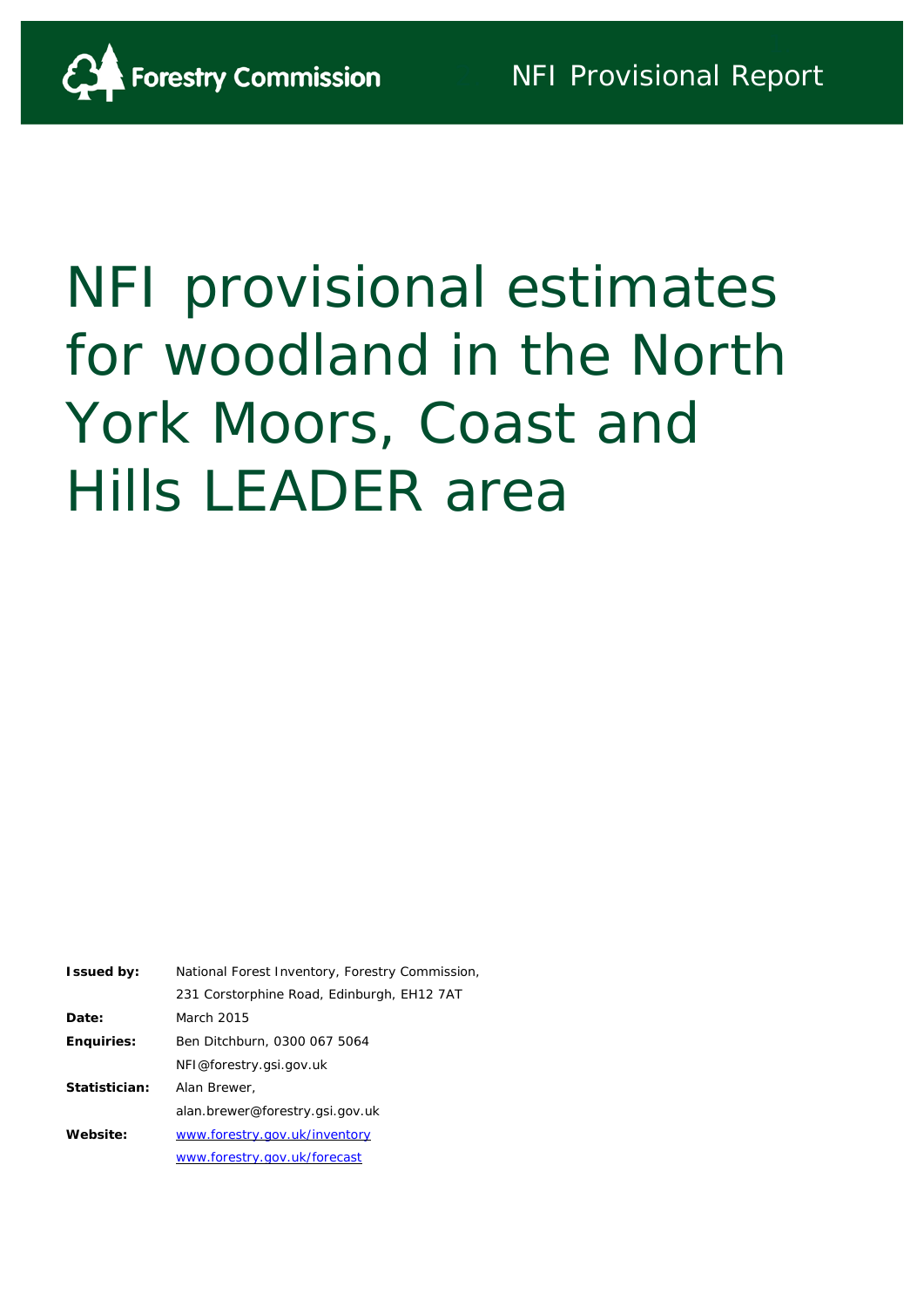# Summary

This report provides a detailed picture of the stocked area in woodland, the standing volume of timber and the associated live biomass and carbon stocks for woodland in the North York Moors, Coast and Hills LEADER programme area. These estimates are a subset of those published as part of the 2012 growing stock information presented in the National Forest Inventory (NFI) *50-year forecast of softwood timber availability* (2014) and *50-year forecast of hardwood timber availability* (2014). NFI reports are published at [www.forestry.gov.uk/inventory.](http://www.forestry.gov.uk/inventory)

In addition, the report provides forecasts of timber availability, standing volume and increment for softwoods and hardwoods arising from the stocked area and standing volume. Forecasts are based on the 'headline' harvesting scenario described in the 50 year forecasts NFI reports. An alternative forecast is provided using a harvesting scenario which brings all Private sector broadleaved woodland into production.

The estimates provided in this report are provisional in nature.

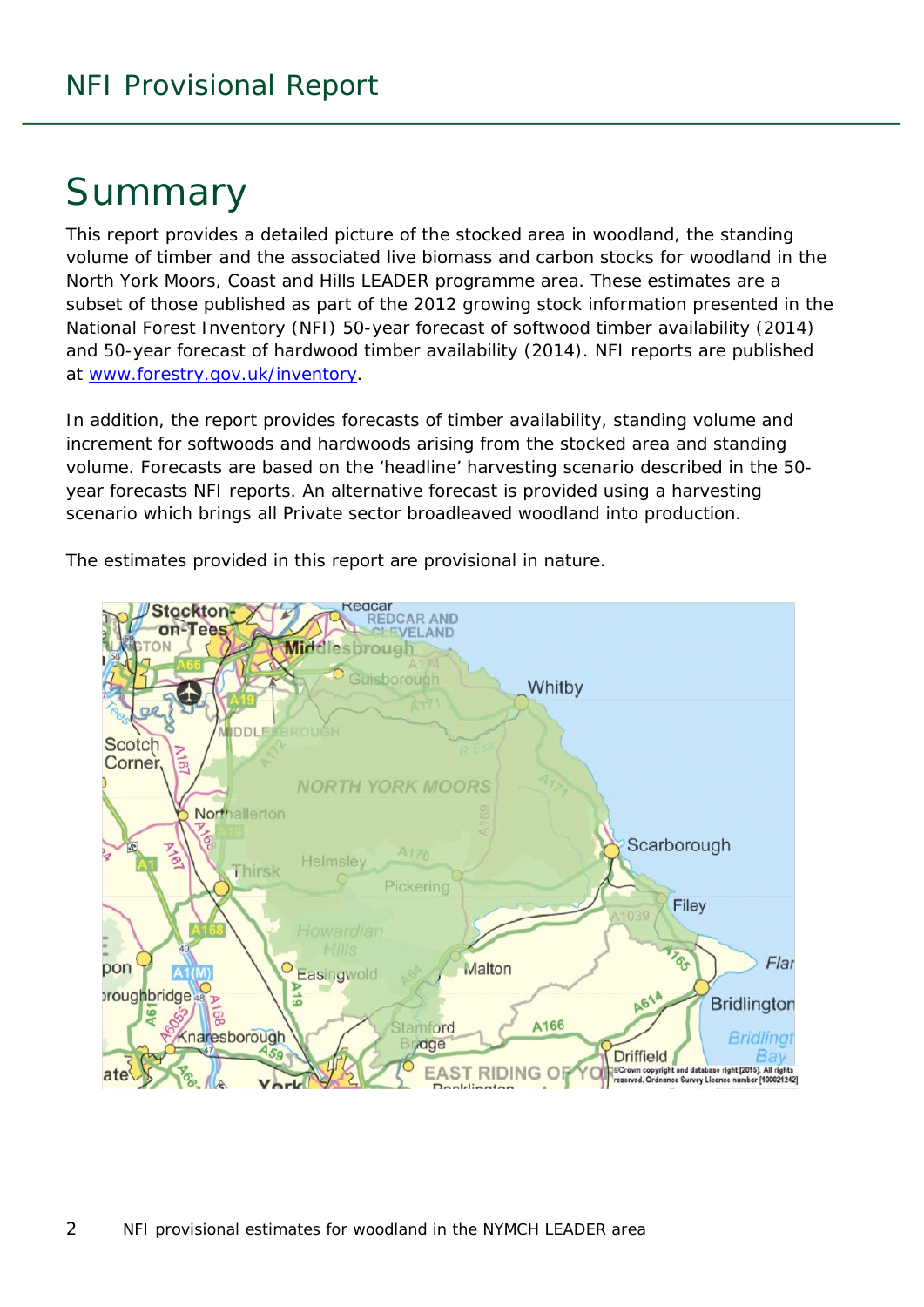# **Contents**

| 50-year forecast of timber availability under the 'headline' harvesting scenario | -20 |
|----------------------------------------------------------------------------------|-----|
| 50-year forecast of timber availability under the 'unrestricted' scenario        | 28  |
| Comparison of hardwood production between harvesting scenarios                   | 36  |
|                                                                                  |     |
|                                                                                  |     |

### Figures

| Figure 1 Principal tree species composition by stocked area at 31 March 20127         |
|---------------------------------------------------------------------------------------|
| Figure 1a Principal conifer tree species composition by stocked area at 31 March 2012 |
|                                                                                       |
| Figure 2 Principal tree species composition by standing volume at 31 March 201211     |
| Figure 2a Principal conifer tree species composition by standing volume at 31 March   |
|                                                                                       |
|                                                                                       |
| Figure 4 Overview of 50-year forecast of average annual softwood availability 25      |
|                                                                                       |
| Figure 6 50-year forecast of average annual hardwood availability  26                 |
| Figure 7 50-year forecast of softwood standing volume, increment and availability27   |
| Figure 8 50-year forecast of hardwood standing volume, increment and availability 27  |
| Figure 9 Overview of 50-year forecast of average annual softwood availability -       |
|                                                                                       |
| Figure 10 50-year forecast comparison of average annual softwood availability-        |
|                                                                                       |
| Figure 11 50-year forecast comparison of average annual hardwood availability -       |
|                                                                                       |
| Figure 12 50-year summary of softwood standing volume, increment and availability -   |
|                                                                                       |
| Figure 13 50-year summary of hardwood standing volume, increment and availability -   |
|                                                                                       |
| Figure 14 50-year forecast comparison of average annual hardwood timber availability  |
|                                                                                       |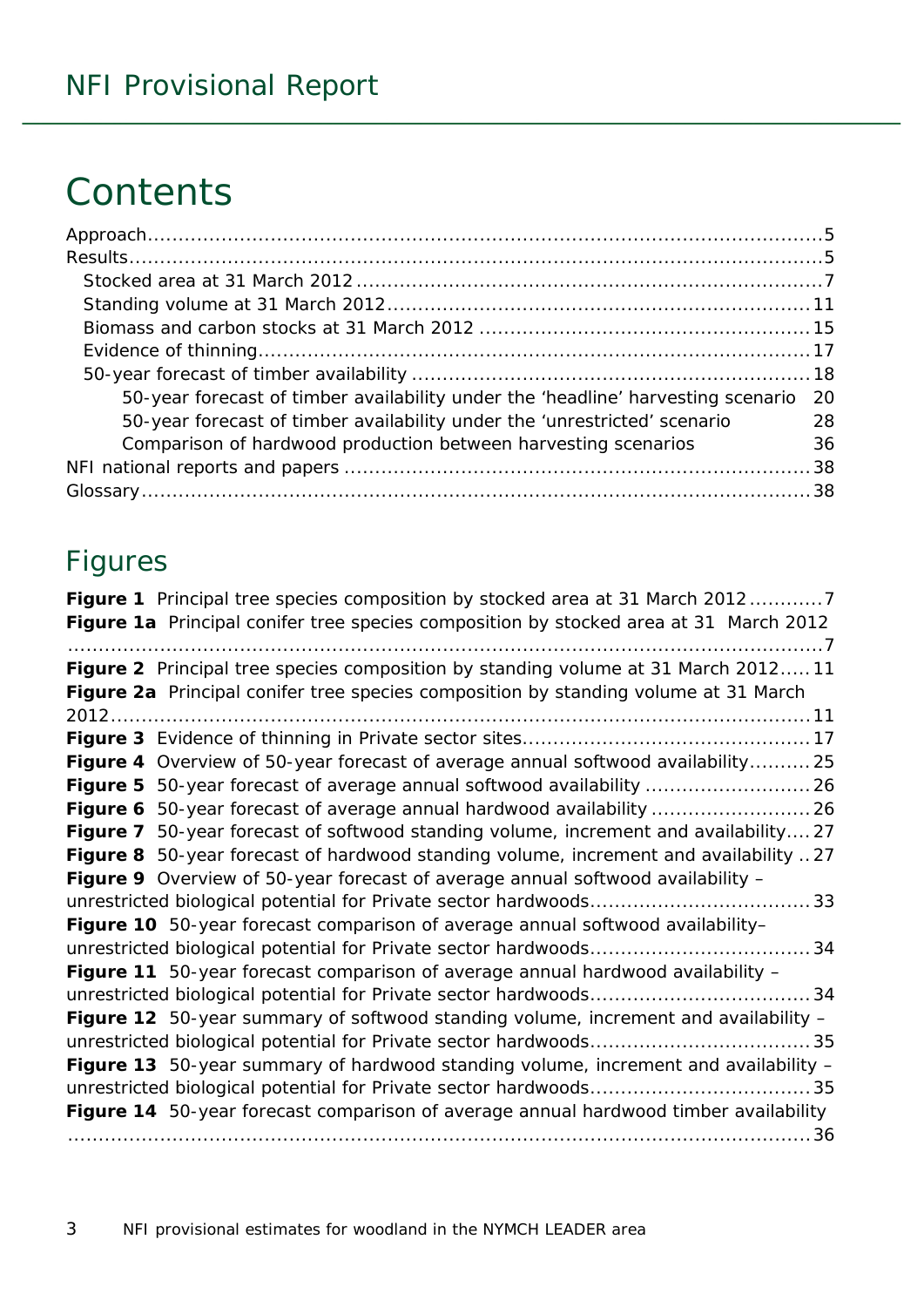**Figure 15** [15-year forecast comparison of average annual hardwood timber availability](#page-36-0) [.........................................................................................................................37](#page-36-0)

### Tables

| Table 3 Stocked area by mean stand DBH class at 31 March 2012 10                           |
|--------------------------------------------------------------------------------------------|
|                                                                                            |
| Table 5 Standing volume by principal tree species at 31 March 2012  12                     |
|                                                                                            |
| Table 7 Standing volume by mean stand DBH class at 31 March 201214                         |
| Table 8 Standing biomass by principal tree species at 31 March 2012  15                    |
| Table 9 Total carbon stocks in principal tree species at 31 March 2012 16                  |
| Table 10 50-year forecast of timber availability by time period and principal species . 20 |
| Table 11 50-year forecast of standing volume; average annual volumes within periods        |
|                                                                                            |
| Table 12 50-year forecast of net increment; average annual volumes within periods . 24     |
| Table 13 50-year forecast of timber availability by time period and principal species -    |
|                                                                                            |
| Table 14 50-year forecast of standing volume; average annual volumes within periods        |
|                                                                                            |
| <b>Table 15</b> 50-year forecast of net increment; average annual volumes within periods - |
|                                                                                            |
| Table 16 15-year forecast comparison of average annual timber availability  37             |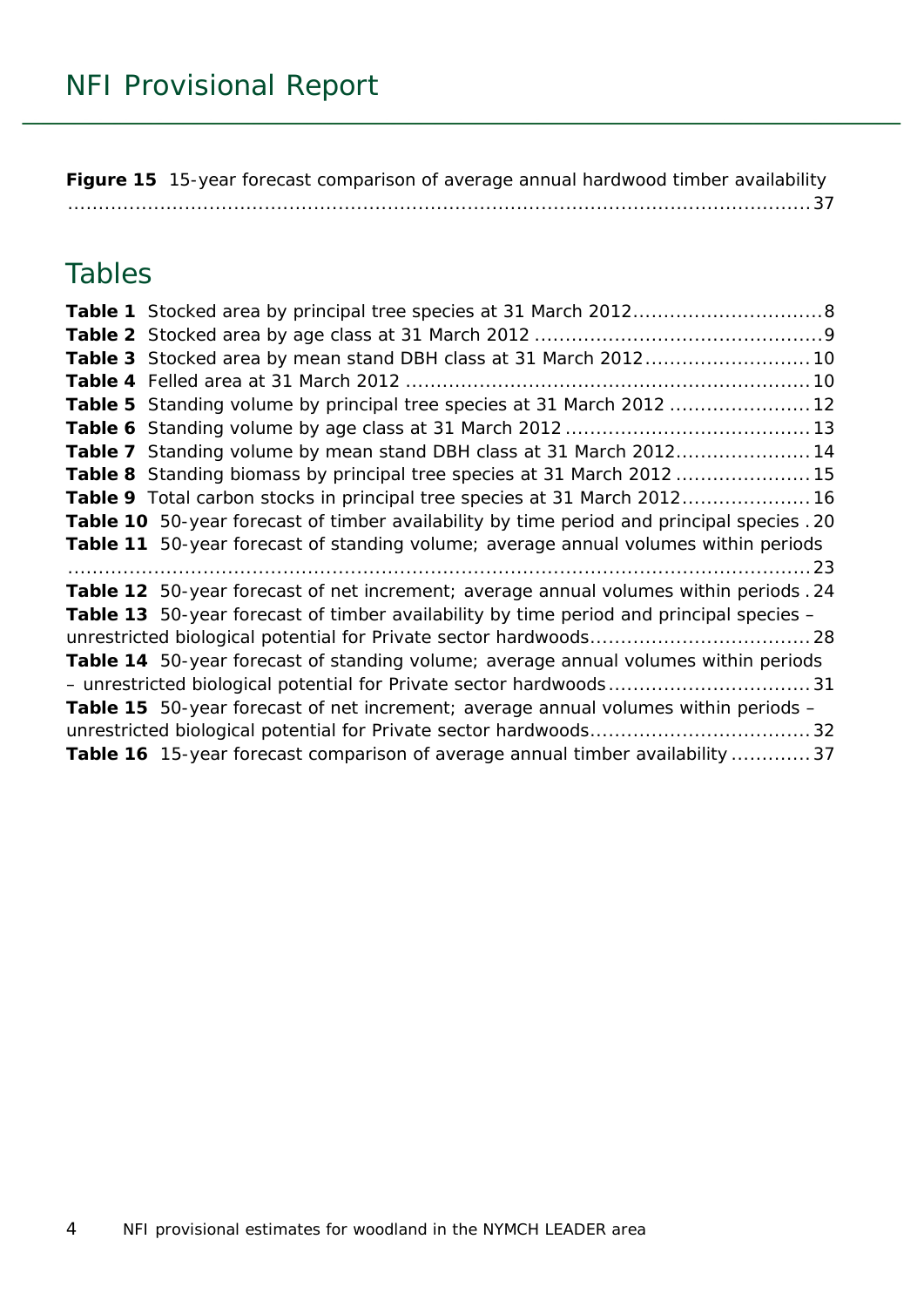# <span id="page-4-0"></span>Approach

The approach taken in the derivation of these results and to be used in their interpretation is described in the full suite of forecast reports which can be found at [www.forestry.gov.uk/forecast.](http://www.forestry.gov.uk/forecast) Refer to the *Standing timber volume for coniferous trees in Britain* (2012) and the *NFI preliminary estimates of quantities of broadleaved species in British woodlands with special focus on ash* (2012) reports for a description of the underlying methodologies and interpretation, and also for the England and Great Britain (GB) context. Refer to the *NFI forecasts methodology* (2012) overview report for a detailed description and discussion of forecasting future availability of timber from NFI field survey data and from information in the Forestry Commission's sub-compartment database (SCDB). The wider context of forecasts of timber production from woodland in GB and its constituent countries under a range of harvesting scenarios can be found in the *50-year forecast of softwood timber availability* (2014) and the *50-year forecast of hardwood timber availability* (2014).

The estimates reported here are based upon field samples assessed between October 2009 and August 2013, the results of which have been subjected to rigorous data quality assurance procedures. These field samples constitute approximately two-thirds of the sites to be sampled within the first cycle of NFI field sampling. As a consequence, the estimates in this report are classed as provisional.

# <span id="page-4-1"></span>**Results**

The results presented in this report are estimates of standing volumes and stocked areas at 31 March 2012, and 50-year forecasts of softwood and hardwood availability under the 'headline' harvesting scenario and also under a scenario assuming all hardwoods are harvested in Private sector woodland in the NYMCH LEADER area. The data sources used for the compilation of these estimates are the same as described in the NFI reports *Standing timber volume for coniferous trees in Britain* (2012), the *50-year forecast of softwood availability* (2014) and the *50-year forecast of hardwood availability* (2014). Estimates for the Forestry Commission (FC) estate are derived from the FC's SCDB, while those for the Private sector (i.e. non-FC) estate are derived from information collected in the NFI field survey. A fuller description of these data sources and how they are used in the production of estimates, including sampling standard errors (SEs) attached to the Private sector estimates, is provided in the earlier documents.

Results are provided for stocked area at 31 March 2012 (**Figures 1–1a** and **Tables 1– 3**), felled area (**Table 4**), standing volume at 31 March 2012 (**Figures 2–2a** and **Tables 5–7**), biomass and carbon stocks at 31 March 2012 (**Tables 8–9**), evidence of thinning in Private sector stands from the NFI field survey (**Figure 3**), the 'headline' 50 year forecast (**Figures 4–8** and **Tables 10–12**) and the 'unrestricted' 50-year forecast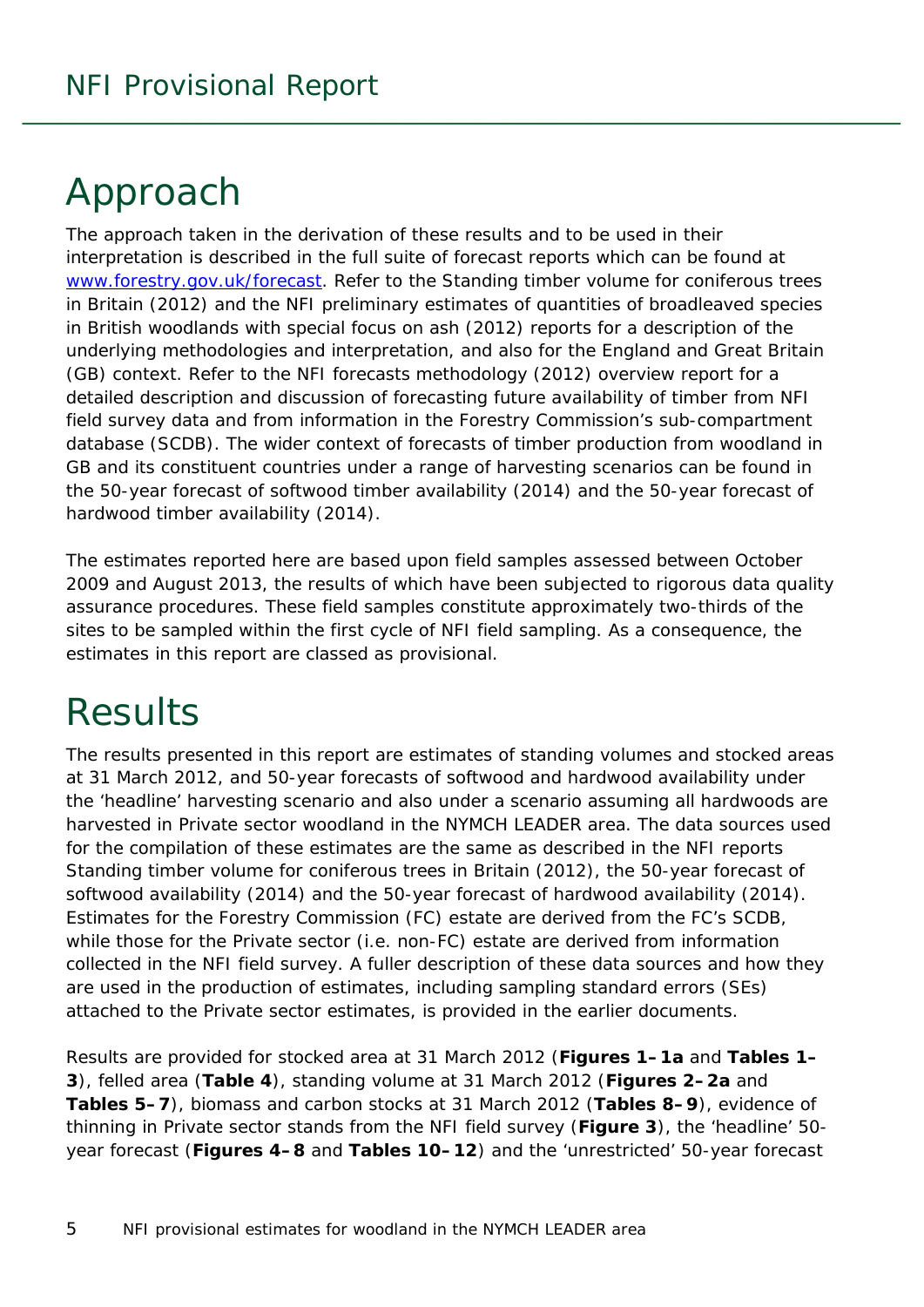(**Figures 9–13** and **Tables 13–15**). **Figures 14–15** and **Table 16** compare the hardwood production under the two scenarios.

The values in the tables have been independently rounded, so may not add to the totals shown. In some breakdowns of Private sector estimates, the estimates in the body of the table may not sum to the quoted total because each individual value, including the total, has been independently generated by the estimation procedure used for results from the NFI sample survey. Sampling SEs attached to Private sector estimates are expressed in relative terms (%) to the right of the relevant estimate. Percentages in the pie charts may also not sum to 100 due to rounding.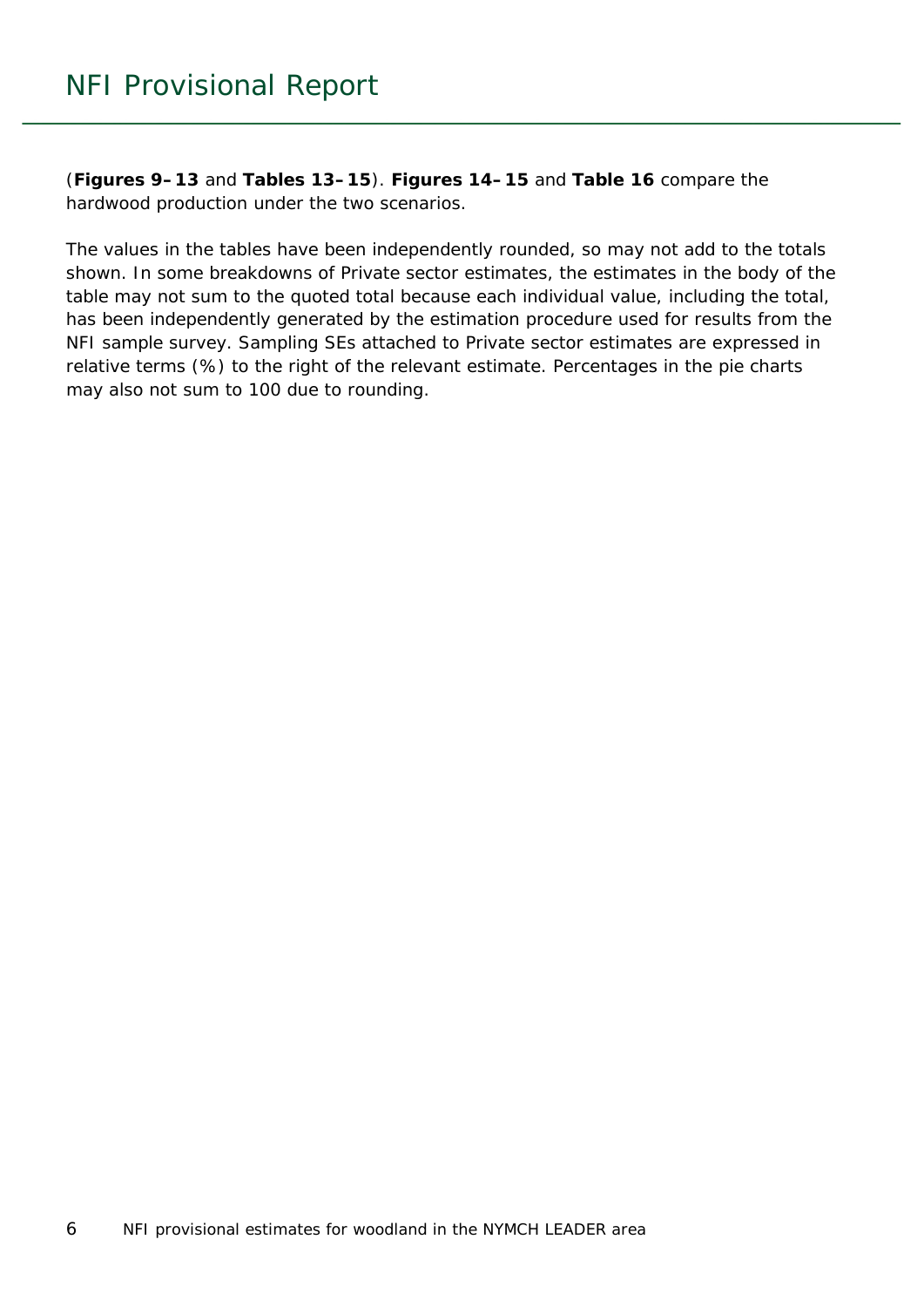### <span id="page-6-0"></span>Stocked area at 31 March 2012



<span id="page-6-1"></span>**Figure 1** Principal tree species composition by stocked area at 31 March 2012

<span id="page-6-2"></span>**Figure 1a** Principal conifer tree species composition by stocked area at 31 March 2012

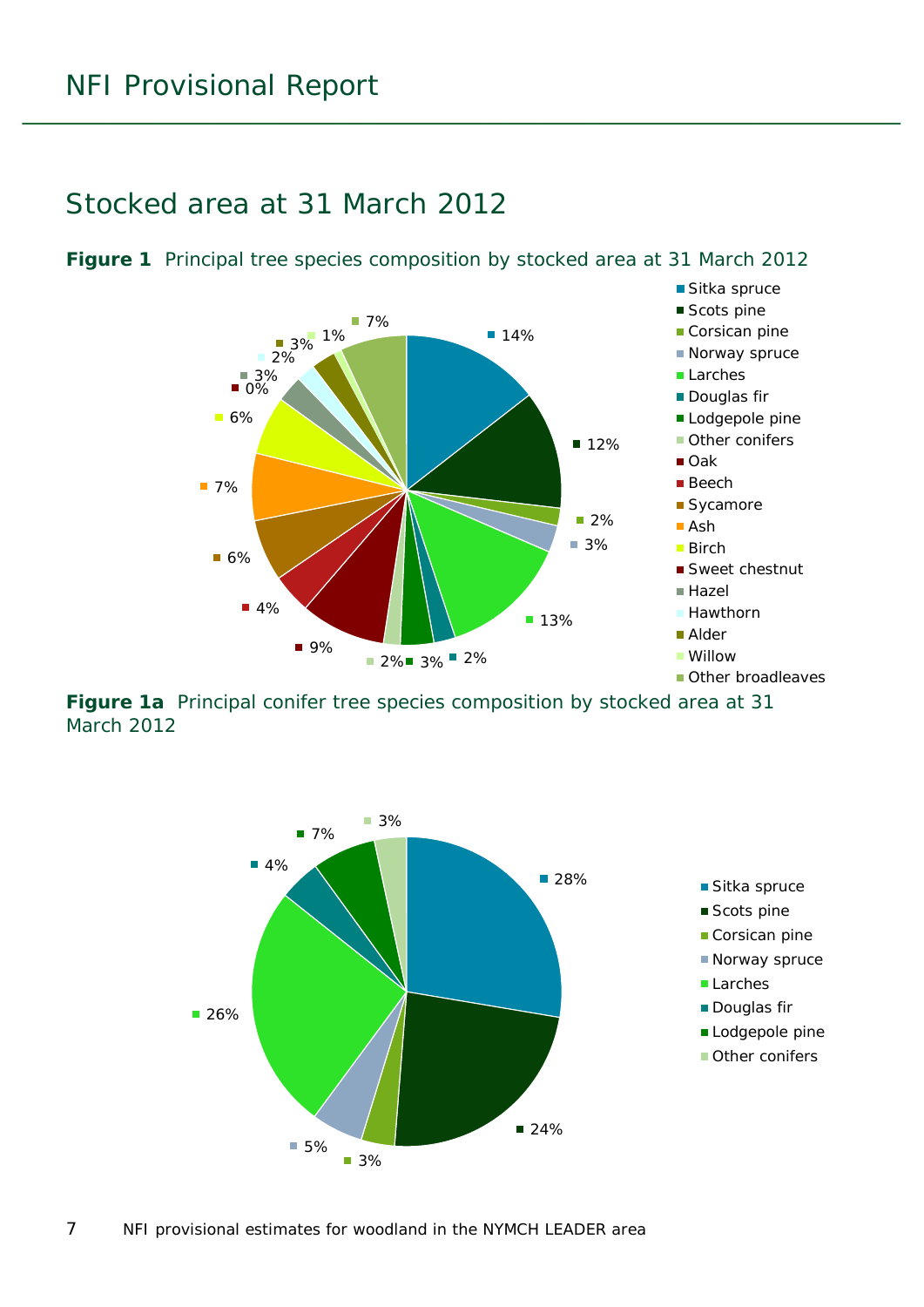#### <span id="page-7-0"></span>**Table 1** Stocked area by principal tree species at 31 March 2012

|                        | FC                 | Private sector     |                          | Total              |
|------------------------|--------------------|--------------------|--------------------------|--------------------|
| Principal species      | area               | area               | SE%                      | area               |
|                        | $(000 \text{ ha})$ | $(000 \text{ ha})$ |                          | $(000 \text{ ha})$ |
| Conifers               |                    |                    |                          |                    |
| Sitka spruce           | 4.1                | 1.0                | 24                       | 5.2                |
| Scots pine             | 3.0                | 1.4                | 18                       | 4.4                |
| Corsican pine          | 0.2                | 0.4                | 33                       | 0.7                |
| Norway spruce          | 0.4                | 0.6                | 22                       | 1.0                |
| Larches                | 2.9                | 1.9                | 12                       | 4.8                |
| Douglas fir            | 0.5                | 0.3                | 29                       | 0.8                |
| Lodgepole pine         | 1.0                | 0.3                | 33                       | 1.2                |
| Other conifers         | 0.4                | 0.2                | 92                       | 0.6                |
| <b>All conifers</b>    | 12.6               | 6.2                | 8                        | 18.8               |
| <b>Broadleaves</b>     |                    |                    |                          |                    |
| Oak                    | 0.3                | 2.9                | 15                       | 3.2                |
| Beech                  | 0.3                | 1.1                | 18                       | 1.5                |
| Sycamore               | 0.2                | 2.1                | 16                       | 2.3                |
| Ash                    | 0.2                | 2.4                | 21                       | 2.5                |
| <b>Birch</b>           | 0.6                | 1.6                | 15                       | 2.2                |
| Sweet chestnut         | 0.0                | 0.0                | $\overline{\phantom{m}}$ | 0.0                |
| Hazel                  | 0.0                | 1.0                | 39                       | 1.0                |
| Hawthorn               | 0.0                | 0.7                | 21                       | 0.7                |
| Alder                  | 0.0                | 0.9                | 33                       | 0.9                |
| Willow                 | 0.0                | 0.3                | 44                       | 0.3                |
| Other broadleaves      | 0.6                | 1.8                | 14                       | 2.5                |
| <b>All broadleaves</b> | 2.3                | 14.8               | 6                        | 17.1               |
| All species            |                    |                    |                          |                    |
| <b>All species</b>     | 14.9               | 21.1               | $\overline{4}$           | 36.0               |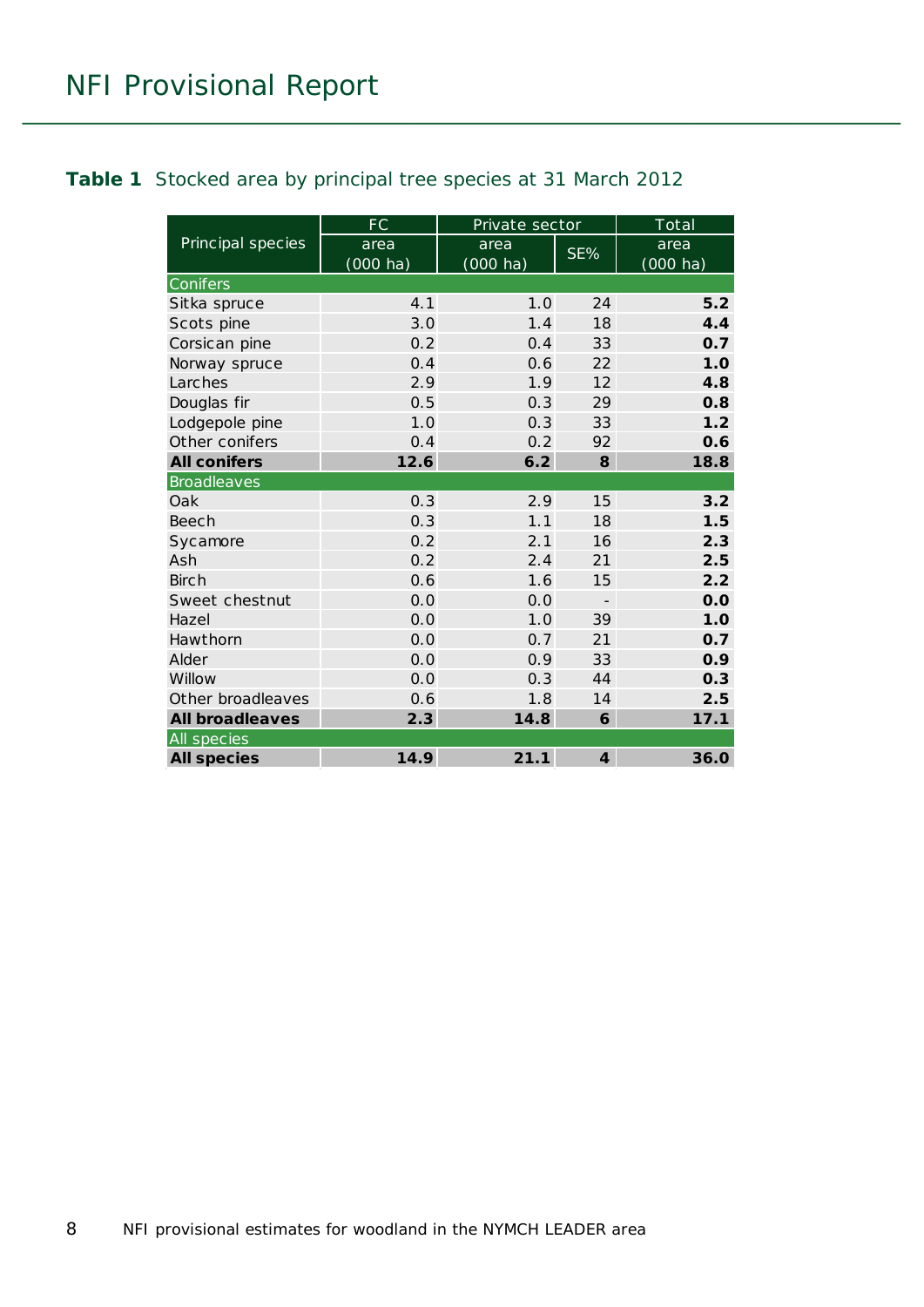#### <span id="page-8-0"></span>**Table 2** Stocked area by age class at 31 March 2012

|                 | FC                         | Private sector             |                         | Total                      |
|-----------------|----------------------------|----------------------------|-------------------------|----------------------------|
| Age class       | area<br>$(000 \text{ ha})$ | area<br>$(000 \text{ ha})$ | SE%                     | area<br>$(000 \text{ ha})$ |
| All conifers    |                            |                            |                         |                            |
| 0-10 years      | 1.2                        | 0.1                        | 35                      | 1.3                        |
| $11-20$ years   | 1.8                        | 0.7                        | 19                      | 2.4                        |
| $21-40$ years   | 2.8                        | 1.7                        | 23                      | 4.5                        |
| $41-60$ years   | 4.8                        | 2.9                        | 14                      | 7.7                        |
| $61-80$ years   | 1.5                        | 0.7                        | 27                      | 2.2                        |
| 81-100 years    | 0.6                        | 0.1                        | 72                      | 0.6                        |
| $100+$ years    | 0.0                        | 0.0                        |                         | 0.0                        |
| <b>Total</b>    | 12.6                       | 6.2                        | 8                       | 18.8                       |
| All broadleaves |                            |                            |                         |                            |
| 0-10 years      | 0.1                        | 1.1                        | 19                      | 1.2                        |
| $11-20$ years   | 0.4                        | 2.3                        | 13                      | 2.6                        |
| $21-40$ years   | 0.4                        | 2.8                        | 15                      | 3.2                        |
| $41-60$ years   | 0.6                        | 2.1                        | 17                      | 2.7                        |
| $61-80$ years   | 0.5                        | 2.8                        | 22                      | 3.3                        |
| 81-100 years    | 0.1                        | 2.7                        | 17                      | 2.8                        |
| $100+$ years    | 0.2                        | 1.1                        | 30                      | 1.3                        |
| <b>Total</b>    | 2.3                        | 14.8                       | 6                       | 17.1                       |
| All species     |                            |                            |                         |                            |
| 0-10 years      | 1.3                        | 1.2                        | 17                      | 2.5                        |
| $11-20$ years   | 2.1                        | 3.0                        | 11                      | 5.1                        |
| $21-40$ years   | 3.2                        | 4.5                        | 13                      | 7.8                        |
| $41-60$ years   | 5.4                        | 5.0                        | 12                      | 10.4                       |
| $61-80$ years   | 2.0                        | 3.5                        | 19                      | 5.5                        |
| 81-100 years    | 0.7                        | 2.8                        | 17                      | 3.4                        |
| $100+$ years    | 0.2                        | 1.1                        | 30                      | 1.3                        |
| <b>Total</b>    | 14.9                       | 21.1                       | $\overline{\mathbf{4}}$ | 36.0                       |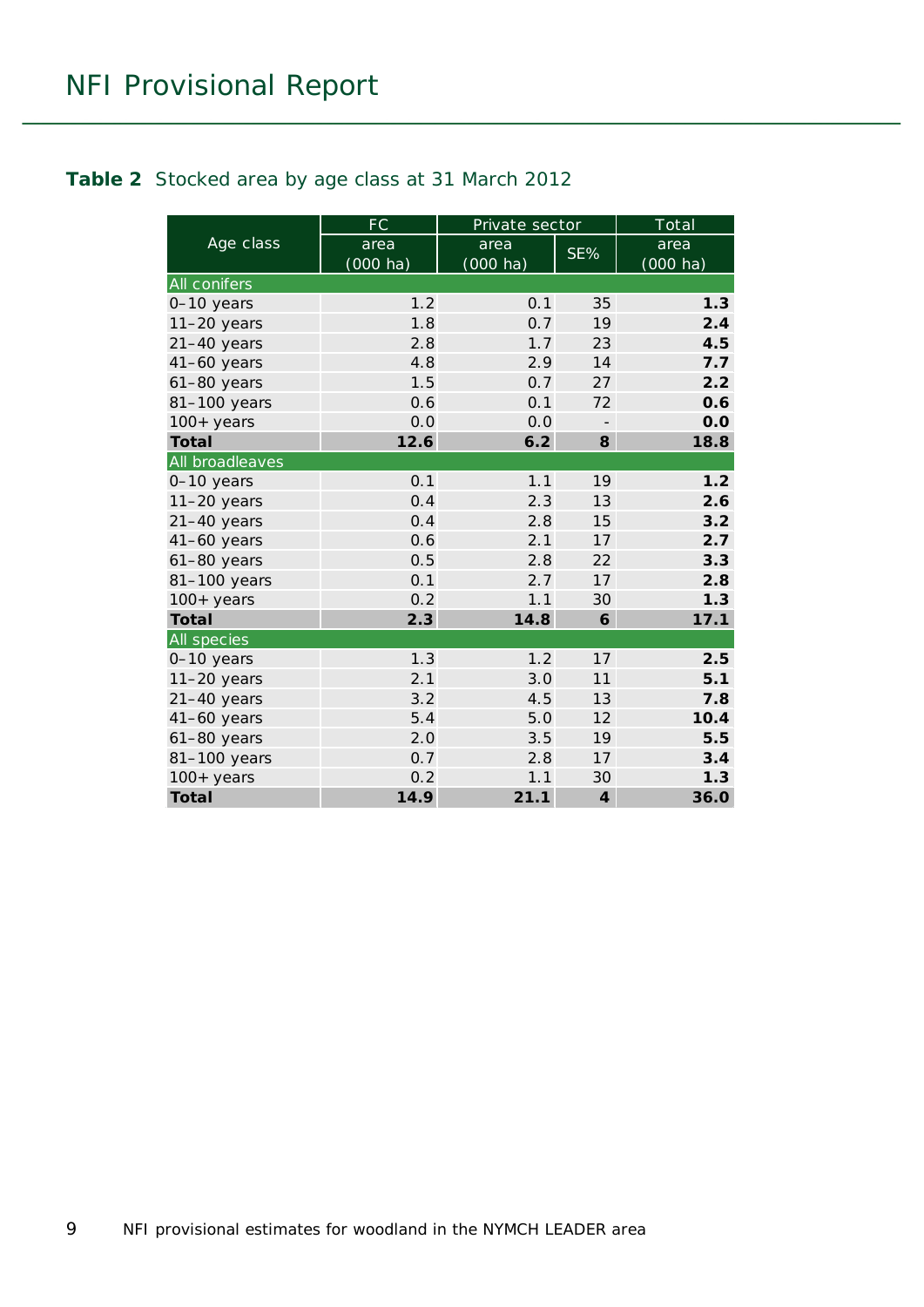#### <span id="page-9-0"></span>**Table 3** Stocked area by mean stand DBH class at 31 March 2012

|                     | FC                 | Private sector     |                  | Total              |
|---------------------|--------------------|--------------------|------------------|--------------------|
| Mean stand DBH      | area               | area               | SE%              | area               |
|                     | $(000 \text{ ha})$ | $(000 \text{ ha})$ |                  | $(000 \text{ ha})$ |
| <b>All conifers</b> |                    |                    |                  |                    |
| $0-7$ cm            | 1.2                | 0.1                | 33               | 1.4                |
| $7 - 10$ cm         | 1.0                | 0.5                | 19               | 1.5                |
| 10-15 cm            | 1.8                | 0.8                | 25               | 2.6                |
| 15-20 cm            | 1.7                | 0.8                | 29               | 2.6                |
| 20-30 cm            | 2.7                | 1.9                | 14               | 4.6                |
| 30-40 cm            | 2.7                | 1.5                | 18               | 4.2                |
| 40-60 cm            | 1.4                | 0.4                | 28               | 1.8                |
| 60-80 cm            | 0.1                | 0.0                | 51               | 0.1                |
| $80+cm$             | 0.0                | 0.1                | 105              | 0.1                |
| <b>Total</b>        | 12.6               | 6.2                | 8                | 18.8               |
| All broadleaves     |                    |                    |                  |                    |
| $0-7$ cm            | 0.2                | 1.3                | 15               | 1.5                |
| $7 - 10$ cm         | 0.4                | 3.3                | 13               | 3.8                |
| 10-15 cm            | 0.1                | 1.7                | 16               | 1.9                |
| 15-20 cm            | 0.3                | 1.8                | 19               | 2.1                |
| 20-30 cm            | 0.5                | 2.0                | 24               | 2.4                |
| 30-40 cm            | 0.4                | 1.4                | 21               | 1.8                |
| 40-60 cm            | 0.2                | 1.4                | 17               | 1.5                |
| 60-80 cm            | 0.1                | 1.0                | 31               | 1.0                |
| $80+cm$             | 0.0                | 1.0                | 32               | 1.1                |
| <b>Total</b>        | 2.3                | 14.8               | 6                | 17.1               |
| All species         |                    |                    |                  |                    |
| $0-7$ cm            | 1.5                | 1.4                | 14               | 2.9                |
| $7 - 10$ cm         | 1.4                | 3.8                | 11               | 5.2                |
| 10-15 cm            | 1.9                | 2.5                | 15               | 4.5                |
| 15-20 cm            | 2.0                | 2.6                | 16               | 4.7                |
| 20-30 cm            | 3.2                | 3.9                | 14               | 7.1                |
| 30-40 cm            | 3.1                | 2.9                | 14               | 6.0                |
| 40-60 cm            | 1.6                | 1.8                | 14               | 3.4                |
| 60-80 cm            | 0.1                | 1.0                | 30               | 1.1                |
| $80+cm$             | 0.1                | 1.1                | 31               | 1.2                |
| <b>Total</b>        | 14.9               | 21.1               | $\boldsymbol{4}$ | 36.0               |

#### <span id="page-9-1"></span>**Table 4** Felled area at 31 March 2012

|                  | FC               | Private sector             |     | Total                                 |
|------------------|------------------|----------------------------|-----|---------------------------------------|
| Clearfelled area | area<br>(000 ha) | area<br>$(000 \text{ ha})$ | SE% | area<br>(000 ha)                      |
|                  | 1.3 <sub>1</sub> | 0.4                        | 41  | $\begin{array}{c} 1 \\ 7 \end{array}$ |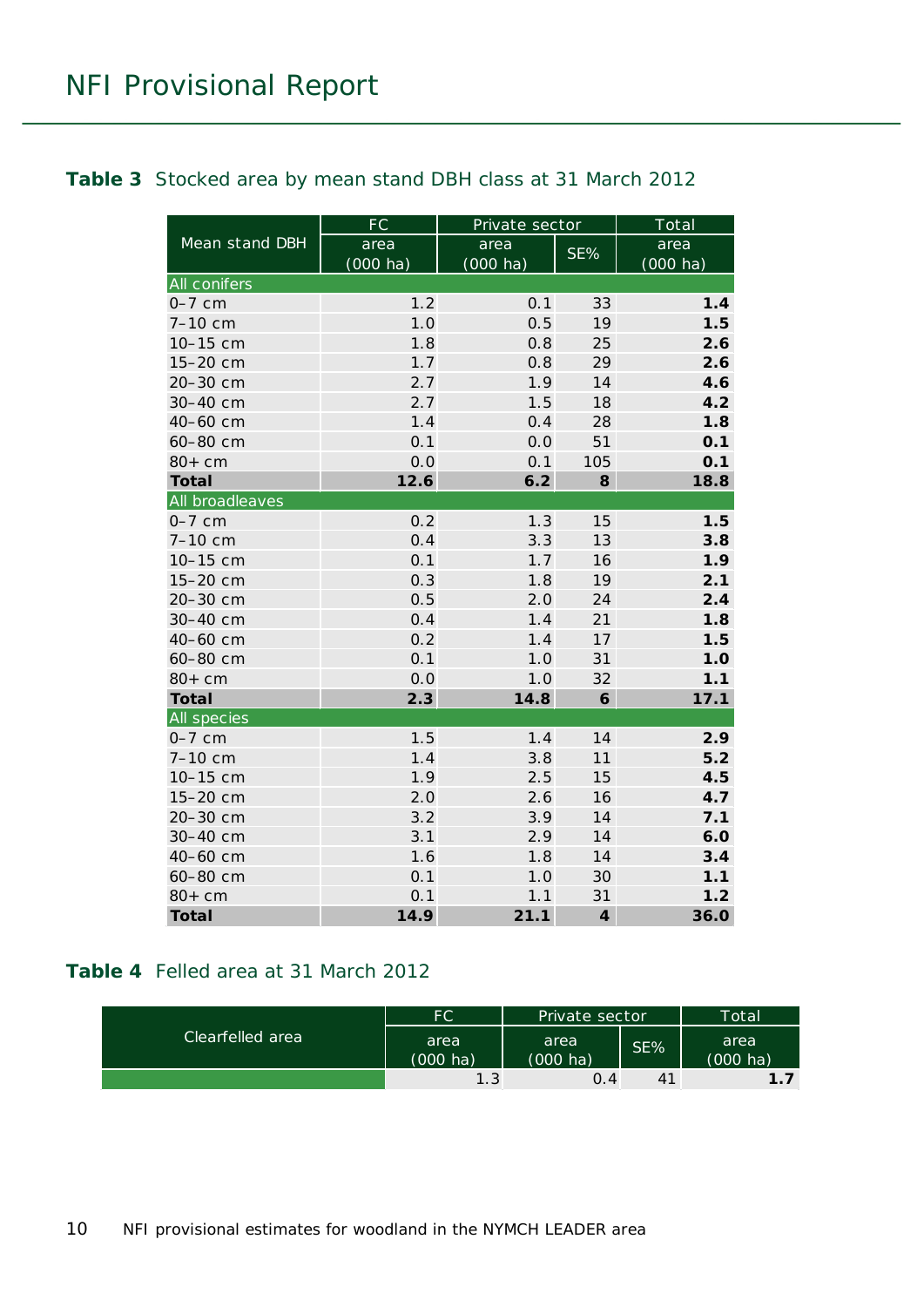### <span id="page-10-0"></span>Standing volume at 31 March 2012

<span id="page-10-1"></span>**Figure 2** Principal tree species composition by standing volume at 31 March 2012



<span id="page-10-2"></span>**Figure 2a** Principal conifer tree species composition by standing volume at 31 March 2012

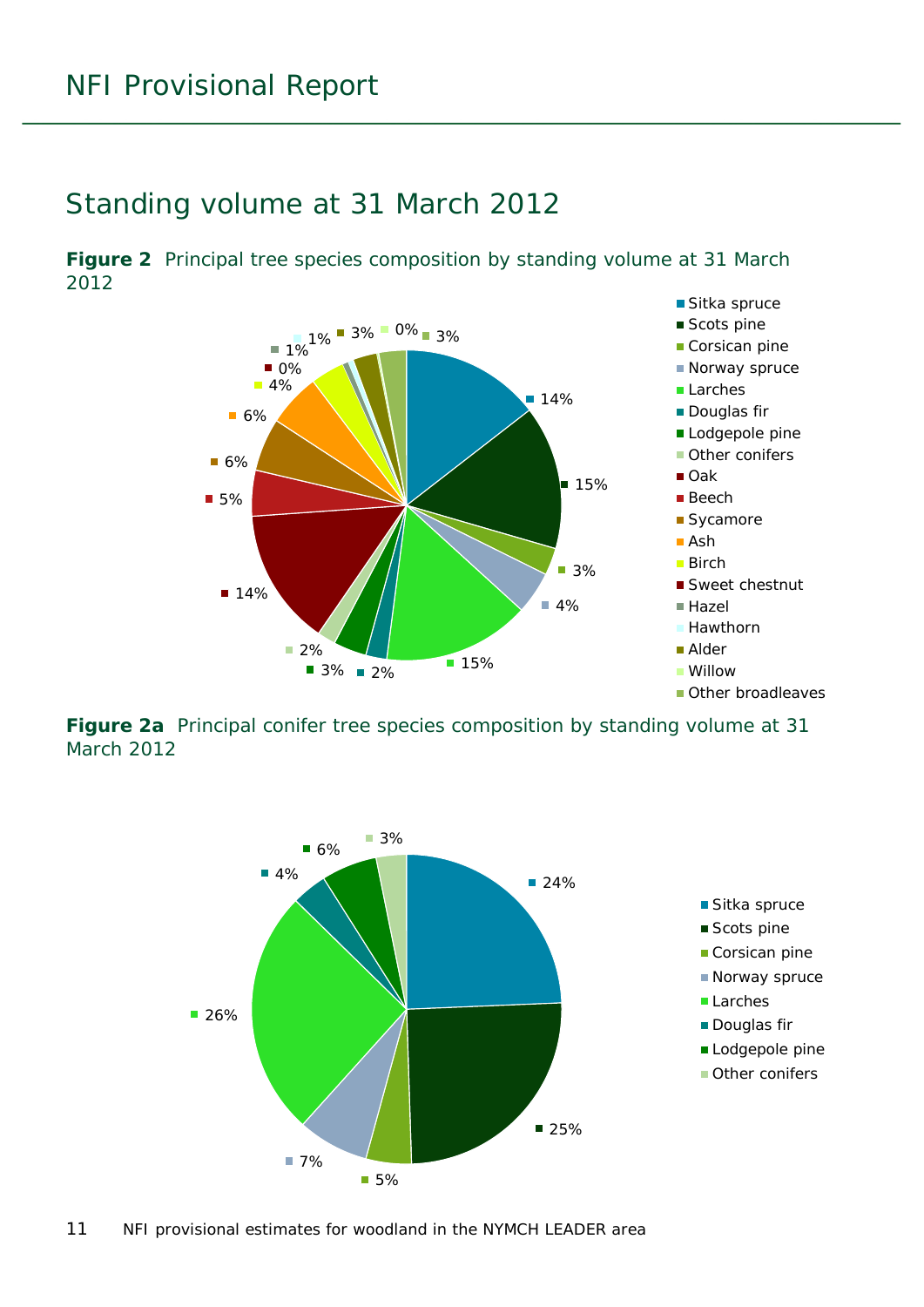#### <span id="page-11-0"></span>**Table 5** Standing volume by principal tree species at 31 March 2012

|                        | FC                              | Private sector                  |                          | Total                           |
|------------------------|---------------------------------|---------------------------------|--------------------------|---------------------------------|
| Principal species      | volume                          | volume                          |                          | volume                          |
|                        | $(000 \text{ m}^3 \text{ obs})$ | $(000 \text{ m}^3 \text{ obs})$ | SE%                      | $(000 \text{ m}^3 \text{ obs})$ |
| Conifers               |                                 |                                 |                          |                                 |
| Sitka spruce           | 695                             | 342                             | 35                       | 1,037                           |
| Scots pine             | 632                             | 441                             | 19                       | 1,073                           |
| Corsican pine          | 61                              | 141                             | 45                       | 202                             |
| Norway spruce          | 100                             | 216                             | 27                       | 316                             |
| Larches                | 478                             | 617                             | 14                       | 1,095                           |
| Douglas fir            | 90                              | 67                              | 39                       | 157                             |
| Lodgepole pine         | 169                             | 79                              | 46                       | 248                             |
| Other conifers         | 87                              | 48                              | 60                       | 135                             |
| <b>All conifers</b>    | 2,311                           | 1,951                           | 9                        | 4,262                           |
| <b>Broadleaves</b>     |                                 |                                 |                          |                                 |
| Oak                    | 41                              | 980                             | 21                       | 1,021                           |
| <b>Beech</b>           | 50                              | 293                             | 23                       | 343                             |
| Sycamore               | 34                              | 361                             | 24                       | 395                             |
| Ash                    | 23                              | 372                             | 27                       | 395                             |
| <b>Birch</b>           | 40                              | 212                             | 23                       | 252                             |
| Sweet chestnut         | $\Omega$                        | $\Omega$                        | $\overline{\phantom{a}}$ | $\mathbf 0$                     |
| Hazel                  | $\Omega$                        | 44                              | 32                       | 44                              |
| Hawthorn               | $\Omega$                        | 39                              | 22                       | 39                              |
| Alder                  | $\overline{4}$                  | 176                             | 28                       | 180                             |
| Willow                 | $\overline{O}$                  | 14                              | 53                       | 14                              |
| Other broadleaves      | 60                              | 147                             | 19                       | 207                             |
| <b>All broadleaves</b> | 251                             | 2,666                           | 9                        | 2,918                           |
| All species            |                                 |                                 |                          |                                 |
| <b>All species</b>     | 2,563                           | 4,641                           | 6                        | 7,204                           |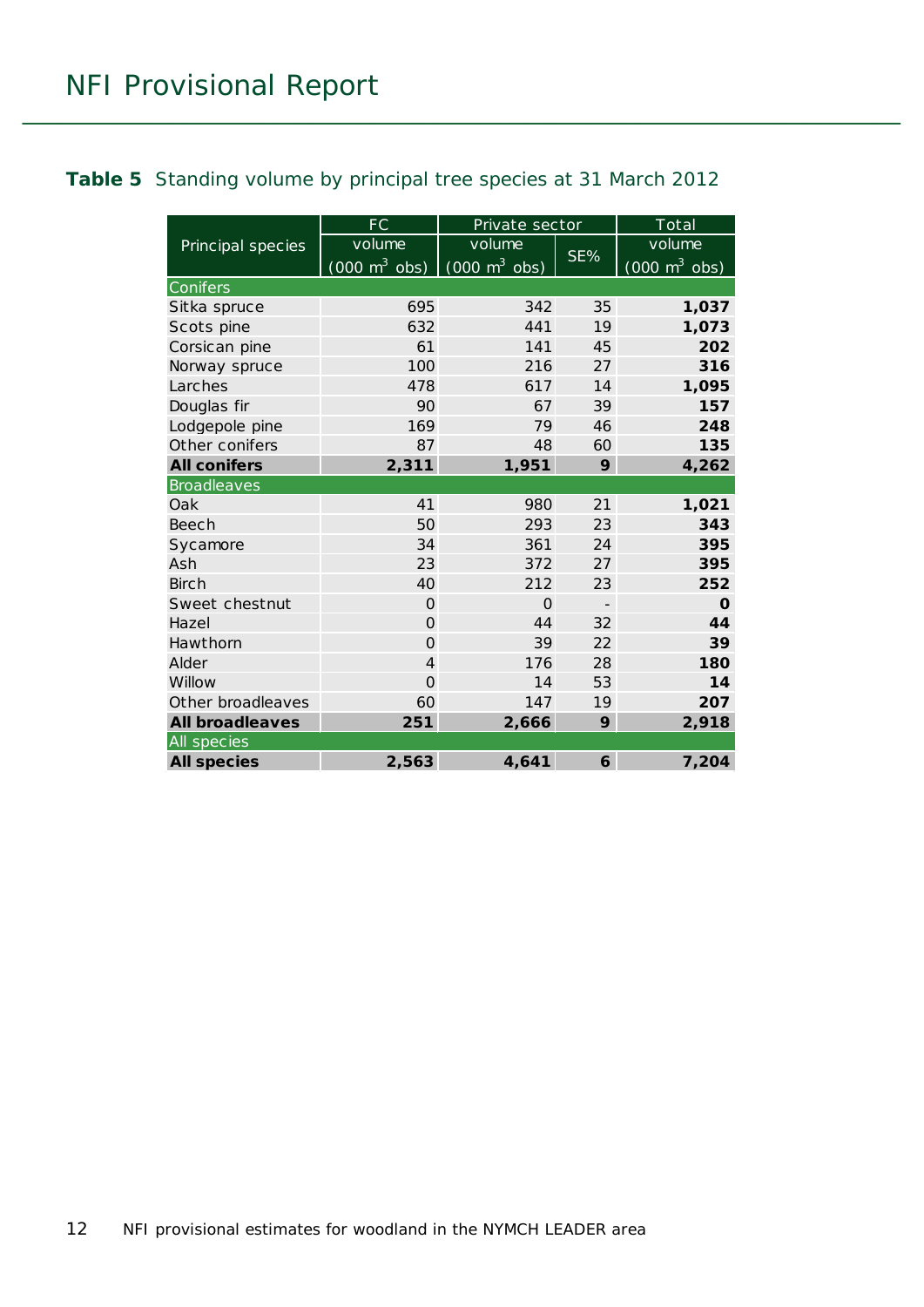#### <span id="page-12-0"></span>**Table 6** Standing volume by age class at 31 March 2012

|                 | <b>FC</b>                       | Private sector                  |                          | Total                           |
|-----------------|---------------------------------|---------------------------------|--------------------------|---------------------------------|
| Age class       | volume                          | volume                          |                          | volume                          |
|                 | $(000 \text{ m}^3 \text{ obs})$ | $(000 \text{ m}^3 \text{ obs})$ | SE%                      | $(000 \text{ m}^3 \text{ obs})$ |
| All conifers    |                                 |                                 |                          |                                 |
| 0-10 years      | $\mathbf{1}$                    | $\Omega$                        | $\overline{\phantom{a}}$ | 1                               |
| $11-20$ years   | 68                              | 38                              | 36                       | 107                             |
| $21-40$ years   | 507                             | 437                             | 30                       | 943                             |
| 41-60 years     | 1,118                           | 1,030                           | 13                       | 2,147                           |
| $61-80$ years   | 441                             | 422                             | 25                       | 863                             |
| 81-100 years    | 170                             | 24                              | 73                       | 194                             |
| $100+$ years    | 7                               | $\Omega$                        |                          | $\overline{7}$                  |
| <b>Total</b>    | 2,311                           | 1,951                           | 9                        | 4,262                           |
| All broadleaves |                                 |                                 |                          |                                 |
| 0-10 years      | $\Omega$                        | 2                               | 45                       | $\overline{2}$                  |
| $11-20$ years   | $\overline{2}$                  | 154                             | 45                       | 157                             |
| $21-40$ years   | 28                              | 246                             | 18                       | 274                             |
| 41-60 years     | 86                              | 422                             | 22                       | 508                             |
| $61-80$ years   | 83                              | 654                             | 23                       | 737                             |
| 81-100 years    | 15                              | 816                             | 21                       | 831                             |
| $100+$ years    | 38                              | 372                             | 30                       | 410                             |
| <b>Total</b>    | 251                             | 2,666                           | 9                        | 2,918                           |
| All species     |                                 |                                 |                          |                                 |
| 0-10 years      | $\mathbf{1}$                    | 2                               | 45                       | 3                               |
| $11-20$ years   | 71                              | 193                             | 37                       | 264                             |
| $21-40$ years   | 535                             | 697                             | 21                       | 1,232                           |
| $41-60$ years   | 1,204                           | 1,443                           | 12                       | 2,646                           |
| $61-80$ years   | 524                             | 1,093                           | 17                       | 1,617                           |
| 81-100 years    | 185                             | 841                             | 21                       | 1,025                           |
| $100+years$     | 45                              | 372                             | 30                       | 417                             |
| <b>Total</b>    | 2,563                           | 4,641                           | 6                        | 7,204                           |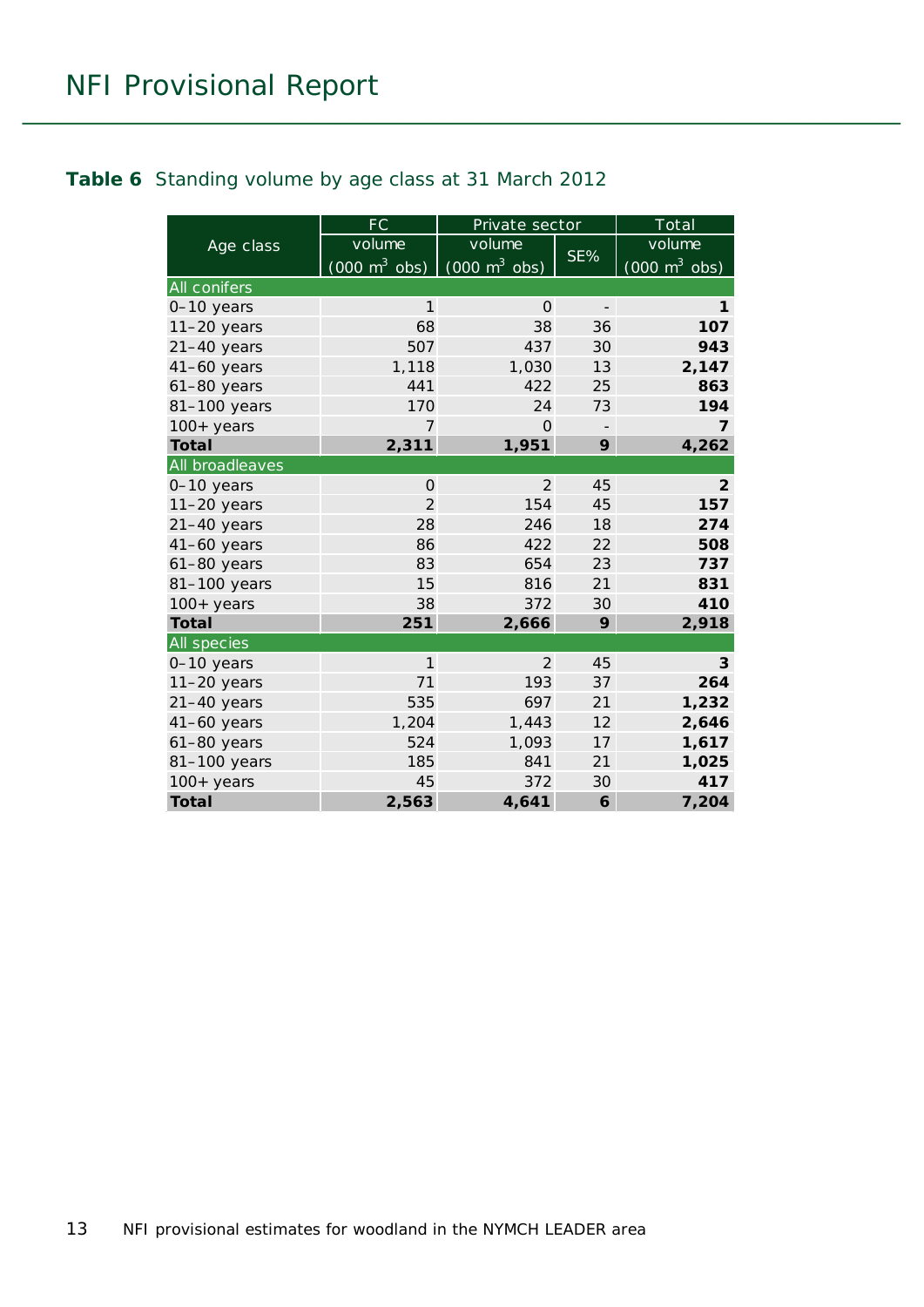#### <span id="page-13-0"></span>**Table 7** Standing volume by mean stand DBH class at 31 March 2012

|                     | <b>FC</b>                       | Private sector                  |                          | Total                           |
|---------------------|---------------------------------|---------------------------------|--------------------------|---------------------------------|
| Mean stand DBH      | volume                          | volume                          |                          | volume                          |
|                     | $(000 \text{ m}^3 \text{ obs})$ | $(000 \text{ m}^3 \text{ obs})$ | SE%                      | $(000 \text{ m}^3 \text{ obs})$ |
| <b>All conifers</b> |                                 |                                 |                          |                                 |
| $0-7$ cm            | $\Omega$                        | $\Omega$                        | $\overline{\phantom{a}}$ | 0                               |
| 7-10 cm             | 18                              | 15                              | 21                       | 32                              |
| 10-15 cm            | 174                             | 117                             | 28                       | 291                             |
| 15-20 cm            | 344                             | 168                             | 30                       | 512                             |
| 20-30 cm            | 601                             | 715                             | 19                       | 1,316                           |
| 30-40 cm            | 687                             | 588                             | 16                       | 1,276                           |
| 40-60 cm            | 457                             | 248                             | 28                       | 706                             |
| 60-80 cm            | 26                              | 22                              | 58                       | 48                              |
| $80+cm$             | $\overline{4}$                  | 77                              | 58                       | 82                              |
| <b>Total</b>        | 2,311                           | 1,951                           | 9                        | 4,262                           |
| All broadleaves     |                                 |                                 |                          |                                 |
| $0-7$ cm            | $\overline{O}$                  | 6                               | 27                       | 6                               |
| 7-10 cm             | 11                              | 115                             | 17                       | 126                             |
| 10-15 cm            | 19                              | 244                             | 29                       | 264                             |
| 15-20 cm            | 46                              | 222                             | 15                       | 268                             |
| 20-30 cm            | 64                              | 457                             | 24                       | 521                             |
| 30-40 cm            | 59                              | 367                             | 25                       | 426                             |
| 40-60 cm            | 27                              | 372                             | 18                       | 400                             |
| 60-80 cm            | 15                              | 504                             | 34                       | 518                             |
| $80+cm$             | 10                              | 379                             | 30                       | 389                             |
| <b>Total</b>        | 251                             | 2,666                           | 9                        | 2,918                           |
| All species         |                                 |                                 |                          |                                 |
| $0-7$ cm            | 1                               | 6                               | 27                       | $\overline{7}$                  |
| 7-10 cm             | 28                              | 130                             | 15                       | 158                             |
| 10-15 cm            | 193                             | 365                             | 22                       | 558                             |
| 15-20 cm            | 391                             | 395                             | 16                       | 786                             |
| 20-30 cm            | 665                             | 1,152                           | 15                       | 1,817                           |
| 30-40 cm            | 746                             | 977                             | 13                       | 1,723                           |
| 40-60 cm            | 485                             | 631                             | 15                       | 1,115                           |
| 60-80 cm            | 41                              | 527                             | 33                       | 567                             |
| $80+cm$             | 14                              | 459                             | 27                       | 473                             |
| <b>Total</b>        | 2,563                           | 4,641                           | 6                        | 7,204                           |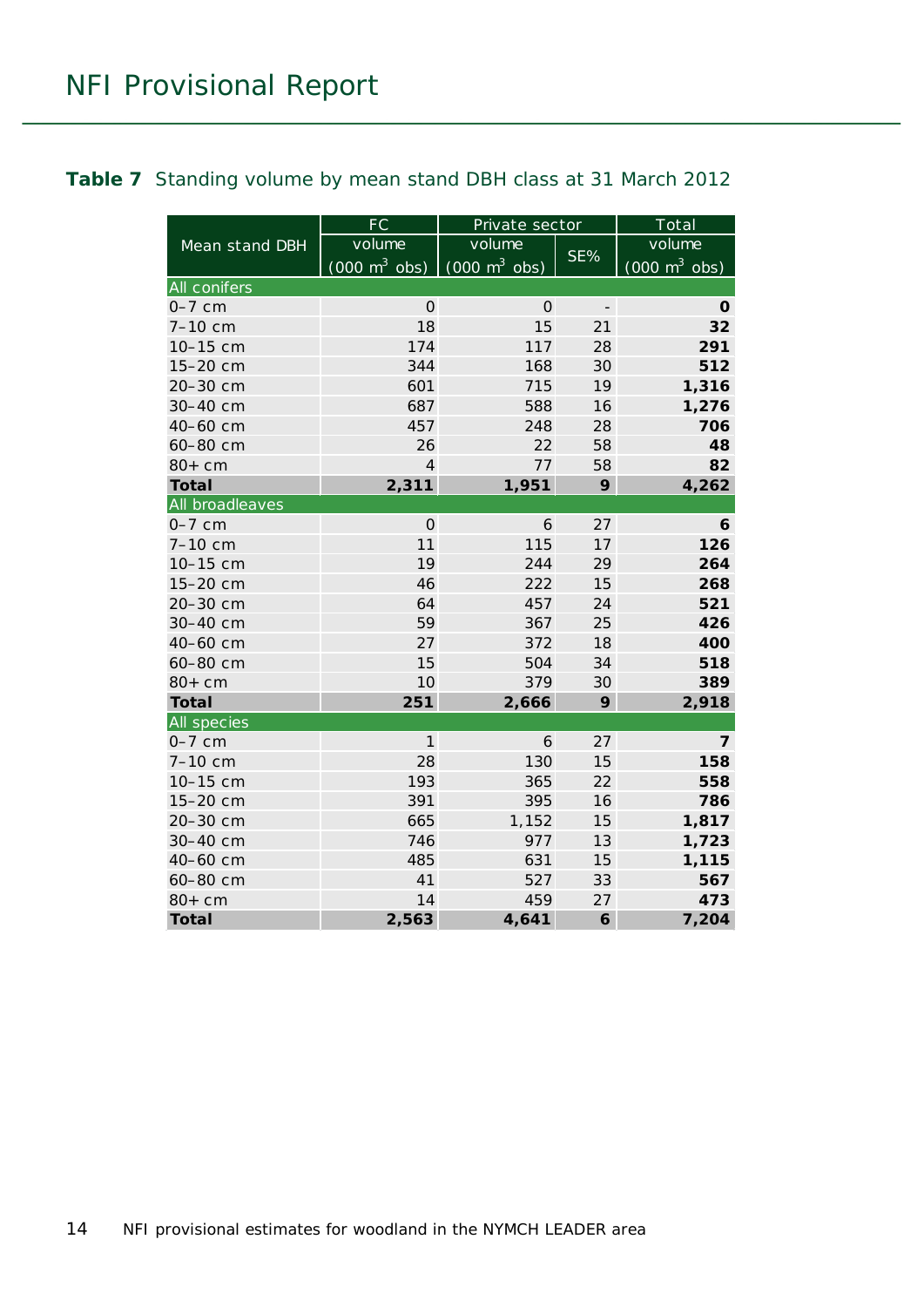### <span id="page-14-0"></span>Biomass and carbon stocks at 31 March 2012

<span id="page-14-1"></span>**Table 8** Standing biomass by principal tree species at 31 March 2012

|                        | FC             | Private sector |                          | Total       |
|------------------------|----------------|----------------|--------------------------|-------------|
| Principal species      | biomass        | biomass        | SE%                      | biomass     |
|                        | (000 odt)      | $(000$ odt)    |                          | $(000$ odt) |
| Conifers               |                |                |                          |             |
| Sitka spruce           | 459            | 196            | 33                       | 656         |
| Scots pine             | 455            | 304            | 19                       | 759         |
| Corsican pine          | 36             | 79             | 43                       | 115         |
| Norway spruce          | 54             | 114            | 26                       | 168         |
| Larches                | 314            | 373            | 13                       | 687         |
| Douglas fir            | 67             | 45             | 39                       | 111         |
| Lodgepole pine         | 121            | 53             | 45                       | 174         |
| Other conifers         | 50             | 27             | 71                       | 77          |
| <b>All conifers</b>    | 1,556          | 1,190          | 8                        | 2,747       |
| <b>Broadleaves</b>     |                |                |                          |             |
| Oak                    | 39             | 844            | 20                       | 883         |
| Beech                  | 49             | 260            | 21                       | 309         |
| Sycamore               | 31             | 305            | 24                       | 335         |
| Ash                    | 21             | 324            | 25                       | 346         |
| <b>Birch</b>           | 40             | 203            | 21                       | 243         |
| Sweet chestnut         | $\Omega$       | $\Omega$       | $\overline{\phantom{a}}$ | $\mathbf O$ |
| Hazel                  | $\Omega$       | 47             | 29                       | 47          |
| Hawthorn               | $\overline{O}$ | 47             | 22                       | 47          |
| Alder                  | 3              | 140            | 27                       | 143         |
| Willow                 | $\overline{O}$ | 14             | 52                       | 14          |
| Other broadleaves      | 57             | 152            | 18                       | 209         |
| <b>All broadleaves</b> | 241            | 2,354          | 8                        | 2,594       |
| All species            |                |                |                          |             |
| <b>All species</b>     | 1,797          | 3,560          | 6                        | 5,357       |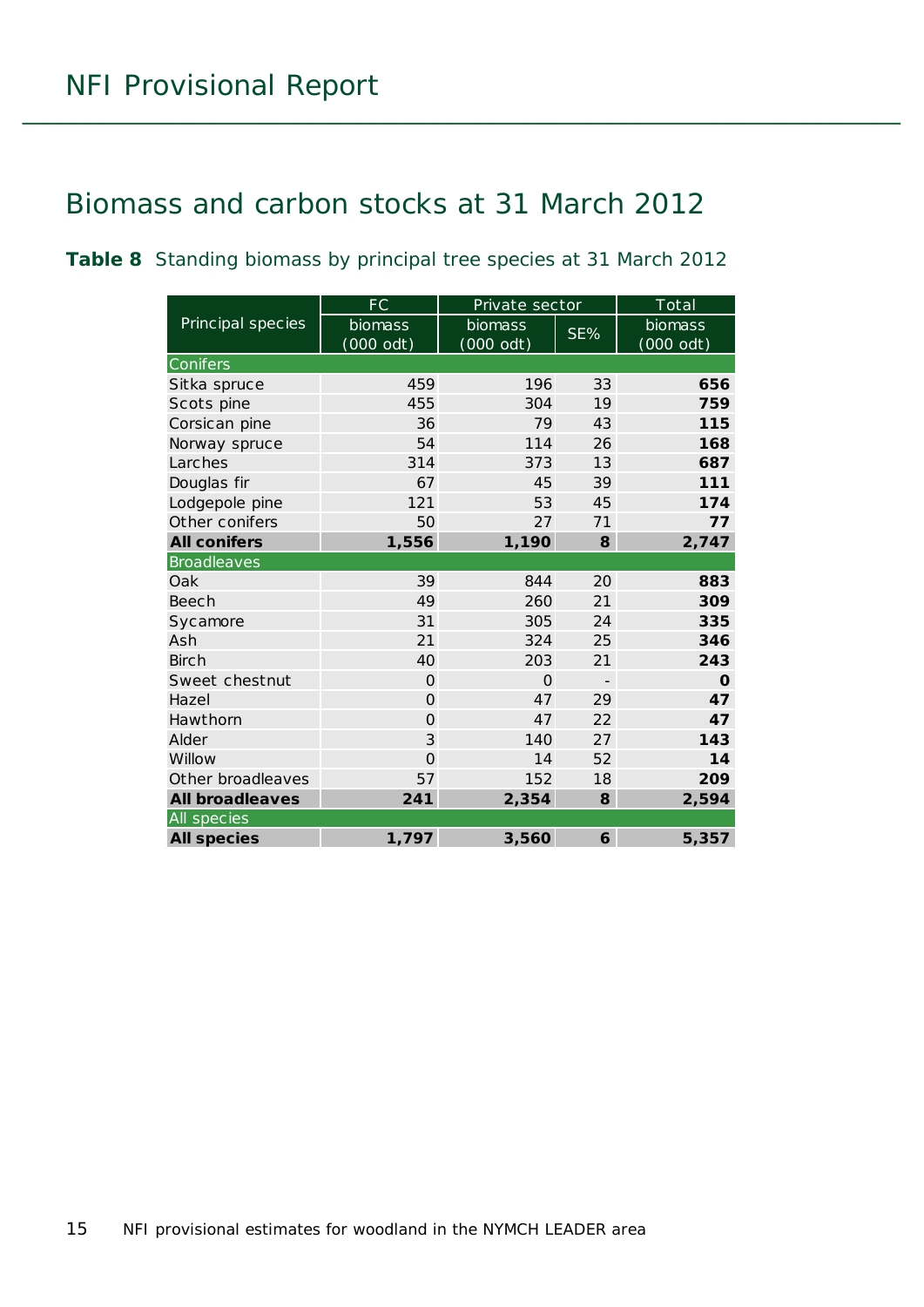#### <span id="page-15-0"></span>**Table 9** Total carbon stocks in principal tree species at 31 March 2012

|                        | FC                | Private sector    |     | Total             |
|------------------------|-------------------|-------------------|-----|-------------------|
| Principal species      | carbon<br>(000 t) | carbon<br>(000 t) | SE% | carbon<br>(000 t) |
| Conifers               |                   |                   |     |                   |
| Sitka spruce           | 230               | 98                | 33  | 328               |
| Scots pine             | 228               | 152               | 19  | 379               |
| Corsican pine          | 18                | 40                | 43  | 57                |
| Norway spruce          | 27                | 57                | 26  | 84                |
| Larches                | 157               | 186               | 13  | 344               |
| Douglas fir            | 33                | 22                | 39  | 56                |
| Lodgepole pine         | 60                | 27                | 45  | 87                |
| Other conifers         | 25                | 13                | 71  | 38                |
| <b>All conifers</b>    | 778               | 595               | 8   | 1,373             |
| <b>Broadleaves</b>     |                   |                   |     |                   |
| Oak                    | 19                | 422               | 20  | 441               |
| Beech                  | 24                | 130               | 21  | 155               |
| Sycamore               | 15                | 152               | 24  | 168               |
| Ash                    | 11                | 162               | 25  | 173               |
| Birch                  | 20                | 101               | 21  | 122               |
| Sweet chestnut         | $\Omega$          | $\Omega$          |     | O                 |
| Hazel                  | $\overline{O}$    | 23                | 29  | 23                |
| Hawthorn               | $\Omega$          | 24                | 22  | 24                |
| Alder                  | $\overline{2}$    | 70                | 27  | 71                |
| Willow                 | $\overline{O}$    | $\overline{7}$    | 52  | $\overline{7}$    |
| Other broadleaves      | 28                | 76                | 18  | 104               |
| <b>All broadleaves</b> | 120               | 1,177             | 8   | 1,297             |
| All species            |                   |                   |     |                   |
| <b>All species</b>     | 898               | 1,780             | 6   | 2,678             |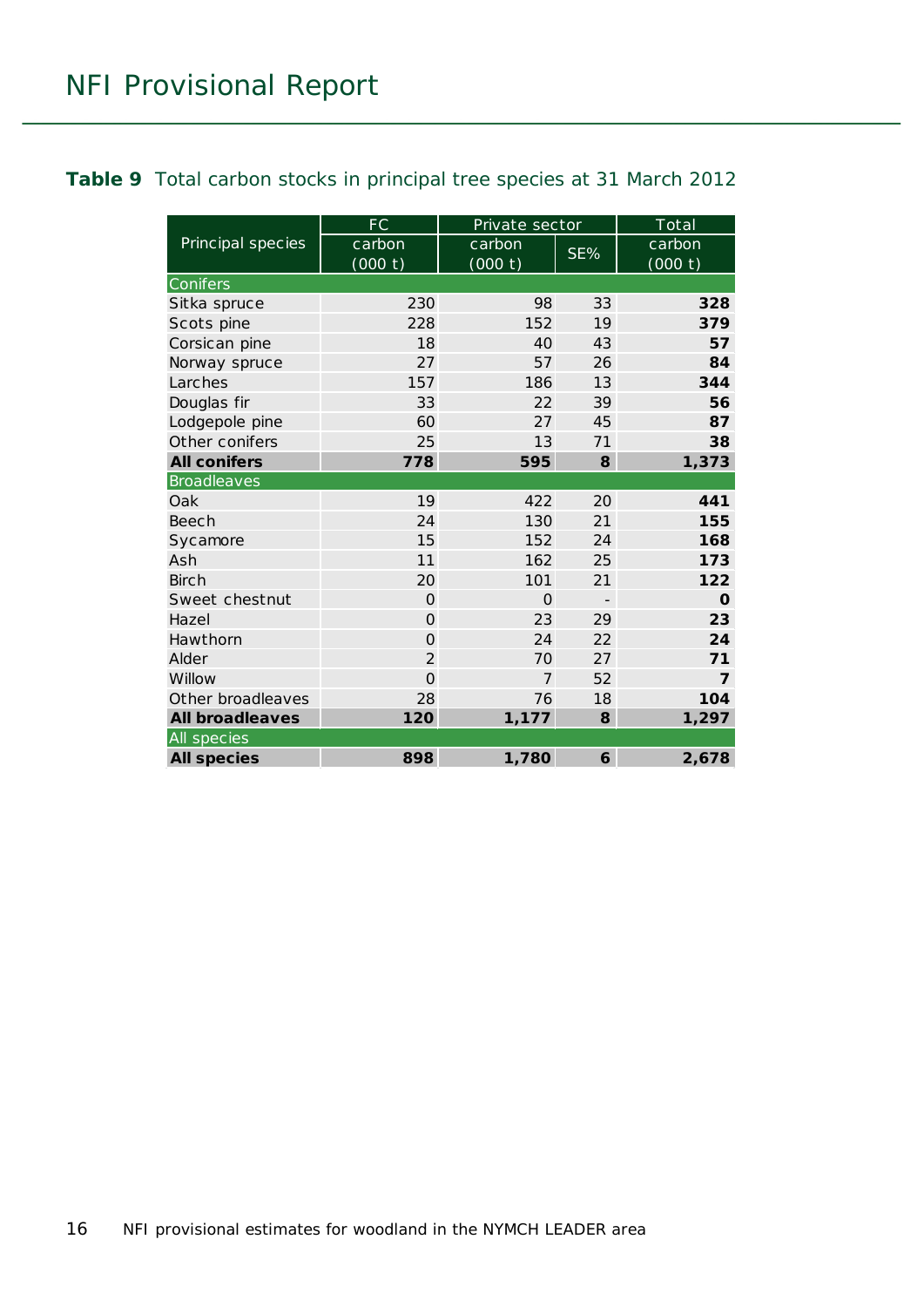### <span id="page-16-0"></span>Evidence of thinning



#### <span id="page-16-1"></span>**Figure 3** Evidence of thinning in Private sector sites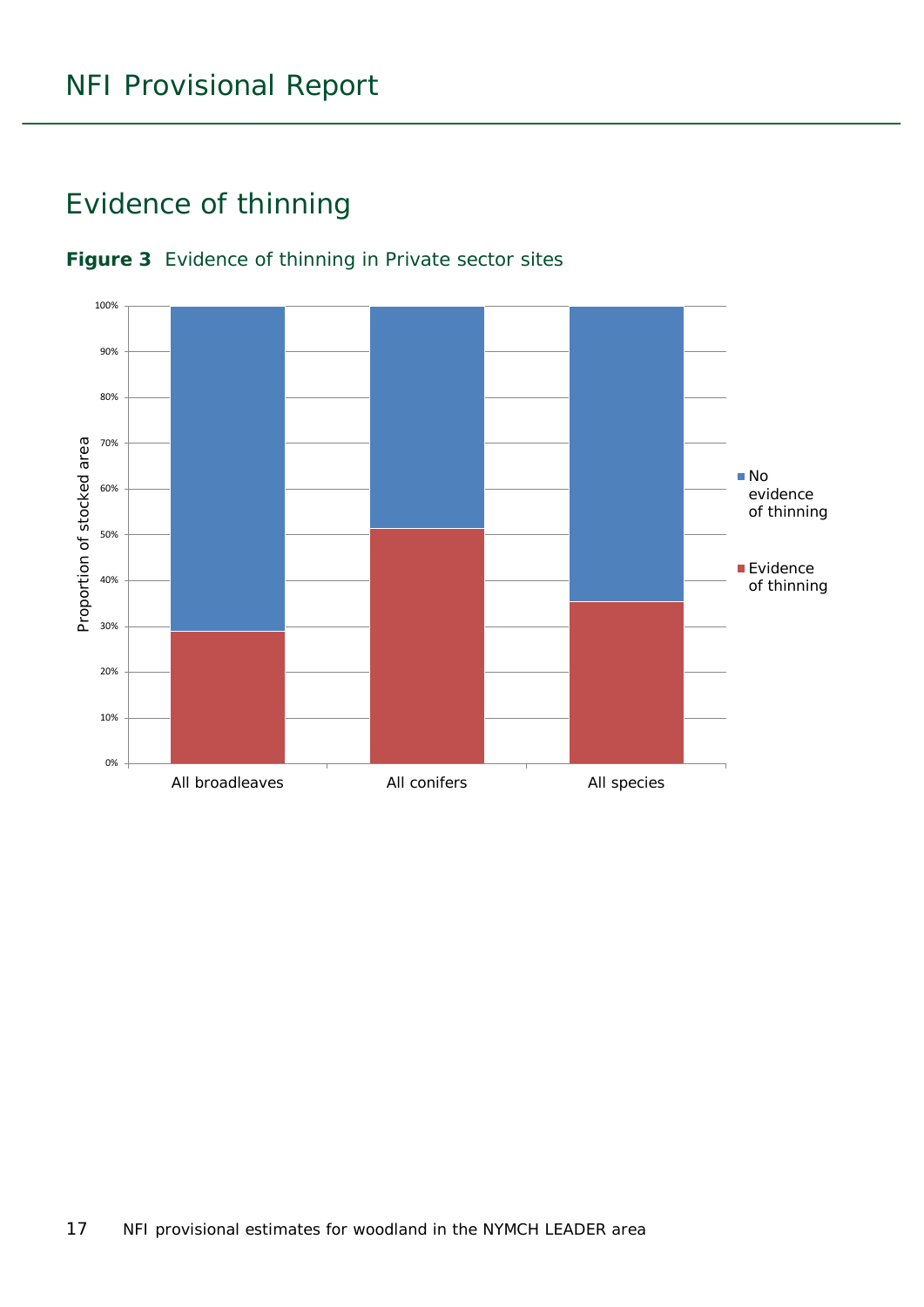### <span id="page-17-0"></span>50-year forecast of timber availability

Refer to the NFI report *50-year forecast of softwood timber availability* (2014) for a description of the underlying methodology and interpretation of the softwood forecast, and also for the England and GB context.

Refer to the NFI report *50-year forecast of hardwood timber availability* (2014) for a description of the underlying methodology and interpretation of the hardwood forecast, and also for the England and GB context.

In **Figures 4–8 and Tables 10–12** the estimates for the Forestry Commission are based on harvesting regimes derived from Forestry Commission felling and thinning plans as of 31 March 2012.

For the Private sector, information for **Figures 4–8 and Tables 10–12** is based on a scenario which assumes felling at age of maximum mean annual increment with moderate wind risk measures for conifers. For broadleaves, however, only those areas where there is evidence of thinning are assumed to be managed in future. This is a highly conservative assumption but better reflects current practice than assuming all stands will be managed. In turn it is assumed that these broadleaved stands are managed to felling at age of maximum mean annual increment with moderate wind risk measures.

Restocking assumptions for conifer stands clearfelled during the forecast period have been implemented that assume:

- a 10% reduction in the area of conifers on the subsequent rotation
- restocking of currently clearfelled land
- a change in the composition of conifer species on restocking

Restocking assumptions for broadleaved stands clearfelled during the forecast period have been included that assume:

- no reduction in stocked area
- like-for-like species choices are used for broadleaves
- 50% of the land associated with the reduction in conifer stocked area arising from the assumption above is stocked with broadleaves

A full description of the restocking assumptions is to be found in Table D3 of the *50-year forecast of softwood timber availability* (2014). The same restocking assumptions have been applied to both the Forestry Commission and Private sector forecasts.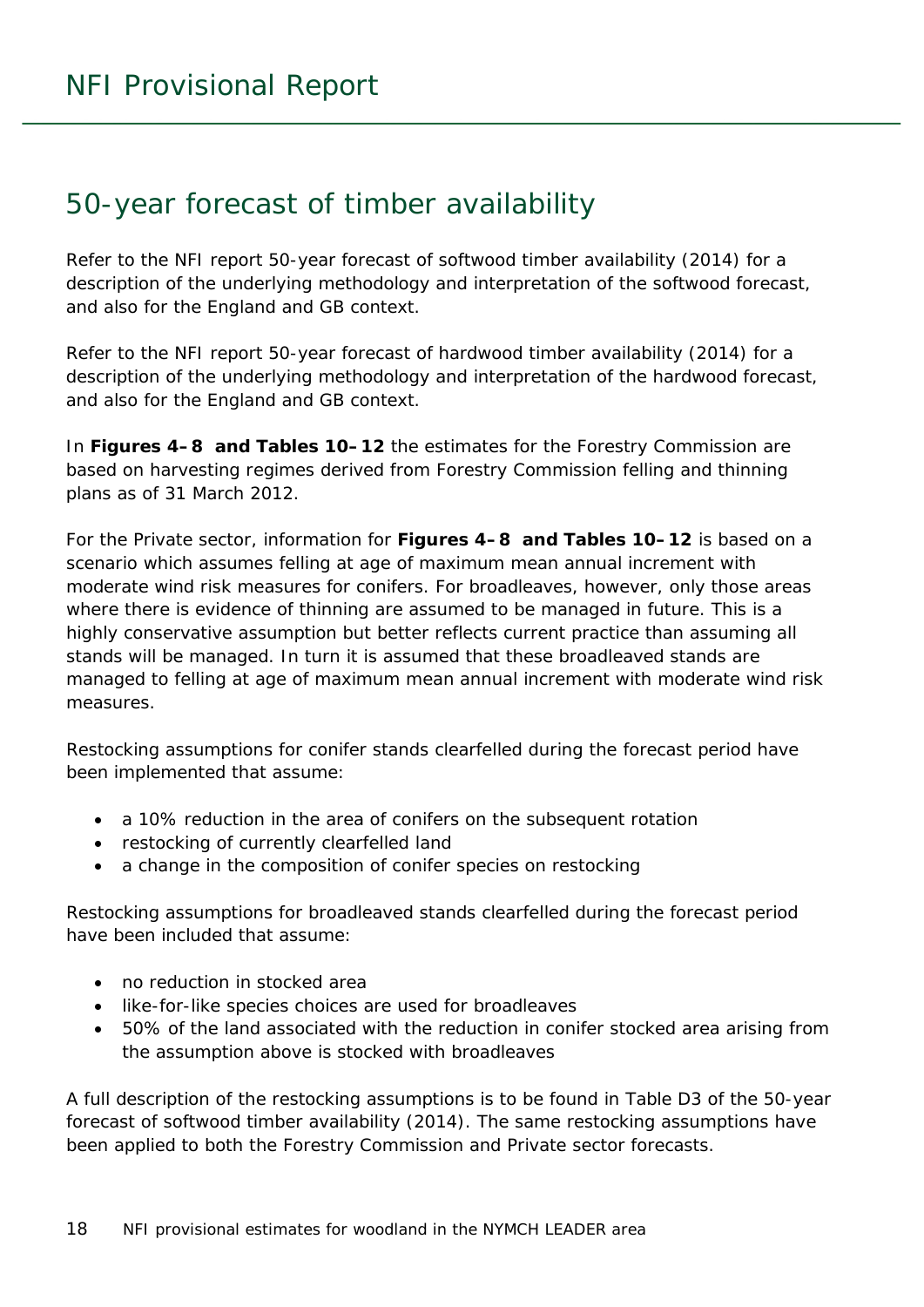Woodland that is classed as currently clearfelled will be restocked according to the restock prescription.

In **Figures 9–13** and **Tables 13–15** the management assumptions for the Private sector hardwoods have been changed to assume all hardwoods are thinned and felled rather than only those in areas that have evidence of thinning. In this report, the tables and figures for estimates under this management scenario will be labelled as 'unrestricted'.

**Figures 14–15** and **Table 16** compare the Private sector hardwood timber availability under the two scenarios. **Figure 14** shows the Private sector hardwood availability for the two scenarios during the 50-year forecast. **Figure 15** and **Table 16** compare the hardwood availability in first 15 years of the forecast under the two scenarios.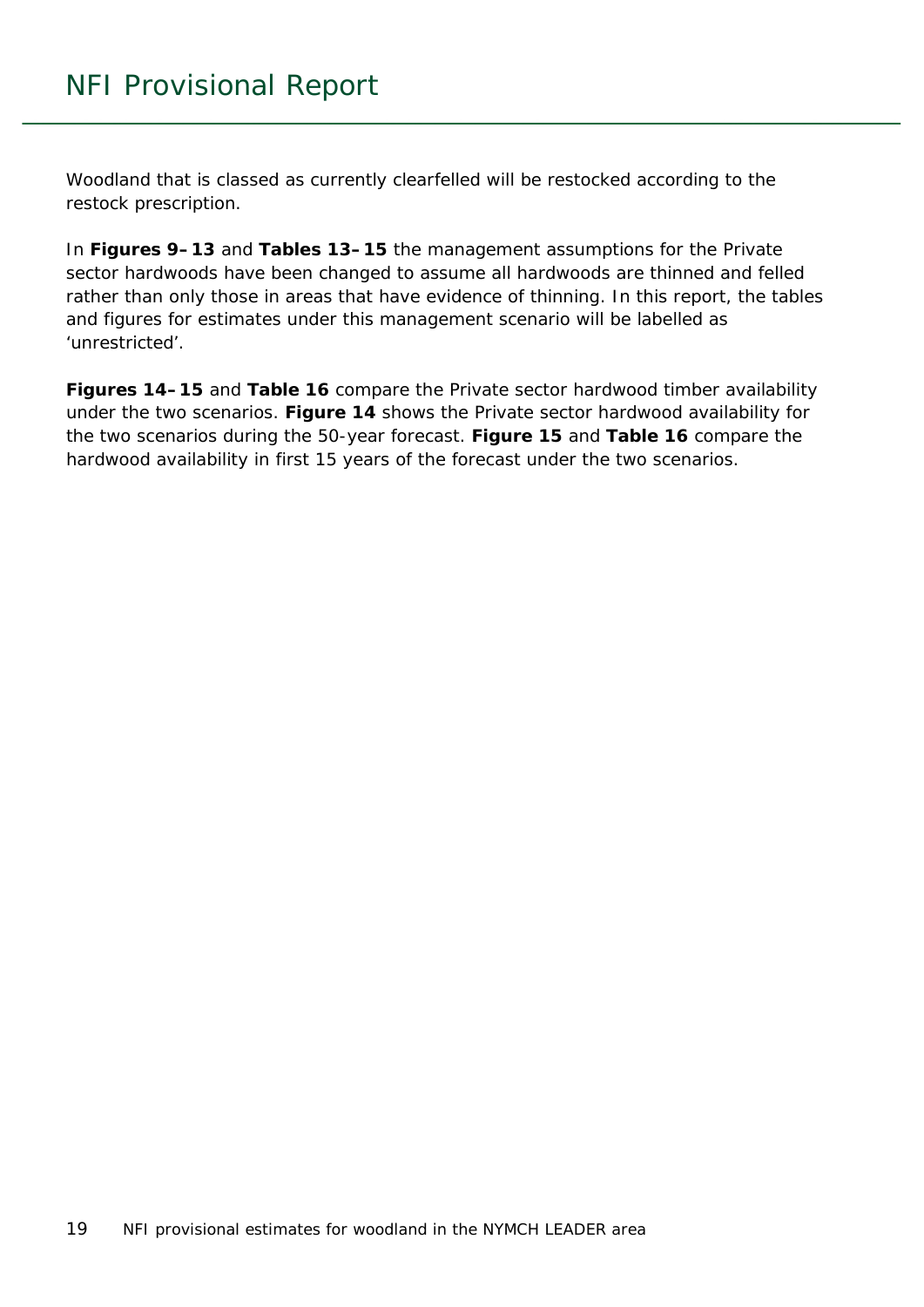50-year forecast of timber availability under the 'headline' harvesting scenario

|  |  |  | Table 10 50-year forecast of timber availability by time period and principal species |  |  |  |
|--|--|--|---------------------------------------------------------------------------------------|--|--|--|
|  |  |  |                                                                                       |  |  |  |

<span id="page-19-1"></span><span id="page-19-0"></span>

|                        |                                        | $2013 - 16$    |                          |                                | $2017 - 21$                     |                |                          | $2022 - 26$                     |                                 |                |                          | $2027 - 31$                     |                |                                 |     |                                 |
|------------------------|----------------------------------------|----------------|--------------------------|--------------------------------|---------------------------------|----------------|--------------------------|---------------------------------|---------------------------------|----------------|--------------------------|---------------------------------|----------------|---------------------------------|-----|---------------------------------|
|                        | FC                                     | Private sector |                          | Total                          | FC                              | Private sector |                          | Total                           | FC.                             | Private sector |                          | Total                           | FC.            | Private sector                  |     | Total                           |
| Principal species      |                                        | volume         | SE%                      | volume                         | volume                          |                | SE%                      | volume                          | volume                          |                | SE%                      | volume                          |                | volume                          | SE% | volume                          |
|                        | $\sqrt{(000 \text{ m}^3 \text{ obs})}$ |                |                          | $(000 \text{ m}^3)$<br>$\cosh$ | $(000 \text{ m}^3 \text{ obs})$ |                |                          | $(000 \text{ m}^3 \text{ obs})$ | $(000 \text{ m}^3 \text{ obs})$ |                |                          | $(000 \text{ m}^3 \text{ obs})$ |                | $(000 \text{ m}^3 \text{ obs})$ |     | $(000 \text{ m}^3 \text{ obs})$ |
|                        |                                        |                |                          |                                |                                 |                |                          |                                 |                                 |                |                          |                                 |                |                                 |     |                                 |
| <b>All conifers</b>    | 118                                    | 101            | 16                       | 219                            | 106                             | 92             | 16                       | 199                             | 108                             | 96             | 15                       | 204                             | 88             | 96                              | 29  | 184                             |
| Sitka spruce           | 40                                     | 24             | 42                       | 63                             | 37                              | 12             | 25                       | 49                              | 35                              | 11             | 27                       | 46                              | 35             | 49                              | 56  | 83                              |
| Scots pine             | 34                                     | 9              | 24                       | 44                             | 26                              | 26             | 45                       | 53                              | 31                              | 26             | 36                       | 57                              | 22             | 14                              | 39  | 36                              |
| Corsican pine          |                                        | 5              | 40                       | 9                              | 3                               | 11             | 48                       | 14                              | 3                               | $\Delta$       | 35                       |                                 |                |                                 | 33  |                                 |
| Norway spruce          |                                        | 21             | 47                       | 25                             | 3                               | 6              | 30                       | 9                               |                                 | 18             | 42                       | 22                              | 3              |                                 | 32  |                                 |
| Larches                | 23                                     | 27             | 16                       | 50                             | 21                              | 31             | 21                       | 52                              | 17                              | 21             | 15                       | 39                              | 12             | 19                              | 14  | 31                              |
| Douglas fir            |                                        | $\overline{2}$ | 38                       | 6                              | 3                               | $\overline{2}$ | 32                       | 5                               | 3                               | 8              | 65                       | 11                              |                |                                 | 25  | 6                               |
| Lodgepole pine         |                                        | 10             | 76                       | 17                             | 10                              |                | 40                       | 11                              | 12                              | 5              | 71                       | 17                              |                |                                 | 44  |                                 |
| Other conifers         |                                        | $\overline{2}$ | 111                      |                                | $\overline{2}$                  | $\overline{2}$ | 76                       | 5                               | $\overline{2}$                  | $\overline{2}$ | 82                       |                                 |                |                                 | 95  |                                 |
| <b>All broadleaves</b> | 3                                      | 55             | 19                       | 58                             | 3                               | 54             | 20                       | 57                              | $\overline{3}$                  | 42             | 21                       | 45                              | $\overline{2}$ | 15                              | 15  | 17                              |
| Oak                    | $\Omega$                               |                | 41                       |                                | $\Omega$                        | $\overline{7}$ | 37                       | 8                               | $\Omega$                        | $\overline{A}$ | 35                       |                                 | $\Omega$       | 3                               | 39  |                                 |
| Beech                  |                                        | 3              | 28                       |                                |                                 | 3              | 25                       |                                 |                                 | 12             | 39                       | 13                              |                |                                 | 33  |                                 |
| Sycamore               |                                        | 26             | 35                       | 26                             |                                 | 26             | 35                       | 26                              |                                 | 12             | 38                       | 13                              |                |                                 | 27  |                                 |
| Ash                    | 0                                      | 11             | 28                       | 12                             | $\mathbf 0$                     | 9              | 30                       | 9                               | $\mathbf{O}$                    | 3              | 25                       | 3                               | $\Omega$       |                                 | 32  |                                 |
| <b>Birch</b>           | $\Omega$                               | 5              | 29                       | 6                              | $\mathbf 0$                     | $\overline{4}$ | 32                       | 5                               | $\Omega$                        |                | 43                       |                                 | $\Omega$       |                                 | 40  |                                 |
| Sweet chestnut         | $\Omega$                               | $\Omega$       | $\overline{\phantom{a}}$ | $\Omega$                       | $\Omega$                        | $\mathbf 0$    | $\overline{\phantom{a}}$ | $\Omega$                        | $\Omega$                        | $\Omega$       | $\overline{\phantom{m}}$ | $\mathbf{O}$                    |                | $\Omega$                        |     |                                 |
| Hazel                  | $\Omega$                               | $\Omega$       | 54                       | $\Omega$                       | $\mathbf 0$                     | $\mathbf 0$    | 55                       | $\Omega$                        | $\Omega$                        | $\mathbf{O}$   | 53                       | $\mathbf{O}$                    | $\Omega$       | $\Omega$                        | 46  | $\cap$                          |
| Hawthorn               | $\mathbf{O}$                           | $\mathbf 0$    | 35                       | $\mathbf{O}$                   | $\mathbf{O}$                    | $\mathbf 0$    | 29                       | $\Omega$                        | $\mathsf{O}$                    | $\mathbf{O}$   | 53                       | $\mathbf{O}$                    | $\Omega$       | 0                               | 48  |                                 |
| Alder                  | $\Omega$                               |                | 56                       |                                | $\Omega$                        | $\overline{2}$ | 59                       |                                 | $\Omega$                        | 5              | 75                       | 5                               | $\Omega$       |                                 | 62  |                                 |
| Willow                 |                                        | $\Omega$       | 65                       | $\Omega$                       |                                 | $\mathbf{O}$   | 64                       | $\Omega$                        | $\mathbf{O}$                    | $\mathbf{O}$   | 73                       | $\Omega$                        | $\Omega$       | $\Omega$                        | 68  |                                 |
| Other broadleaves      |                                        |                | 39                       |                                | $\Omega$                        | 2              | 34                       |                                 | O                               | 3              | 26                       |                                 |                |                                 | 18  |                                 |
| <b>All species</b>     | 122                                    | 158            | 12                       | 280                            | 109                             | 148            | 12                       | 257                             | 111                             | 140            | 12                       | 251                             | 90             | 113                             | 26  | 203                             |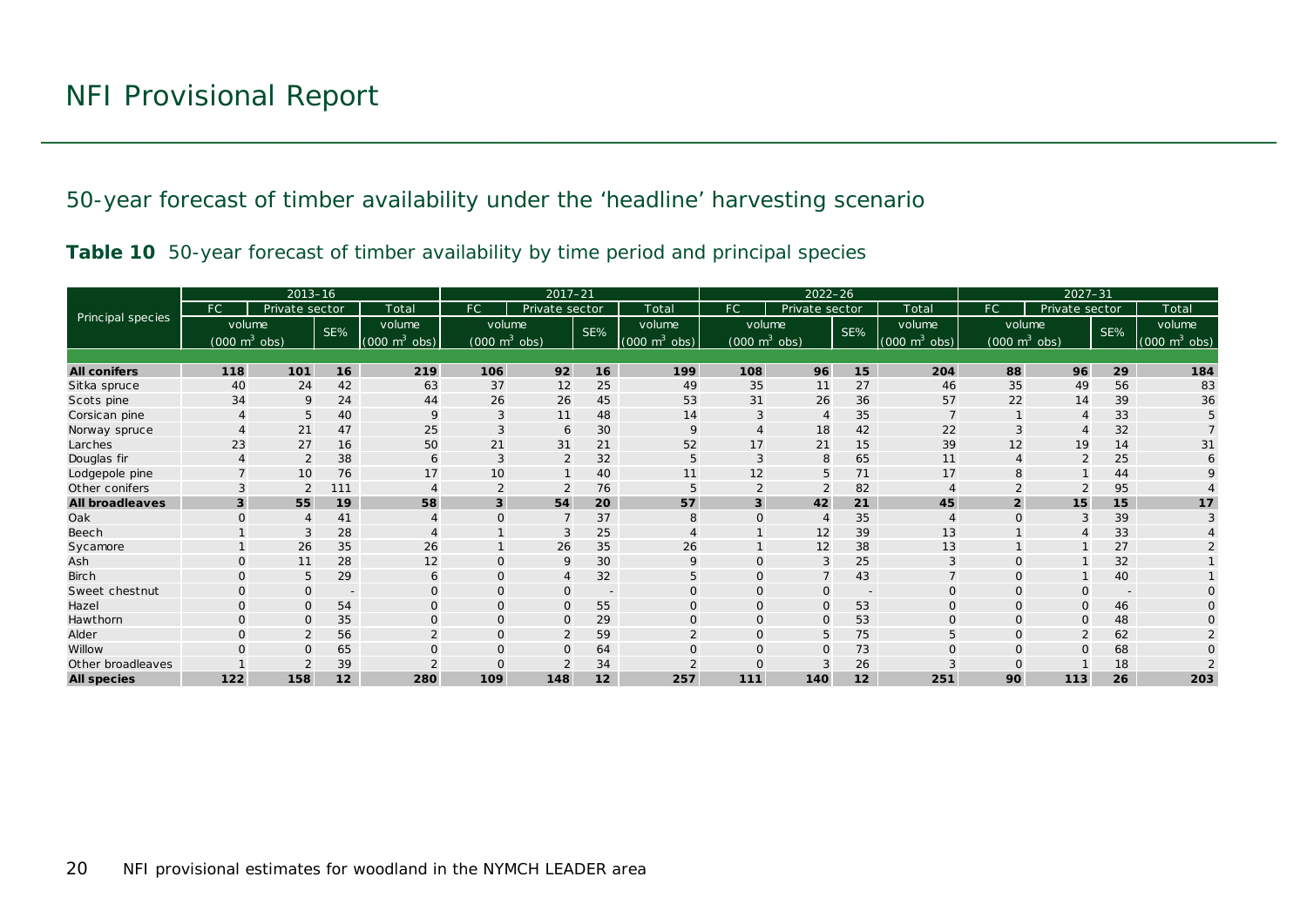#### **Table 10 (cont'd)** 50-year forecast of timber availability by time period and principal species

|                        |                                     | $2032 - 36$    |        |                                 | $2037 - 41$                         |                |                          | $2042 - 46$                   |                                     |                |                | $2047 - 51$                              |                                 |                |        |                                 |
|------------------------|-------------------------------------|----------------|--------|---------------------------------|-------------------------------------|----------------|--------------------------|-------------------------------|-------------------------------------|----------------|----------------|------------------------------------------|---------------------------------|----------------|--------|---------------------------------|
|                        | FC.                                 | Private sector |        | Total                           | FC                                  | Private sector |                          | Total                         | FC.                                 | Private sector |                | Total                                    | FC                              | Private sector |        | Total                           |
| Principal species      | volume                              |                | SE%    | volume                          | volume                              |                | SE%                      | volume                        | volume                              |                | SE%            | volume                                   | volume                          |                | SE%    | volume                          |
|                        | $(000 \; \text{m}^3 \; \text{obs})$ |                |        | $(000 \text{ m}^3 \text{ obs})$ | $(000 \; \text{m}^3 \; \text{obs})$ |                |                          | $(000 \; \text{m}^3)$<br>obs) | $(000 \; \text{m}^3 \; \text{obs})$ |                |                | m <sup>3</sup><br>(000)<br>$ obs\rangle$ | $(000 \text{ m}^3 \text{ obs})$ |                |        | $(000 \text{ m}^3 \text{ obs})$ |
|                        |                                     |                |        |                                 |                                     |                |                          |                               |                                     |                |                |                                          |                                 |                |        |                                 |
| <b>All conifers</b>    | 96                                  | 92             | 15     | 188                             | 79                                  | 52             | 17                       | 131                           | 69                                  | 47             | 13             | 116                                      | 84                              | 63             | 16     | 147                             |
| Sitka spruce           | 37                                  | 12             | 35     | 49                              | 42                                  |                | 38                       | 50                            | 39                                  | 10             | 29             | 49                                       | 45                              | 8              | 26     | 53                              |
| Scots pine             | 23                                  | 31             | 37     | 54                              | 10                                  | 18             | 42                       | 28                            | 9                                   | 9              | 27             | 18                                       | 12                              | 11             | 39     | 23                              |
| Corsican pine          |                                     | $\overline{4}$ | 35     | 5                               |                                     | 3              | 33                       | $\overline{4}$                |                                     | 3              | 33             | 3                                        |                                 | 8              | 68     | $\mathsf Q$                     |
| Norway spruce          |                                     |                | 29     | 8                               | $\overline{2}$                      | 8              | 35                       | 10                            |                                     | 6              | 31             | 8                                        | 3                               | 16             | 40     | 19                              |
| Larches                | 16                                  | 24             | 19     | 40                              | 12                                  | 11             | 16                       | 23                            | 10                                  | 9              | 17             | 19                                       | 12                              | 11             | 16     | 22                              |
| Douglas fir            | 5                                   | 3              | 20     |                                 | $\overline{7}$                      | 3              | 16                       | 9                             | 5                                   | 3              | 14             | 8                                        |                                 | 6              | 25     | 13                              |
| Lodgepole pine         | $\mathsf Q$                         |                | 49     | 12                              |                                     |                | 30                       |                               |                                     | 5              | 80             |                                          |                                 | O              | 36     |                                 |
| Other conifers         |                                     | $\mathsf Q$    | 67     | 13                              | 3                                   |                | 142                      |                               |                                     | $\overline{2}$ | 177            |                                          |                                 |                | 40     |                                 |
| <b>All broadleaves</b> | 3                                   | 22             | 21     | 25                              | 3                                   | 18             | 14                       | 21                            | 3                                   | 39             | 19             | 42                                       | 3                               | 20             | 14     | 23                              |
| Oak                    | $\Omega$                            | 3              | 40     |                                 | $\Omega$                            | 3              | 42                       | 3                             |                                     | 2              | 42             |                                          |                                 | 3              | 39     | 3                               |
| Beech                  |                                     | 5              | 49     | 6                               |                                     | 3              | 40                       |                               |                                     | 12             | 44             | 13                                       |                                 |                | 53     |                                 |
| Sycamore               |                                     | 3              | 29     | 3                               | $\Omega$                            | 5              | 28                       | 6                             |                                     | 8              | 23             | $\mathsf{Q}$                             |                                 |                | 28     |                                 |
| Ash                    | $\Omega$                            | $\overline{2}$ | 26     | $\Omega$                        | $\Omega$                            | 3              | 24                       | 3                             |                                     | 8              | 36             | 8                                        | $\Omega$                        |                | 23     |                                 |
| Birch                  | $\Omega$                            |                | 87     | 5                               |                                     |                | 24                       |                               |                                     | $\overline{4}$ | 34             |                                          |                                 | 3              | 34     |                                 |
| Sweet chestnut         | $\Omega$                            | $\Omega$       | $\sim$ |                                 | $\Omega$                            | $\mathbf{O}$   | $\overline{\phantom{a}}$ | $\Omega$                      | $\Omega$                            | $\Omega$       | $\overline{a}$ | $\Omega$                                 | $\Omega$                        | O              | $\sim$ |                                 |
| Hazel                  | $\Omega$                            |                | 69     |                                 | $\overline{0}$                      | $\Omega$       | 41                       | $\Omega$                      |                                     |                | 67             |                                          | $\Omega$                        | 0              | 54     |                                 |
| Hawthorn               | $\Omega$                            | $\mathbf 0$    | 30     | $\Omega$                        | $\mathbf{O}$                        | $\mathbf{O}$   | 27                       | $\mathbf{O}$                  | $\Omega$                            | $\mathbf{0}$   | 25             | $\Omega$                                 | $\Omega$                        | $\Omega$       | 34     |                                 |
| Alder                  | $\Omega$                            | $\mathbf 0$    | 71     | $\Omega$                        | $\mathbf{O}$                        | $\mathbf{O}$   | 72                       | $\overline{0}$                |                                     | $\mathbf{O}$   | 65             | $\Omega$                                 | $\Omega$                        |                | 43     |                                 |
| Willow                 |                                     | $\Omega$       | 59     |                                 | 0                                   | $\Omega$       | 59                       | $\Omega$                      |                                     | $\mathbf{O}$   | 59             |                                          |                                 | O              | 59     |                                 |
| Other broadleaves      |                                     | 3              | 33     |                                 | $\Omega$                            | $\overline{2}$ | 18                       | $\Omega$                      |                                     | $\overline{2}$ | 16             |                                          |                                 |                | 18     |                                 |
| <b>All species</b>     | 99                                  | 114            | 14     | 213                             | 82                                  | 70             | 13                       | 152                           | 72                                  | 86             | 11             | 158                                      | 87                              | 83             | 13     | 170                             |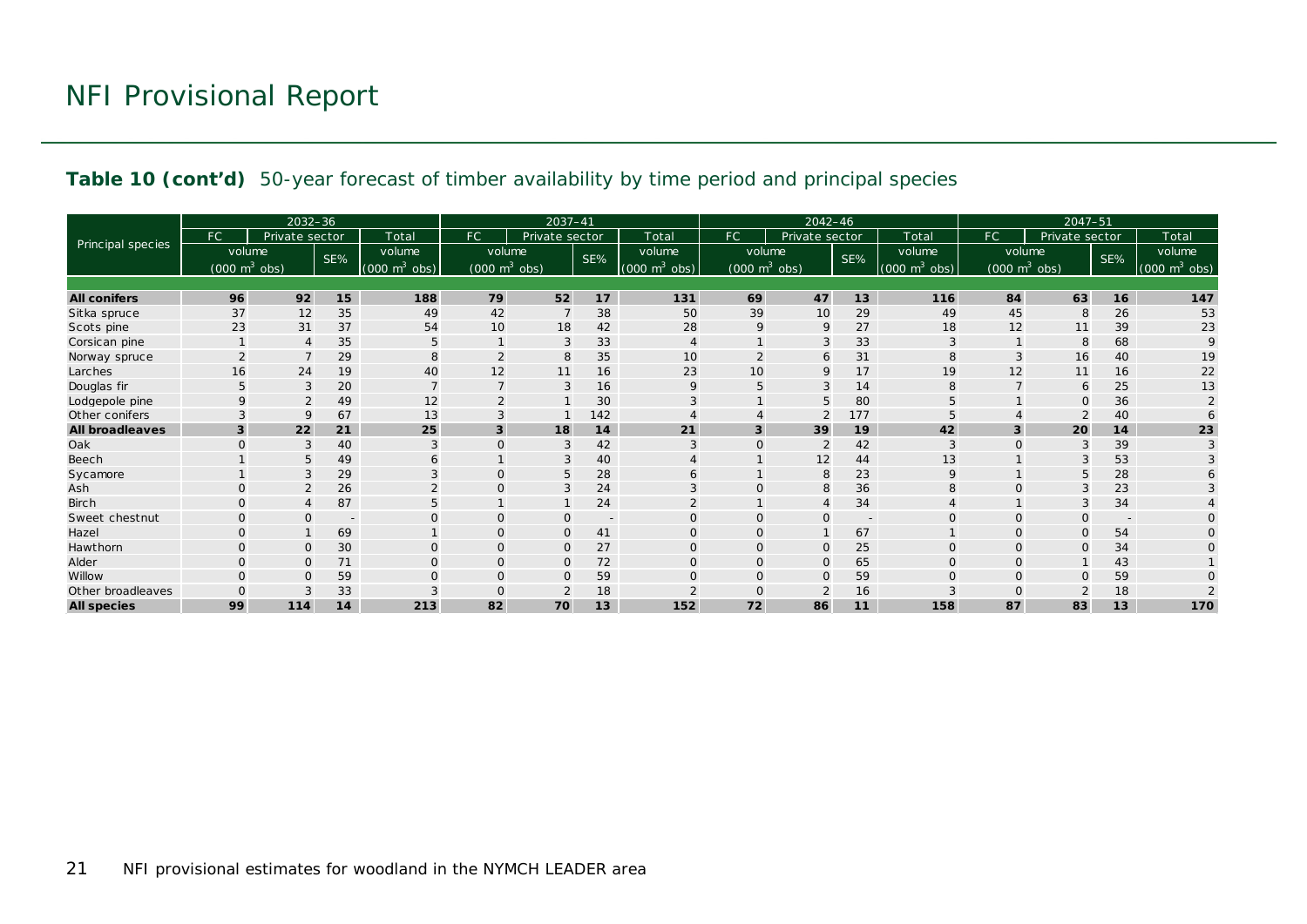#### **Table 10 (cont'd)** 50-year forecast of timber availability by time period and principal species

|                        |                                 | 2052-56        |     |                                     | $2057 - 61$                         |                |     |                                 |
|------------------------|---------------------------------|----------------|-----|-------------------------------------|-------------------------------------|----------------|-----|---------------------------------|
|                        | FC.                             | Private sector |     | Total                               | FC.                                 | Private sector |     | Total                           |
| Principal species      | volume                          |                | SE% | volume                              | volume                              |                | SE% | volume                          |
|                        | $(000 \text{ m}^3 \text{ obs})$ |                |     | $(000 \; \text{m}^3 \; \text{obs})$ | $(000 \; \text{m}^3 \; \text{obs})$ |                |     | $(000 \text{ m}^3 \text{ obs})$ |
|                        |                                 |                |     |                                     |                                     |                |     |                                 |
| <b>All conifers</b>    | 52                              | 66             | 30  | 118                                 | 222                                 | 68             | 16  | 290                             |
| Sitka spruce           | 21                              | 12             | 22  | 33                                  | 113                                 | 11             | 20  | 124                             |
| Scots pine             | 11                              | 22             | 85  | 33                                  | 30                                  | 10             | 23  | 39                              |
| Corsican pine          | 1                               | $\overline{7}$ | 58  | 8                                   | 3                                   | 5              | 32  | 8                               |
| Norway spruce          | 3                               | 5              | 25  | $\overline{7}$                      | $\overline{7}$                      | 16             | 59  | 24                              |
| Larches                | $\overline{7}$                  | 9              | 16  | 16                                  | 47                                  | 10             | 15  | 57                              |
| Douglas fir            | $\overline{4}$                  | 5              | 14  | 10                                  | 14                                  | 10             | 19  | 25                              |
| Lodgepole pine         | 1                               | $\mathbf{1}$   | 60  | $\overline{2}$                      | $\overline{2}$                      | $\mathbf 0$    | 38  | $\overline{2}$                  |
| Other conifers         | 4                               | 4              | 26  | 8                                   | $\overline{7}$                      | 6              | 20  | 12                              |
| <b>All broadleaves</b> | 3                               | 31             | 30  | 34                                  | 8                                   | 21             | 16  | 29                              |
| Oak                    | 1                               | $\overline{2}$ | 38  | 3                                   | 1                                   | $\overline{2}$ | 36  | 3                               |
| Beech                  | $\mathbf{1}$                    | 9              | 72  | 10                                  | 1                                   | 3              | 35  | $\overline{4}$                  |
| Sycamore               | $\mathbf{1}$                    | 9              | 32  | 9                                   | 1                                   | 5              | 31  | 5                               |
| Ash                    | $\mathbf{O}$                    | 3              | 29  | 3                                   | $\mathbf{O}$                        | $\overline{4}$ | 42  | 4                               |
| <b>Birch</b>           | 1                               | $\overline{2}$ | 25  | $\overline{2}$                      | 3                                   | 3              | 22  | 6                               |
| Sweet chestnut         | $\Omega$                        | $\mathbf{O}$   |     | $\Omega$                            | $\Omega$                            | $\Omega$       |     | $\Omega$                        |
| Hazel                  | $\Omega$                        | $\mathbf{O}$   | 38  | $\Omega$                            | $\Omega$                            | $\Omega$       | 45  | $\mathbf 0$                     |
| Hawthorn               | $\Omega$                        | $\mathbf{1}$   | 43  | 1                                   | $\mathbf{O}$                        | $\Omega$       | 39  | $\mathbf{O}$                    |
| Alder                  | $\Omega$                        | $\mathbf{1}$   | 49  | 1                                   | $\Omega$                            | $\mathbf{1}$   | 49  |                                 |
| Willow                 | $\Omega$                        | $\mathbf{O}$   | 59  | $\Omega$                            | $\mathbf{O}$                        | $\overline{2}$ | 80  | $\overline{2}$                  |
| Other broadleaves      | $\mathbf 0$                     | 4              | 41  | 4                                   | $\overline{2}$                      | $\overline{2}$ | 35  | 4                               |
| <b>All species</b>     | 54                              | 97             | 22  | 151                                 | 229                                 | 89             | 13  | 319                             |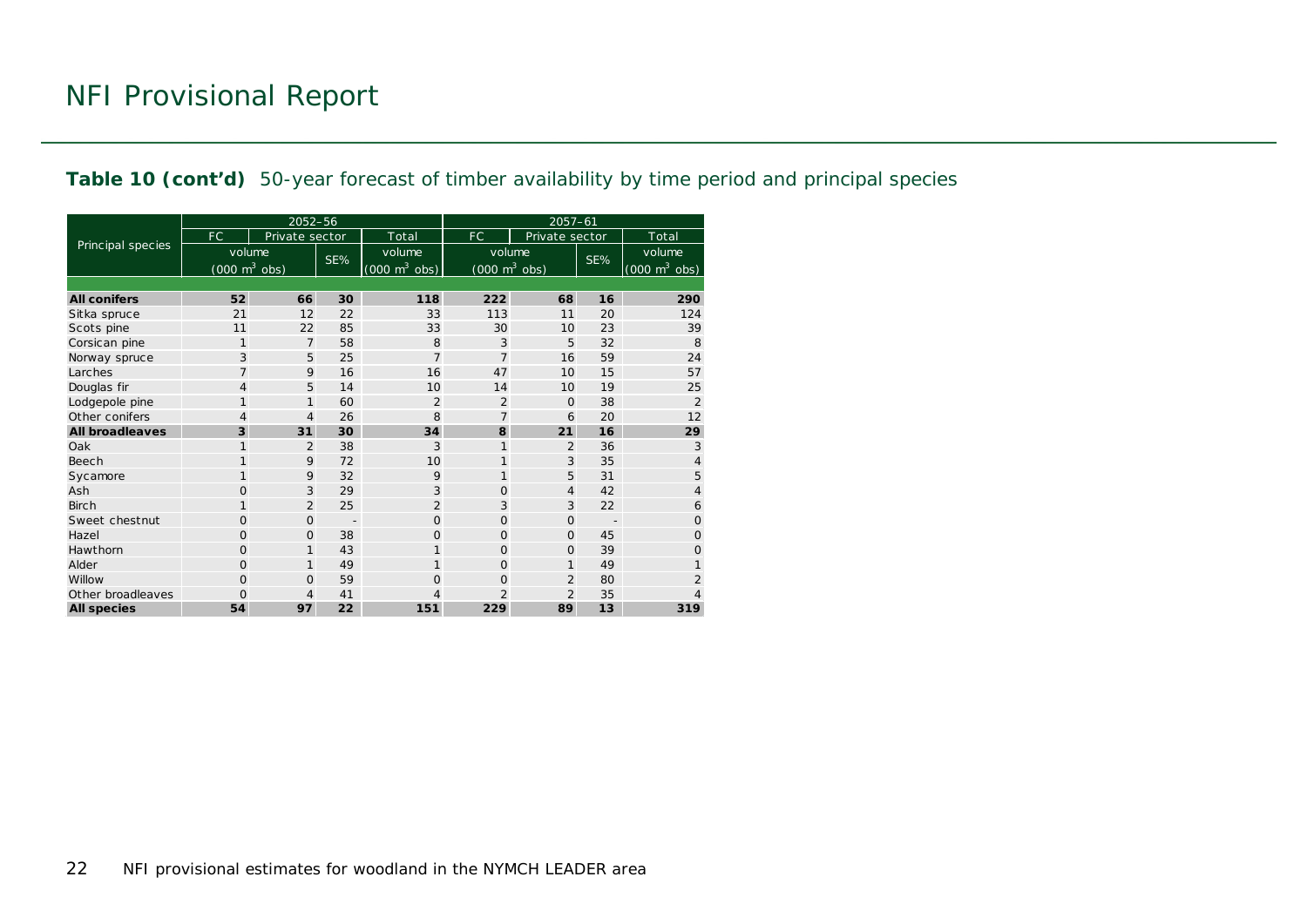<span id="page-22-0"></span>**Table 11** 50-year forecast of standing volume; average annual volumes within periods

|                 | FC                              | Private sector                      |     | Total                           |
|-----------------|---------------------------------|-------------------------------------|-----|---------------------------------|
| Forecast period | volume                          | volume                              | SE% | volume                          |
|                 | $(000 \text{ m}^3 \text{ obs})$ | $(000 \; \text{m}^3 \; \text{obs})$ |     | $(000 \text{ m}^3 \text{ obs})$ |
| All conifers    |                                 |                                     |     |                                 |
| $2013 - 16$     | 2,280                           | 1,784                               | 9   | 4,064                           |
| $2017 - 21$     | 2,391                           | 1,698                               | 10  | 4,089                           |
| $2022 - 26$     | 2,374                           | 1,552                               | 11  | 3,926                           |
| $2027 - 31$     | 2,418                           | 1,273                               | 9   | 3,691                           |
| $2032 - 36$     | 2,490                           | 1,076                               | 10  | 3,566                           |
| 2037-41         | 2,557                           | 994                                 | 10  | 3,550                           |
| $2042 - 46$     | 2,660                           | 977                                 | 11  | 3,636                           |
| $2047 - 51$     | 2,833                           | 1,004                               | 11  | 3,837                           |
| $2052 - 56$     | 2,984                           | 1,001                               | 10  | 3,985                           |
| $2057 - 61$     | 2,924                           | 997                                 | 9   | 3,921                           |
| All broadleaves |                                 |                                     |     |                                 |
| $2013 - 16$     | 263                             | 2,670                               | 9   | 2,933                           |
| $2017 - 21$     | 290                             | 2,708                               | 9   | 2,998                           |
| $2022 - 26$     | 320                             | 2,808                               | 9   | 3,128                           |
| $2027 - 31$     | 349                             | 2,994                               | 9   | 3,343                           |
| 2032-36         | 377                             | 3,224                               | 8   | 3,601                           |
| 2037-41         | 403                             | 3,439                               | 8   | 3,842                           |
| $2042 - 46$     | 427                             | 3,613                               | 8   | 4,040                           |
| $2047 - 51$     | 449                             | 3,765                               | 8   | 4,215                           |
| 2052-56         | 469                             | 3,922                               | 8   | 4,391                           |
| $2057 - 61$     | 479                             | 4,036                               | 8   | 4,515                           |
| All species     |                                 |                                     |     |                                 |
| $2013 - 16$     | 2,543                           | 4,478                               | 6   | 7,021                           |
| $2017 - 21$     | 2,681                           | 4,428                               | 6   | 7,109                           |
| $2022 - 26$     | 2,694                           | 4,379                               | 6   | 7,073                           |
| $2027 - 31$     | 2,767                           | 4,273                               | 6   | 7,040                           |
| $2032 - 36$     | 2,867                           | 4,297                               | 6   | 7,164                           |
| $2037 - 41$     | 2,960                           | 4,428                               | 6   | 7,388                           |
| $2042 - 46$     | 3,087                           | 4,581                               | 6   | 7,668                           |
| $2047 - 51$     | 3,283                           | 4,759                               | 6   | 8,042                           |
| 2052-56         | 3,453                           | 4,911                               | 6   | 8,364                           |
| $2057 - 61$     | 3,403                           | 5,020                               | 6   | 8,423                           |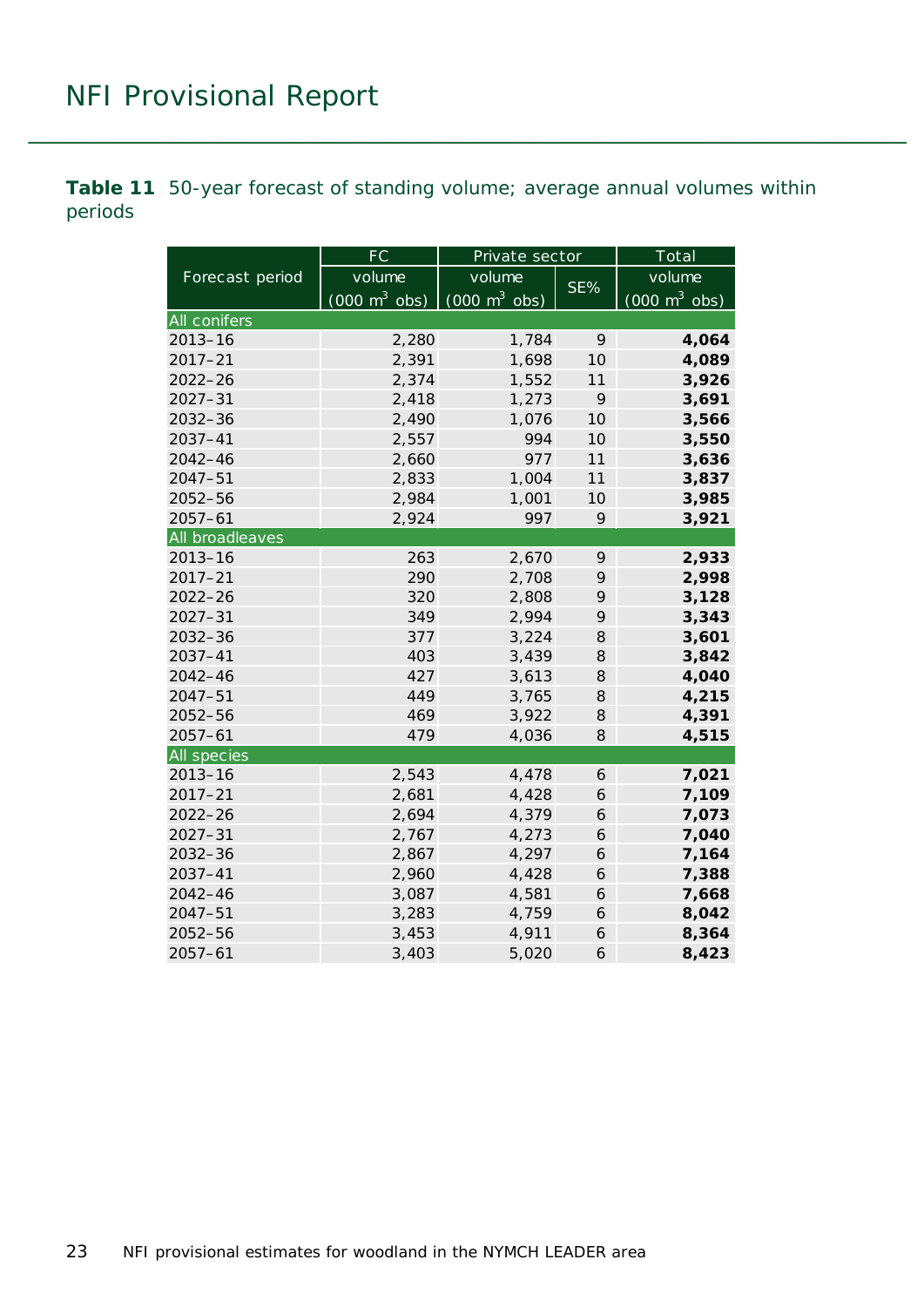<span id="page-23-0"></span>**Table 12** 50-year forecast of net increment; average annual volumes within periods

| Forecast period | FC                              | Private sector                  |                | Total                           |
|-----------------|---------------------------------|---------------------------------|----------------|---------------------------------|
|                 | volume                          | volume                          | SE%            | volume                          |
|                 | $(000 \text{ m}^3 \text{ obs})$ | $(000 \text{ m}^3 \text{ obs})$ |                | $(000 \text{ m}^3 \text{ obs})$ |
| All conifers    |                                 |                                 |                |                                 |
| $2013 - 16$     | 89                              | 69                              | 10             | 159                             |
| $2017 - 21$     | 111                             | 63                              | 10             | 174                             |
| $2022 - 26$     | 103                             | 56                              | 11             | 159                             |
| $2027 - 31$     | 102                             | 51                              | 11             | 153                             |
| $2032 - 36$     | 100                             | 47                              | 11             | 147                             |
| 2037-41         | 102                             | 49                              | 10             | 150                             |
| $2042 - 46$     | 103                             | 54                              | 10             | 157                             |
| $2047 - 51$     | 107                             | 64                              | 9              | 170                             |
| 2052-56         | 109                             | 67                              | 9              | 177                             |
| $2057 - 61$     | 111                             | 71                              | 8              | 182                             |
| All broadleaves |                                 |                                 |                |                                 |
| $2013 - 16$     | 8                               | 60                              | 6              | 68                              |
| $2017 - 21$     | 9                               | 64                              | 6              | 73                              |
| $2022 - 26$     | 9                               | 65                              | 6              | 73                              |
| $2027 - 31$     | 8                               | 63                              | 6              | 72                              |
| 2032-36         | 8                               | 64                              | 6              | 72                              |
| $2037 - 41$     | 8                               | 65                              | 7              | 72                              |
| $2042 - 46$     | $\overline{7}$                  | 63                              | 7              | 70                              |
| $2047 - 51$     | $\overline{7}$                  | 58                              | $\overline{7}$ | 65                              |
| 2052-56         | $\overline{7}$                  | 54                              | $\overline{7}$ | 61                              |
| $2057 - 61$     | $\overline{7}$                  | 50                              | $\overline{7}$ | 57                              |
| All species     |                                 |                                 |                |                                 |
| $2013 - 16$     | 97                              | 131                             | 5              | 229                             |
| $2017 - 21$     | 119                             | 129                             | 5              | 248                             |
| $2022 - 26$     | 112                             | 121                             | 5              | 233                             |
| $2027 - 31$     | 111                             | 114                             | 5              | 225                             |
| 2032-36         | 108                             | 111                             | 5              | 219                             |
| $2037 - 41$     | 109                             | 112                             | 5              | 222                             |
| $2042 - 46$     | 110                             | 116                             | $\overline{4}$ | 226                             |
| $2047 - 51$     | 114                             | 121                             | $\overline{4}$ | 235                             |
| 2052-56         | 116                             | 121                             | 5              | 237                             |
| $2057 - 61$     | 118                             | 121                             | 5              | 238                             |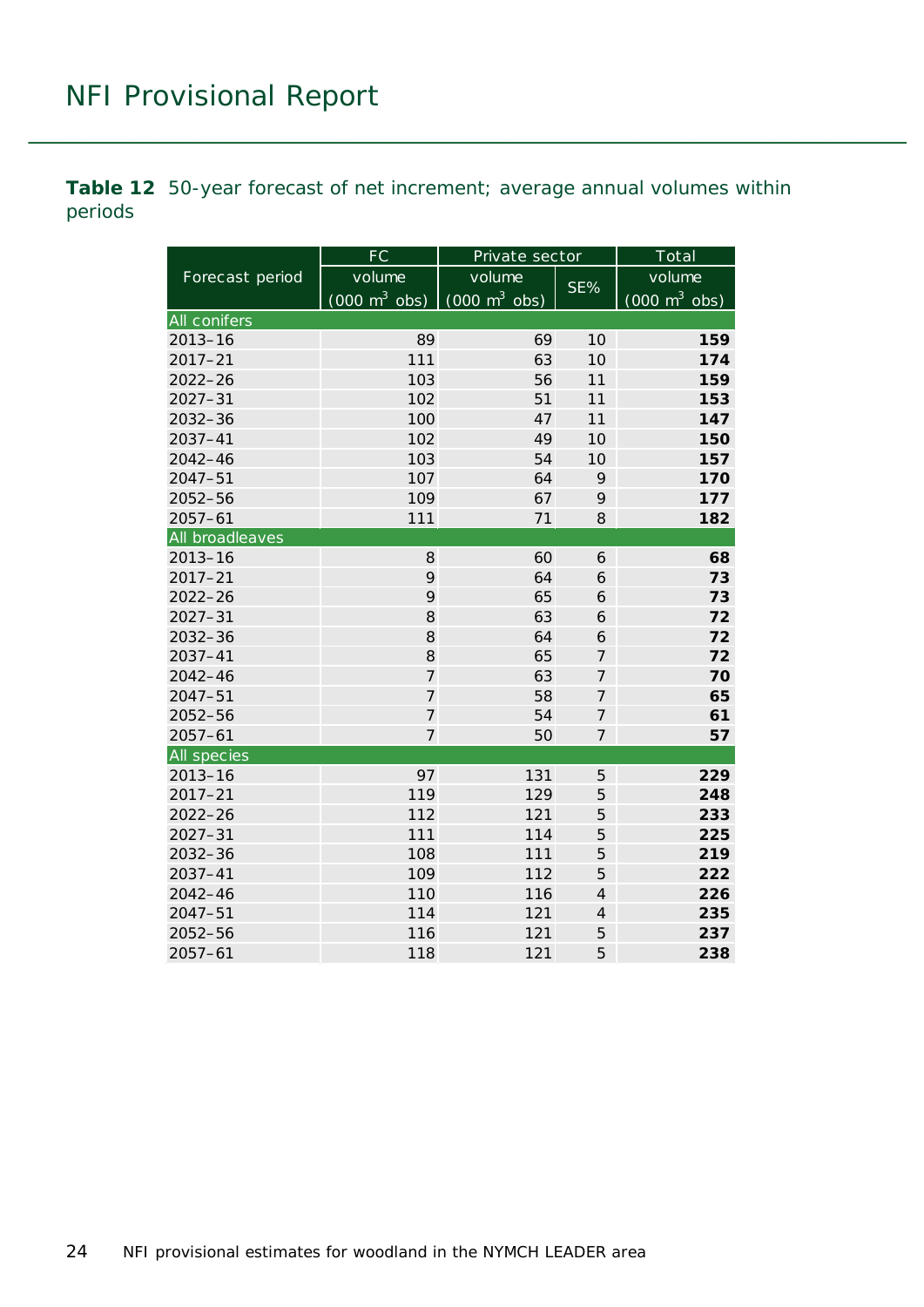

#### <span id="page-24-0"></span>**Figure 4** Overview of 50-year forecast of average annual softwood availability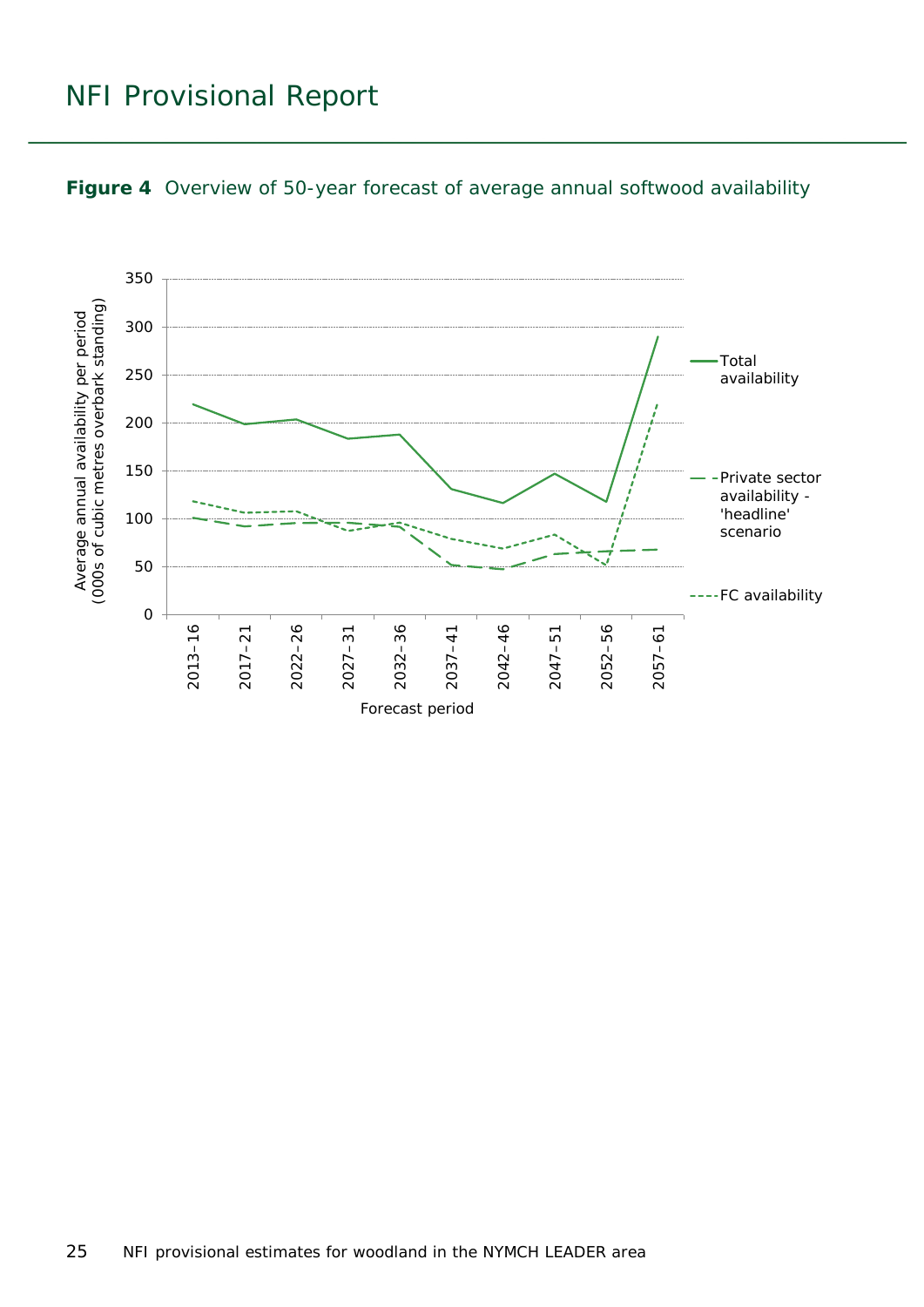

<span id="page-25-0"></span>

<span id="page-25-1"></span>

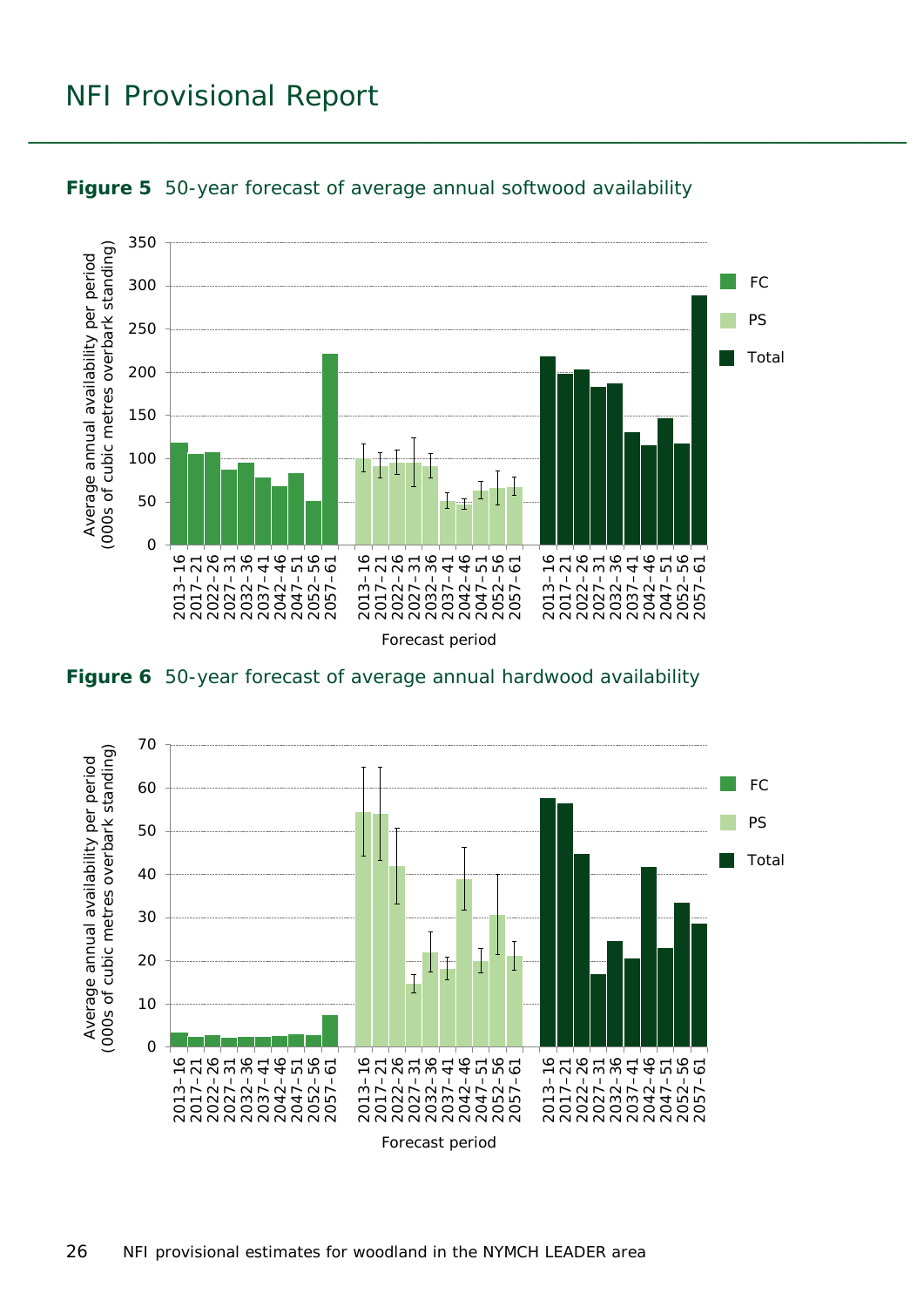

<span id="page-26-0"></span>

<span id="page-26-1"></span>**Figure 8** 50-year forecast of hardwood standing volume, increment and availability

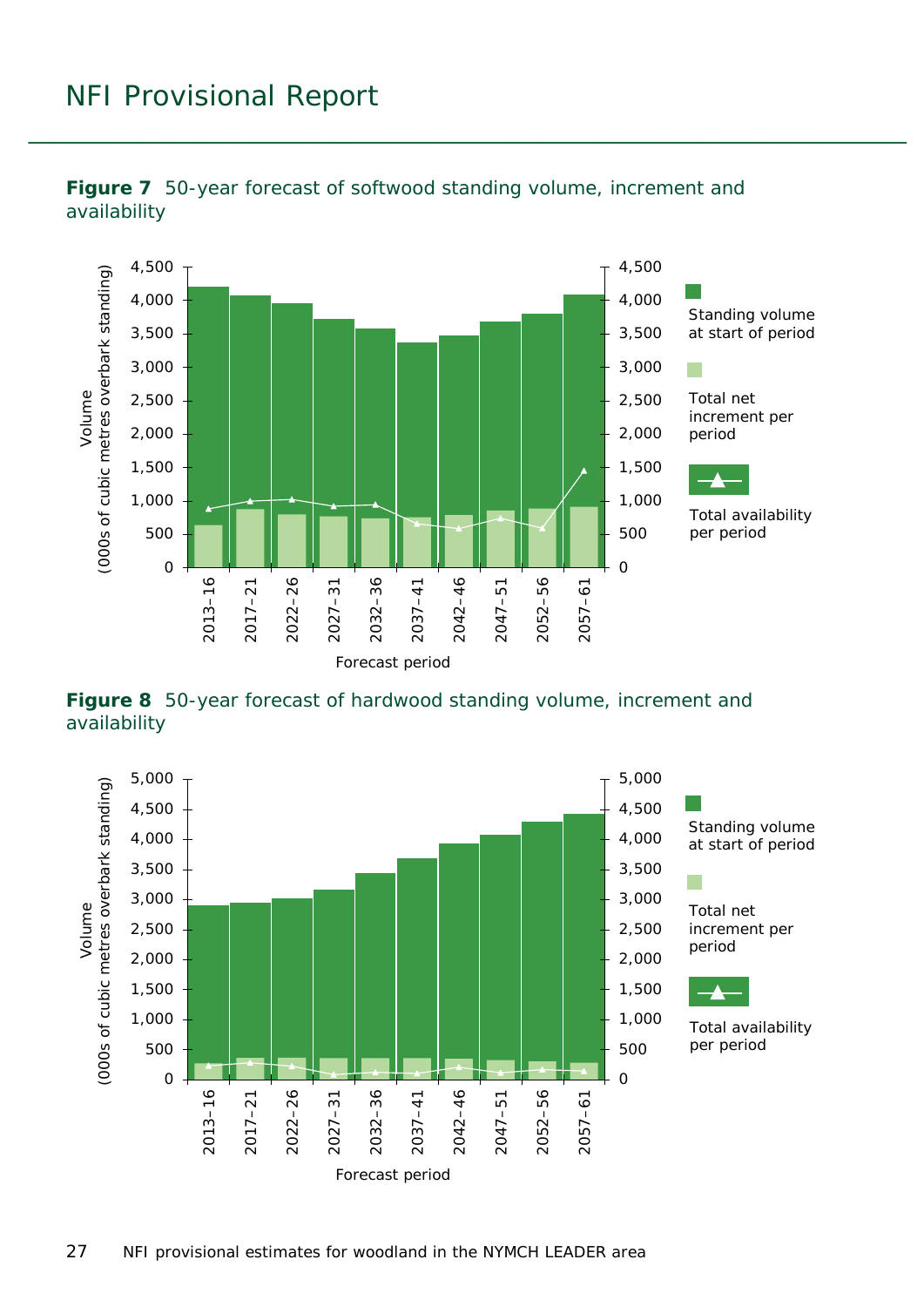50-year forecast of timber availability under the 'unrestricted' scenario

**Table 13** 50-year forecast of timber availability by time period and principal species – unrestricted biological potential for Private sector hardwoods

<span id="page-27-1"></span><span id="page-27-0"></span>

|                        |                                 | $2013 - 16$    |                          |                               |                                 | $2017 - 21$    |     |                                 |                                 | $2022 - 26$    |                          |                                 |                | $2027 - 31$                     |     |                                 |
|------------------------|---------------------------------|----------------|--------------------------|-------------------------------|---------------------------------|----------------|-----|---------------------------------|---------------------------------|----------------|--------------------------|---------------------------------|----------------|---------------------------------|-----|---------------------------------|
|                        | FC                              | Private sector |                          | Total                         | <b>FC</b>                       | Private sector |     | Total                           | FC.                             | Private sector |                          | Total                           | FC.            | Private sector                  |     | Total                           |
| Principal species      | volume                          |                | SE%                      | volume                        | volume                          |                | SE% | volume                          | volume                          |                | SE%                      | volume                          |                | volume                          | SE% | volume                          |
|                        | $(000 \text{ m}^3 \text{ obs})$ |                |                          | $(000 \; \text{m}^3)$<br>obs) | $(000 \text{ m}^3 \text{ obs})$ |                |     | $(000 \text{ m}^3 \text{ obs})$ | $(000 \text{ m}^3 \text{ obs})$ |                |                          | $(000 \text{ m}^3 \text{ obs})$ |                | $(000 \text{ m}^3 \text{ obs})$ |     | $(000 \text{ m}^3 \text{ obs})$ |
|                        |                                 |                |                          |                               |                                 |                |     |                                 |                                 |                |                          |                                 |                |                                 |     |                                 |
| <b>All conifers</b>    | 118                             | 101            | 16                       | 219                           | 106                             | 92             | 16  | 199                             | 108                             | 96             | 15                       | 204                             | 88             | 96                              | 29  | 184                             |
| Sitka spruce           | 40                              | 24             | 42                       | 63                            | 37                              | 12             | 25  | 49                              | 35                              | 11             | 27                       | 46                              | 35             | 49                              | 56  | 83                              |
| Scots pine             | 34                              | 9              | 24                       | 44                            | 26                              | 26             | 45  | 53                              | 31                              | 26             | 36                       | 57                              | 22             | 14                              | 39  | 36                              |
| Corsican pine          |                                 | 5              | 40                       | 9                             | 3                               | 11             | 48  | 14                              |                                 |                | 35                       |                                 |                |                                 | 33  |                                 |
| Norway spruce          |                                 | 21             | 47                       | 25                            | 3                               | 6              | 30  | 9                               |                                 | 18             | 42                       | 22                              | 3              |                                 | 32  |                                 |
| Larches                | 23                              | 27             | 16                       | 50                            | 21                              | 31             | 21  | 52                              | 17                              | 21             | 15                       | 39                              | 12             | 19                              | 14  | 31                              |
| Douglas fir            |                                 | 2              | 38                       | 6                             | 3                               | $\overline{2}$ | 32  | 5                               | 3                               | 8              | 65                       | 11                              |                |                                 | 25  | 6                               |
| Lodgepole pine         |                                 | 10             | 76                       | 17                            | 10                              |                | 40  | 11                              | 12                              | 5              | 71                       | 17                              |                |                                 | 44  |                                 |
| Other conifers         |                                 |                | 111                      |                               | $\overline{2}$                  | $\overline{2}$ | 76  |                                 | $\overline{2}$                  | $\overline{2}$ | 82                       |                                 |                |                                 | 95  |                                 |
| <b>All broadleaves</b> | 3                               | 175            | 12                       | 178                           | $\overline{\mathbf{3}}$         | 166            | 11  | 168                             | $\overline{3}$                  | 95             | 10                       | 98                              | $\overline{2}$ | 46                              | 9   | 48                              |
| Oak                    | $\Omega$                        | 36             | 29                       | 36                            | $\mathbf{O}$                    | 40             | 26  | 40                              | $\Omega$                        | 17             | 20                       | 17                              | $\Omega$       | 12                              | 23  | 12                              |
| Beech                  |                                 | $\overline{4}$ | 22                       |                               |                                 | 5              | 19  | 6                               |                                 | 23             | 27                       | 24                              |                | 5                               | 26  |                                 |
| Sycamore               |                                 | 32             | 29                       | 33                            |                                 | 36             | 27  | 36                              |                                 | 18             | 33                       | 18                              |                | 6                               | 31  |                                 |
| Ash                    | $\Omega$                        | 47             | 29                       | 47                            | $\mathbf{O}$                    | 31             | 32  | 31                              | $\Omega$                        | 10             | 21                       | 10 <sup>°</sup>                 | $\Omega$       |                                 | 18  |                                 |
| <b>Birch</b>           | $\Omega$                        | 19             | 26                       | 19                            | $\mathbf{0}$                    | 19             | 25  | 20                              | $\Omega$                        | 13             | 25                       | 13                              | $\Omega$       |                                 | 23  |                                 |
| Sweet chestnut         | $\Omega$                        | $\Omega$       | $\overline{\phantom{a}}$ | $\Omega$                      | $\mathbf{O}$                    | $\mathbf 0$    |     | $\Omega$                        | $\Omega$                        | $\mathbf{0}$   | $\overline{\phantom{a}}$ | $\mathbf{O}$                    |                |                                 |     |                                 |
| Hazel                  | $\Omega$                        | 3              | 29                       | 3                             | $\mathbf{O}$                    | 6              | 47  | 6                               | $\Omega$                        |                | 20                       |                                 | $\Omega$       |                                 | 32  |                                 |
| Hawthorn               | $\Omega$                        | $\overline{2}$ | 27                       | $\overline{2}$                | $\mathbf{O}$                    | 2              | 25  | $\mathcal{P}$                   | $\Omega$                        | 2              | 23                       | $\overline{2}$                  | $\Omega$       | $\overline{2}$                  | 22  |                                 |
| Alder                  | $\Omega$                        | 18             | 30                       | 18                            | $\mathbf{0}$                    | 15             | 32  | 15                              | 0                               | 8              | 48                       | 8                               | $\Omega$       |                                 | 41  |                                 |
| Willow                 |                                 |                | 53                       |                               | $\mathbf{O}$                    |                | 52  |                                 | $\Omega$                        |                | 54                       |                                 | $\Omega$       |                                 | 45  |                                 |
| Other broadleaves      |                                 | 9              | 26                       | 10                            | $\Omega$                        | 10             | 24  | 10                              | $\Omega$                        | 8              | 15                       | 8                               |                |                                 | 18  |                                 |
| <b>All species</b>     | 122                             | 279            | 9                        | 400                           | 109                             | 260            | 9   | 369                             | 111                             | 193            | 9                        | 304                             | 90             | 144                             | 20  | 234                             |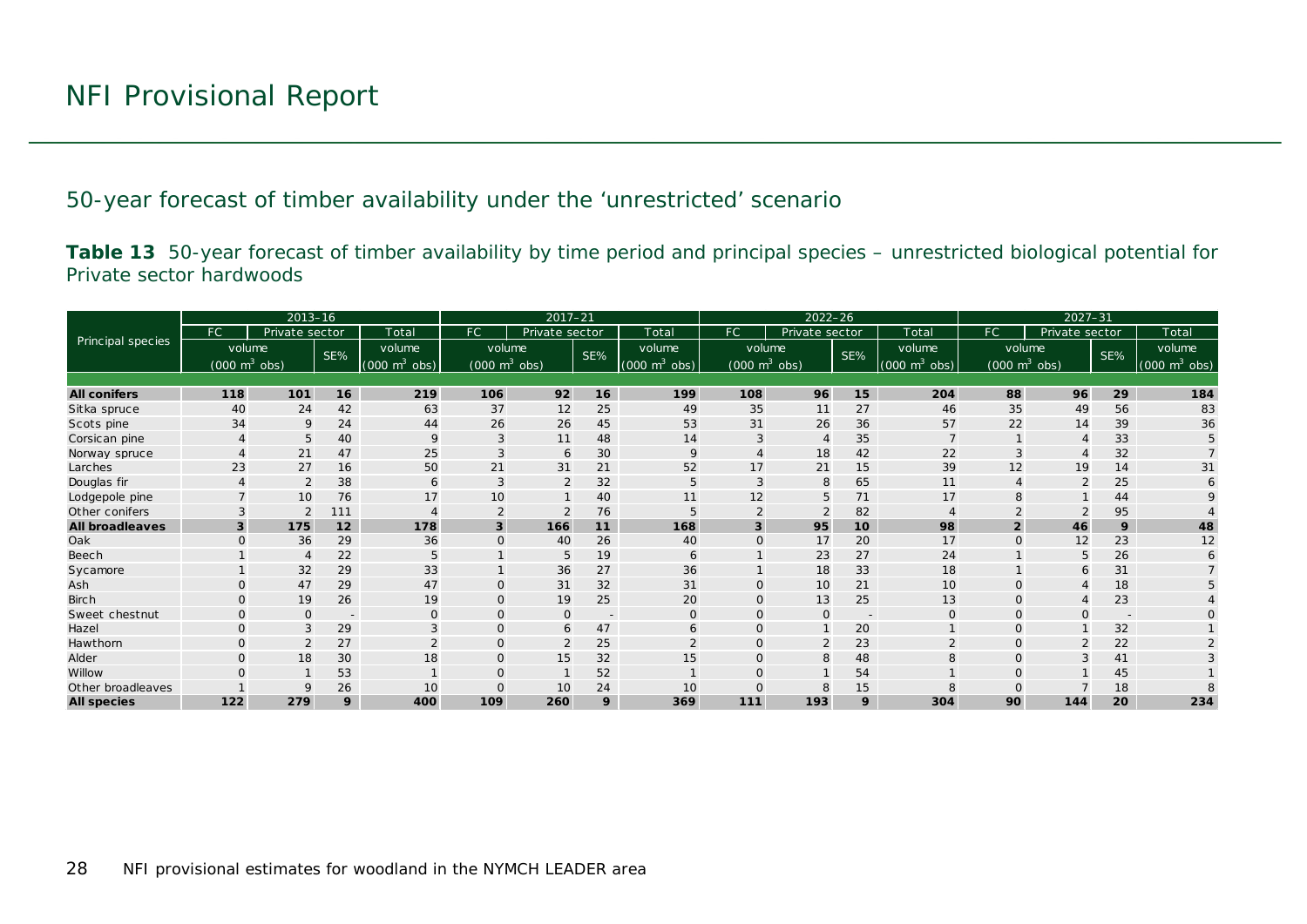**Table 13 (cont'd)** 50-year forecast of timber availability by time period and principal species – unrestricted biological potential for Private sector hardwoods

|                        |                                 | $2032 - 36$    |                  |                             |                                     | $2037 - 41$    |                          |                                 |                                 | 2042-46        |                          |                                 |             | 2047-51                         |                          |                                     |
|------------------------|---------------------------------|----------------|------------------|-----------------------------|-------------------------------------|----------------|--------------------------|---------------------------------|---------------------------------|----------------|--------------------------|---------------------------------|-------------|---------------------------------|--------------------------|-------------------------------------|
|                        | <b>FC</b>                       | Private sector |                  | Total                       | <b>FC</b>                           | Private sector |                          | Total                           | FC.                             | Private sector |                          | Total                           | FC          | Private sector                  |                          | Total                               |
| Principal species      | volume                          |                | SE%              | volume                      | volume                              |                | SE%                      | volume                          | volume                          |                | SE%                      | volume                          |             | volume                          | SE%                      | volume                              |
|                        | $(000 \text{ m}^3 \text{ obs})$ |                |                  | $(000 \text{ m}^3)$<br>obs) | $(000 \; \text{m}^3 \; \text{obs})$ |                |                          | $(000 \text{ m}^3 \text{ obs})$ | $(000 \text{ m}^3 \text{ obs})$ |                |                          | $(000 \text{ m}^3 \text{ obs})$ |             | $(000 \text{ m}^3 \text{ obs})$ |                          | $(000 \; \text{m}^3 \; \text{obs})$ |
|                        |                                 |                |                  |                             |                                     |                |                          |                                 |                                 |                |                          |                                 |             |                                 |                          |                                     |
| <b>All conifers</b>    | 96                              | 92             | 15               | 188                         | 79                                  | 52             | 17                       | 131                             | 69                              | 47             | 13                       | 116                             | 84          | 63                              | 16                       | 147                                 |
| Sitka spruce           | 37                              | 12             | 35               | 49                          | 42                                  | 7              | 38                       | 50                              | 39                              | 10             | 29                       | 49                              | 45          | 8                               | 26                       | 53                                  |
| Scots pine             | 23                              | 31             | 37               | 54                          | 10                                  | 18             | 42                       | 28                              | 9                               | 9              | 27                       | 18                              | 12          | 11                              | 39                       | 23                                  |
| Corsican pine          |                                 | $\overline{A}$ | 35               | 5                           | $\mathbf{1}$                        | 3              | 33                       | $\overline{4}$                  |                                 | 3              | 33                       | 3                               |             | 8                               | 68                       | 9                                   |
| Norway spruce          |                                 |                | 29               |                             | $\overline{2}$                      | 8              | 35                       | 10                              | 2                               | 6              | 31                       | 8                               |             | 16                              | 40                       | 19                                  |
| Larches                | 16                              | 24             | 19               | 40                          | 12                                  | 11             | 16                       | 23                              | 10                              | 9              | 17                       | 19                              | 12          | 11                              | 16                       | 22                                  |
| Douglas fir            | 5                               | 3              | 20               | $\overline{7}$              | $\overline{7}$                      | 3              | 16                       | 9                               | 5                               | 3              | 14                       | 8                               |             | 6                               | 25                       | 13                                  |
| Lodgepole pine         |                                 | $\overline{2}$ | 49               | 12                          | $\overline{2}$                      |                | 30                       | 3                               |                                 | 5              | 80                       | 5                               |             | $\mathbf{O}$                    | 36                       |                                     |
| Other conifers         |                                 | 9              | 67               | 13                          | 3                                   |                | 142                      |                                 |                                 | $\overline{2}$ | 177                      | 5                               |             | $\overline{2}$                  | 40                       |                                     |
| <b>All broadleaves</b> | 3                               | 67             | 10               | 70                          | 3                                   | 59             | 10                       | 62                              | $\overline{\mathbf{3}}$         | 85             | 11                       | 88                              | 3           | 60                              | 10                       | 63                                  |
| Oak                    |                                 | 8              | 18               | 8                           | $\Omega$                            | $\overline{7}$ | 19                       | $\overline{7}$                  | $\Omega$                        | $\overline{7}$ | 19                       |                                 | $\Omega$    | $\overline{7}$                  | 17                       |                                     |
| Beech                  |                                 | 11             | 38               | 11                          |                                     | 5              | 30                       | 6                               |                                 | 14             | 38                       | 15                              |             | 6                               | 30                       |                                     |
| Sycamore               |                                 |                | 25               | $\overline{ }$              | $\overline{0}$                      | 13             | 27                       | 14                              |                                 | 14             | 17                       | 15                              |             | 10                              | 24                       | 10                                  |
| Ash                    | $\Omega$                        | 14             | 30               | 14                          | $\mathbf 0$                         | 10             | 16                       | 10                              | $\Omega$                        | 18             | 24                       | 18                              | $\Omega$    | 11                              | 21                       | 12                                  |
| <b>Birch</b>           |                                 | 11             | 42               | 11                          |                                     | 5              | 17                       | 5                               |                                 | 13             | 25                       | 14                              |             | 8                               | 19                       | 9                                   |
| Sweet chestnut         | $\Omega$                        | $\Omega$       | $\sim$           | $\Omega$                    | $\overline{0}$                      | O              | $\overline{\phantom{a}}$ | $\mathbf 0$                     | $\Omega$                        | $\mathbf{O}$   | $\overline{\phantom{m}}$ | $\mathbf 0$                     | $\Omega$    | $\Omega$                        | $\overline{\phantom{a}}$ |                                     |
| Hazel                  | $\mathbf{O}$                    | $\overline{2}$ | 34               | $\overline{2}$              | $\overline{0}$                      | $\overline{2}$ | 31                       | 2                               | 0                               | 2              | 42                       | $\overline{2}$                  | $\Omega$    | $\overline{2}$                  | 55                       |                                     |
| Hawthorn               | $\mathbf{O}$                    | $\overline{2}$ | 33               | $\overline{2}$              | $\mathbf 0$                         | $\overline{2}$ | 30                       | $\overline{2}$                  | 0                               | $\mathbf{1}$   | 25                       |                                 | $\Omega$    |                                 | 24                       |                                     |
| Alder                  | $\Omega$                        | $\overline{2}$ | 67               |                             | $\mathbf{O}$                        | $\overline{4}$ | 61                       |                                 | 0                               | 4              | 52                       |                                 | $\Omega$    | 6                               | 41                       |                                     |
| Willow                 |                                 |                | 46               |                             | $\mathbf 0$                         |                | 44                       |                                 | $\Omega$                        |                | 46                       |                                 |             |                                 | 46                       |                                     |
| Other broadleaves      | $\Omega$                        | 9              | 25               |                             | $\Omega$                            | 10             | 20                       | 11                              | $\Omega$                        | 9              | 19                       | 10                              | $\mathbf 0$ | 10                              | 41                       | 10                                  |
| <b>All species</b>     | 99                              | 159            | 10 <sup>10</sup> | 258                         | 82                                  | 111            | 9                        | 192                             | 72                              | 132            | 8                        | 204                             | 87          | 123                             | 10                       | 210                                 |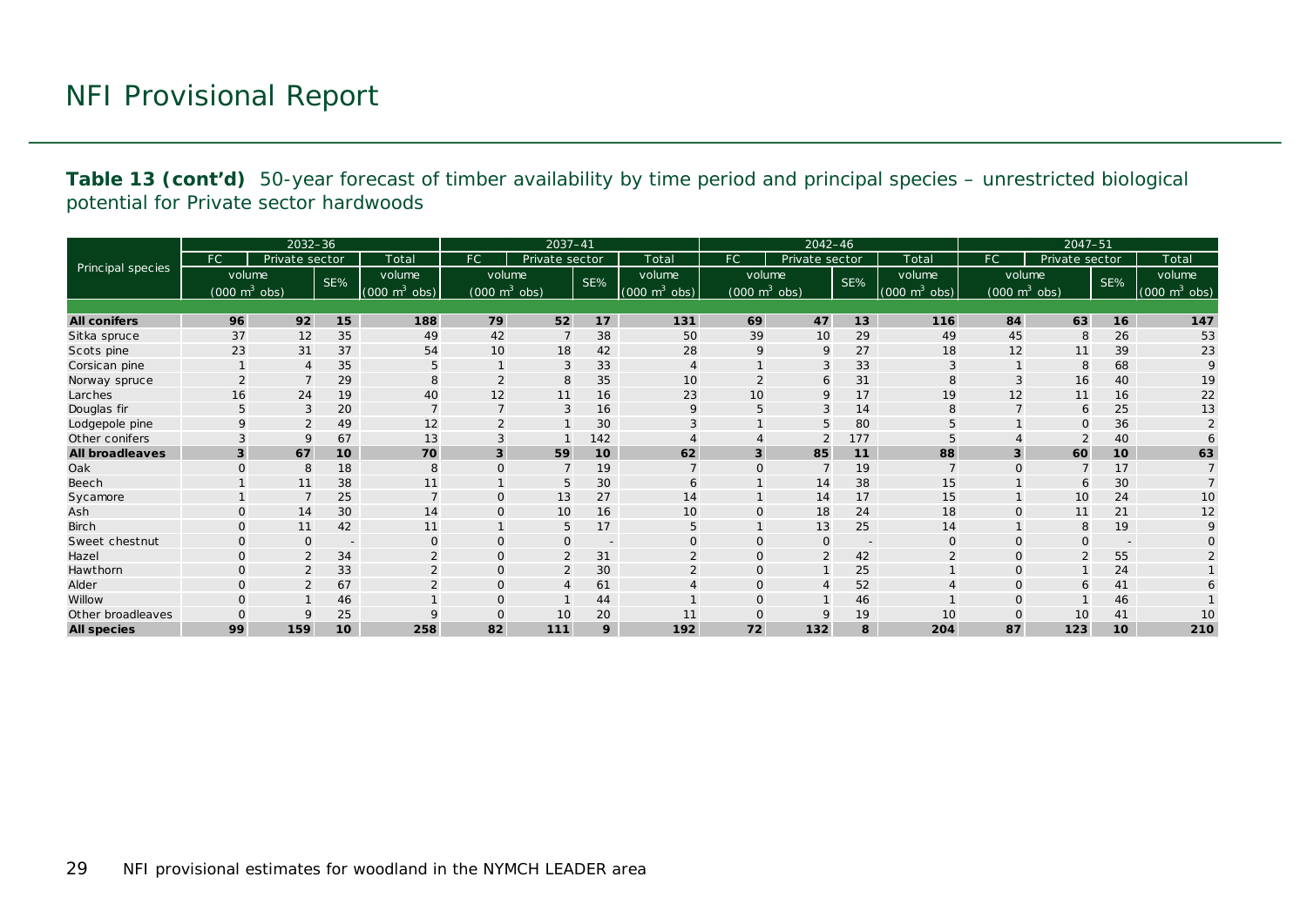**Table 13 (cont'd)** 50-year forecast of timber availability by time period and principal species – unrestricted biological potential for Private sector hardwoods

|                        |                                     | 2052-56        |     |                                     | $2057 - 61$                         |                |                          |                                 |  |  |
|------------------------|-------------------------------------|----------------|-----|-------------------------------------|-------------------------------------|----------------|--------------------------|---------------------------------|--|--|
|                        | FC                                  | Private sector |     | Total                               | FC                                  | Private sector |                          | Total                           |  |  |
| Principal species      | volume                              |                | SE% | volume                              | volume                              |                | SE%                      | volume                          |  |  |
|                        | $(000 \; \text{m}^3 \; \text{obs})$ |                |     | $(000 \; \text{m}^3 \; \text{obs})$ | $(000 \; \text{m}^3 \; \text{obs})$ |                |                          | $(000 \text{ m}^3 \text{ obs})$ |  |  |
|                        |                                     |                |     |                                     |                                     |                |                          |                                 |  |  |
| <b>All conifers</b>    | 52                                  | 66             | 30  | 118                                 | 222                                 | 68             | 16                       | 290                             |  |  |
| Sitka spruce           | 21                                  | 12             | 22  | 33                                  | 113                                 | 11             | 20                       | 124                             |  |  |
| Scots pine             | 11                                  | 22             | 85  | 33                                  | 30                                  | 10             | 23                       | 39                              |  |  |
| Corsican pine          | 1                                   | $\overline{7}$ | 58  | 8                                   | 3                                   | 5              | 32                       | 8                               |  |  |
| Norway spruce          | 3                                   | 5              | 25  | $\overline{7}$                      | $\overline{7}$                      | 16             | 59                       | 24                              |  |  |
| Larches                | $\overline{7}$                      | 9              | 16  | 16                                  | 47                                  | 10             | 15                       | 57                              |  |  |
| Douglas fir            | $\overline{4}$                      | 5              | 14  | 10                                  | 14                                  | 10             | 19                       | 25                              |  |  |
| Lodgepole pine         | 1                                   | 1              | 60  | $\overline{2}$                      | $\overline{2}$                      | $\Omega$       | 38                       | $\overline{2}$                  |  |  |
| Other conifers         | 4                                   | $\overline{4}$ | 26  | 8                                   | $\overline{7}$                      | 6              | 20                       | 12                              |  |  |
| <b>All broadleaves</b> | 3                                   | 69             | 16  | 72                                  | 8                                   | 60             | 11                       | 67                              |  |  |
| Oak                    | 1                                   | 13             | 31  | 13                                  | 1                                   | 9              | 16                       | 10                              |  |  |
| Beech                  | 1                                   | 12             | 58  | 13                                  | 1                                   | 10             | 44                       | 11                              |  |  |
| Sycamore               | 1                                   | 11             | 26  | 11                                  | $\mathbf{1}$                        | $\overline{7}$ | 22                       | 8                               |  |  |
| Ash                    | 0                                   | $\overline{7}$ | 22  | $\overline{7}$                      | 0                                   | 9              | 25                       | 9                               |  |  |
| <b>Birch</b>           | 1                                   | $\overline{4}$ | 16  | 5                                   | 3                                   | 5              | 15                       | 9                               |  |  |
| Sweet chestnut         | $\Omega$                            | $\Omega$       |     | $\Omega$                            | $\Omega$                            | $\Omega$       | $\overline{\phantom{a}}$ | $\Omega$                        |  |  |
| Hazel                  | $\Omega$                            | 3              | 38  | 3                                   | $\Omega$                            | $\overline{2}$ | 46                       | $\overline{2}$                  |  |  |
| Hawthorn               | $\Omega$                            | $\overline{2}$ | 22  | $\overline{2}$                      | $\Omega$                            | $\overline{4}$ | 59                       | $\overline{4}$                  |  |  |
| Alder                  | $\Omega$                            | $\overline{4}$ | 50  | $\overline{4}$                      | $\Omega$                            | $\overline{4}$ | 48                       | $\overline{4}$                  |  |  |
| Willow                 | $\Omega$                            | 5              | 66  | 5                                   | $\Omega$                            | 3              | 66                       | 3                               |  |  |
| Other broadleaves      | $\Omega$                            | 8              | 24  | 9                                   | $\overline{2}$                      | 6              | 22                       | $\overline{7}$                  |  |  |
| <b>All species</b>     | 54                                  | 135            | 16  | 190                                 | 229                                 | 128            | 10                       | 357                             |  |  |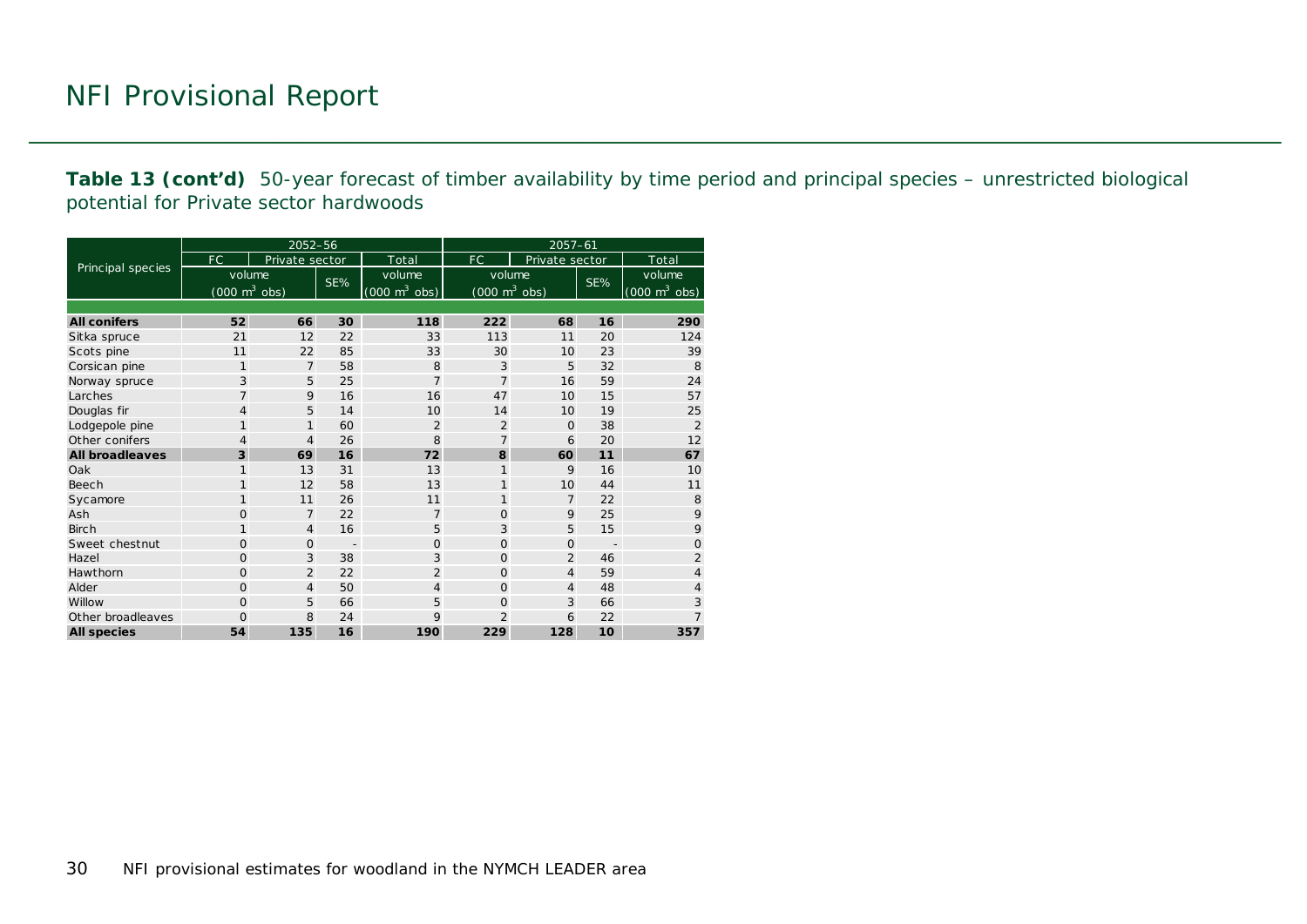<span id="page-30-0"></span>**Table 14** 50-year forecast of standing volume; average annual volumes within periods – unrestricted biological potential for Private sector hardwoods

|                 | FC                              | Private sector                             |                | Total                           |
|-----------------|---------------------------------|--------------------------------------------|----------------|---------------------------------|
| Forecast period | volume                          | volume                                     | SE%            | volume                          |
|                 | $(000 \text{ m}^3 \text{ obs})$ | $\overline{(000 \text{ m}^3 \text{ obs})}$ |                | $(000 \text{ m}^3 \text{ obs})$ |
| All conifers    |                                 |                                            |                |                                 |
| $2013 - 16$     | 2,280                           | 1,784                                      | 9              | 4,064                           |
| $2017 - 21$     | 2,391                           | 1,698                                      | 10             | 4,089                           |
| 2022-26         | 2,374                           | 1,552                                      | 11             | 3,926                           |
| $2027 - 31$     | 2,418                           | 1,273                                      | 9              | 3,691                           |
| 2032-36         | 2,490                           | 1,076                                      | 10             | 3,566                           |
| 2037-41         | 2,557                           | 994                                        | 10             | 3,550                           |
| 2042-46         | 2,660                           | 977                                        | 11             | 3,636                           |
| $2047 - 51$     | 2,833                           | 1,004                                      | 11             | 3,837                           |
| 2052-56         | 2,984                           | 1,001                                      | 10             | 3,985                           |
| $2057 - 61$     | 2,924                           | 997                                        | 9              | 3,921                           |
| All broadleaves |                                 |                                            |                |                                 |
| $2013 - 16$     | 263                             | 2,333                                      | 9              | 2,596                           |
| $2017 - 21$     | 290                             | 1,876                                      | 10             | 2,166                           |
| $2022 - 26$     | 320                             | 1,538                                      | 12             | 1,858                           |
| $2027 - 31$     | 349                             | 1,508                                      | 12             | 1,857                           |
| $2032 - 36$     | 377                             | 1,539                                      | 12             | 1,916                           |
| $2037 - 41$     | 403                             | 1,606                                      | 12             | 2,010                           |
| 2042-46         | 427                             | 1,663                                      | 11             | 2,091                           |
| $2047 - 51$     | 449                             | 1,743                                      | 11             | 2,193                           |
| $2052 - 56$     | 469                             | 1,829                                      | 11             | 2,298                           |
| $2057 - 61$     | 479                             | 1,908                                      | 11             | 2,387                           |
| All species     |                                 |                                            |                |                                 |
| $2013 - 16$     | 2,543                           | 4,139                                      | 6              | 6,683                           |
| $2017 - 21$     | 2,681                           | 3,595                                      | $\overline{7}$ | 6,276                           |
| $2022 - 26$     | 2,694                           | 3,106                                      | 8              | 5,800                           |
| $2027 - 31$     | 2,767                           | 2,785                                      | 8              | 5,553                           |
| 2032-36         | 2,867                           | 2,610                                      | 8              | 5,477                           |
| 2037-41         | 2,960                           | 2,593                                      | 8              | 5,553                           |
| 2042-46         | 3,087                           | 2,629                                      | 8              | 5,716                           |
| $2047 - 51$     | 3,283                           | 2,734                                      | $\overline{7}$ | 6,017                           |
| 2052-56         | 3,453                           | 2,814                                      | $\overline{7}$ | 6,267                           |
| $2057 - 61$     | 3,403                           | 2,888                                      | $\overline{7}$ | 6,291                           |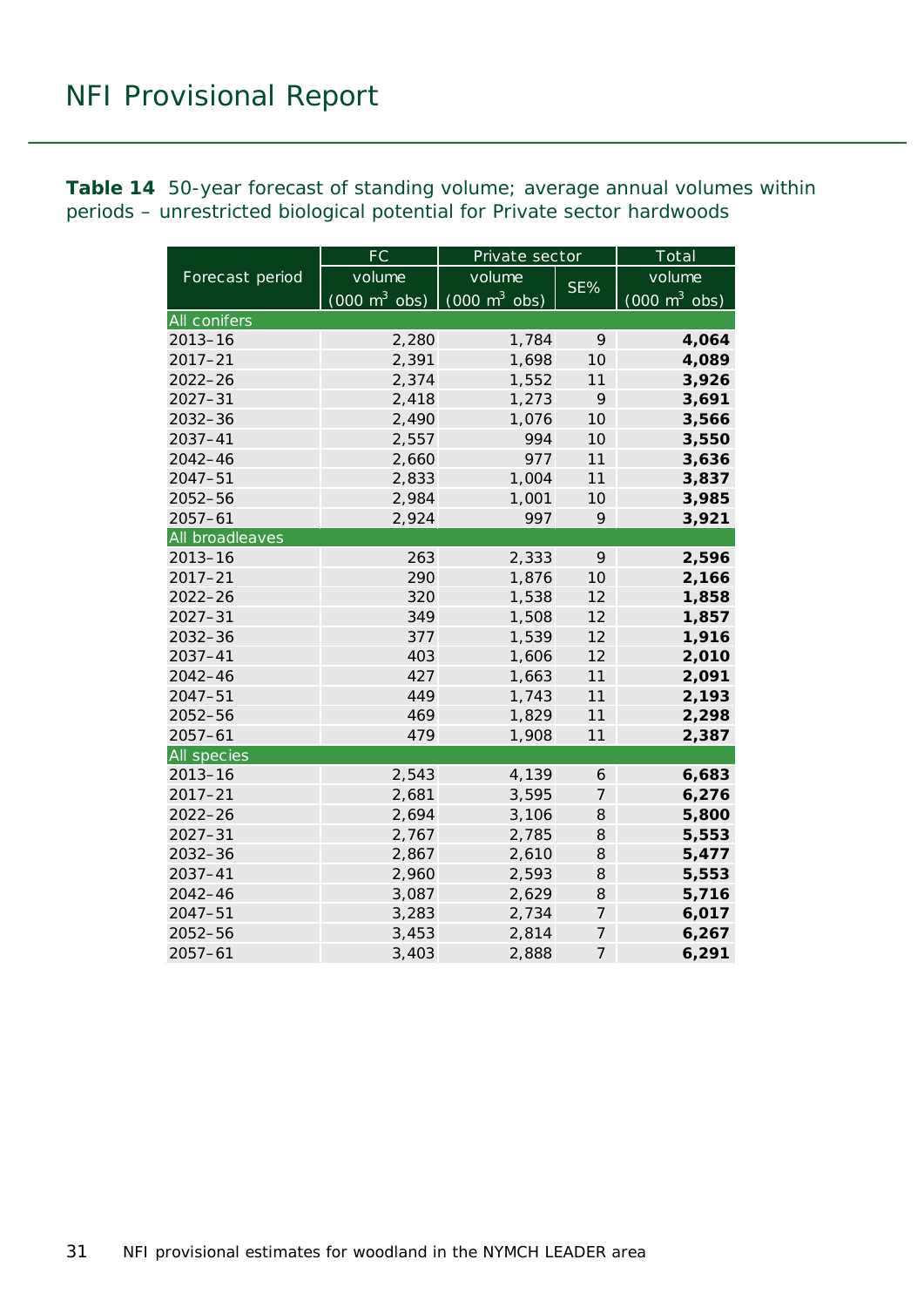<span id="page-31-0"></span>**Table 15** 50-year forecast of net increment; average annual volumes within periods – unrestricted biological potential for Private sector hardwoods

|                 | FC                              | Private sector                  |                  | Total                           |
|-----------------|---------------------------------|---------------------------------|------------------|---------------------------------|
| Forecast period | volume                          | volume                          |                  | volume                          |
|                 | $(000 \text{ m}^3 \text{ obs})$ | $(000 \text{ m}^3 \text{ obs})$ | SE%              | $(000 \text{ m}^3 \text{ obs})$ |
| All conifers    |                                 |                                 |                  |                                 |
| $2013 - 16$     | 89                              | 69                              | 10               | 159                             |
| $2017 - 21$     | 111                             | 63                              | 10               | 174                             |
| $2022 - 26$     | 103                             | 56                              | 11               | 159                             |
| $2027 - 31$     | 102                             | 51                              | 11               | 153                             |
| $2032 - 36$     | 100                             | 47                              | 11               | 147                             |
| 2037-41         | 102                             | 49                              | 10               | 150                             |
| 2042-46         | 103                             | 54                              | 10               | 157                             |
| $2047 - 51$     | 107                             | 64                              | 9                | 170                             |
| 2052-56         | 109                             | 67                              | 9                | 177                             |
| $2057 - 61$     | 111                             | 71                              | 8                | 182                             |
| All broadleaves |                                 |                                 |                  |                                 |
| $2013 - 16$     | 8                               | 59                              | 6                | 67                              |
| $2017 - 21$     | 9                               | 59                              | 6                | 68                              |
| $2022 - 26$     | 9                               | 58                              | $\boldsymbol{7}$ | 67                              |
| $2027 - 31$     | 8                               | 61                              | $\overline{7}$   | 69                              |
| $2032 - 36$     | 8                               | 70                              | 8                | 78                              |
| $2037 - 41$     | 8                               | 80                              | 9                | 87                              |
| $2042 - 46$     | $\overline{7}$                  | 86                              | 9                | 94                              |
| $2047 - 51$     | $\overline{7}$                  | 86                              | 9                | 93                              |
| $2052 - 56$     | $\overline{7}$                  | 83                              | 8                | 90                              |
| $2057 - 61$     | $\overline{7}$                  | 82                              | $\overline{7}$   | 89                              |
| All species     |                                 |                                 |                  |                                 |
| $2013 - 16$     | 97                              | 130                             | 5                | 227                             |
| $2017 - 21$     | 119                             | 124                             | 6                | 244                             |
| $2022 - 26$     | 112                             | 115                             | 6                | 227                             |
| $2027 - 31$     | 111                             | 111                             | 5                | 222                             |
| 2032-36         | 108                             | 116                             | 6                | 225                             |
| $2037 - 41$     | 109                             | 127                             | 6                | 237                             |
| 2042-46         | 110                             | 140                             | 5                | 250                             |
| $2047 - 51$     | 114                             | 149                             | 5                | 263                             |
| 2052-56         | 116                             | 150                             | 5                | 266                             |
| $2057 - 61$     | 118                             | 153                             | 5                | 271                             |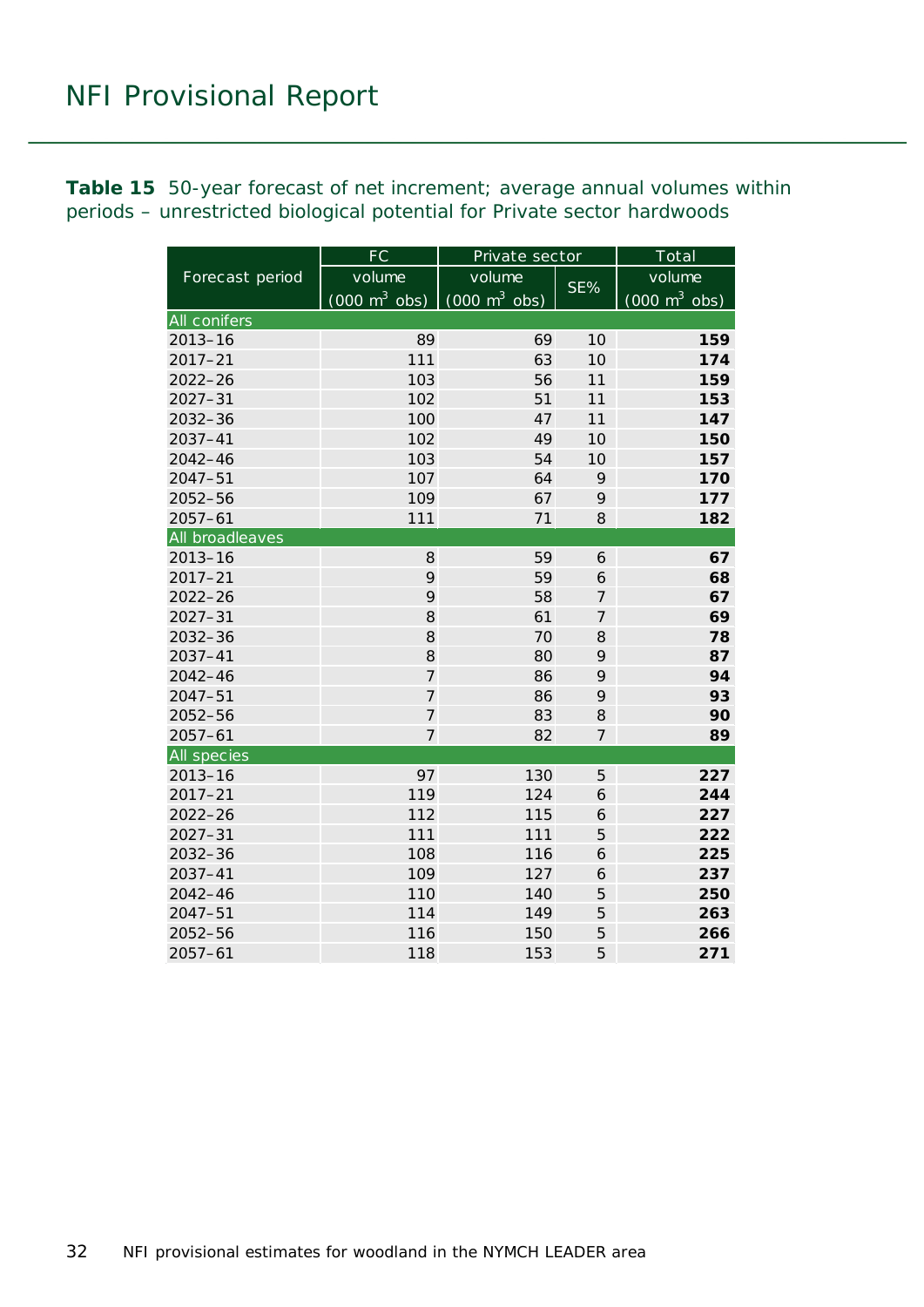<span id="page-32-0"></span>**Figure 9** Overview of 50-year forecast of average annual softwood availability – unrestricted biological potential for Private sector hardwoods

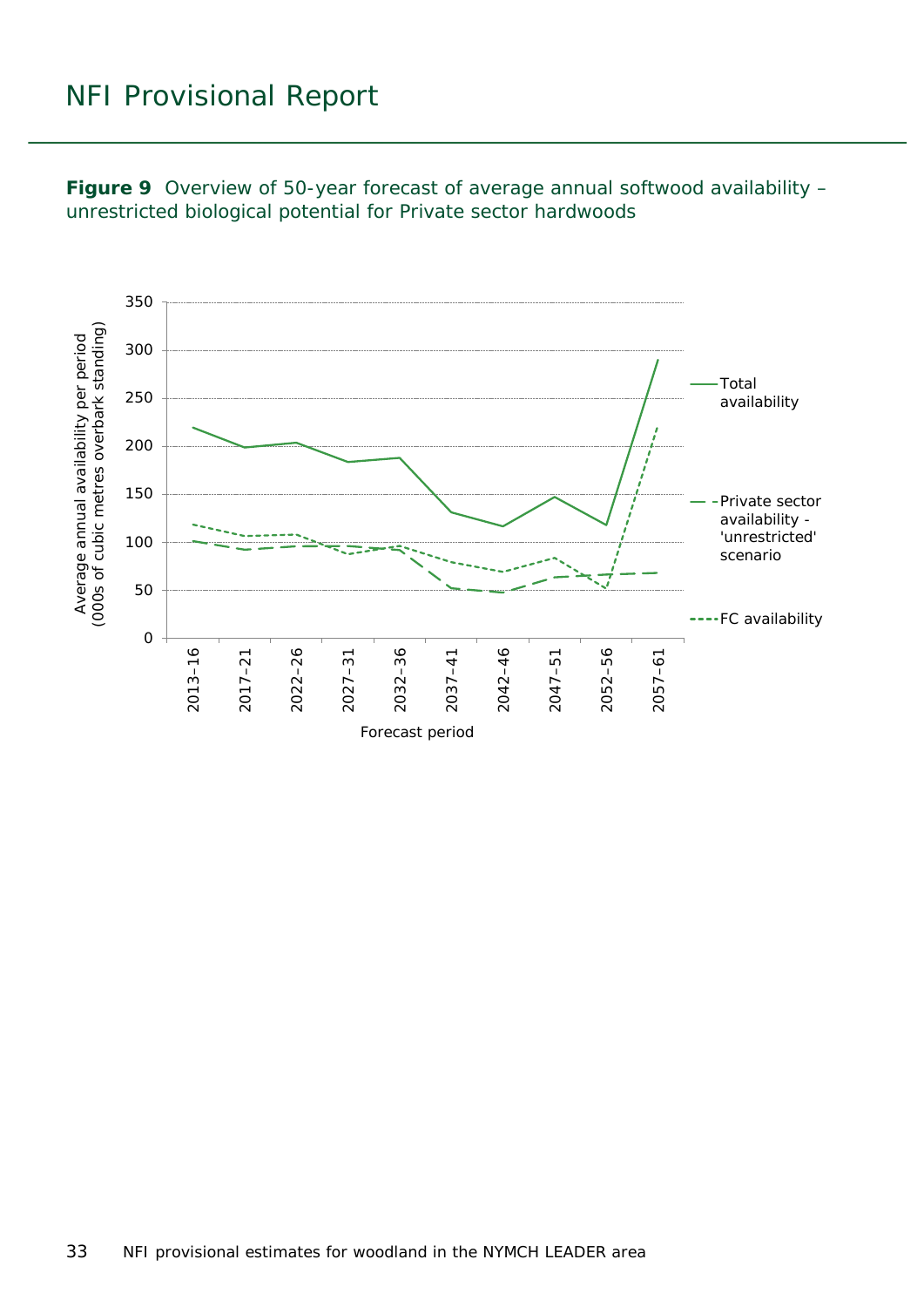

<span id="page-33-0"></span>**Figure 10** 50-year forecast comparison of average annual softwood availability– unrestricted biological potential for Private sector hardwoods

<span id="page-33-1"></span>**Figure 11** 50-year forecast comparison of average annual hardwood availability – unrestricted biological potential for Private sector hardwoods

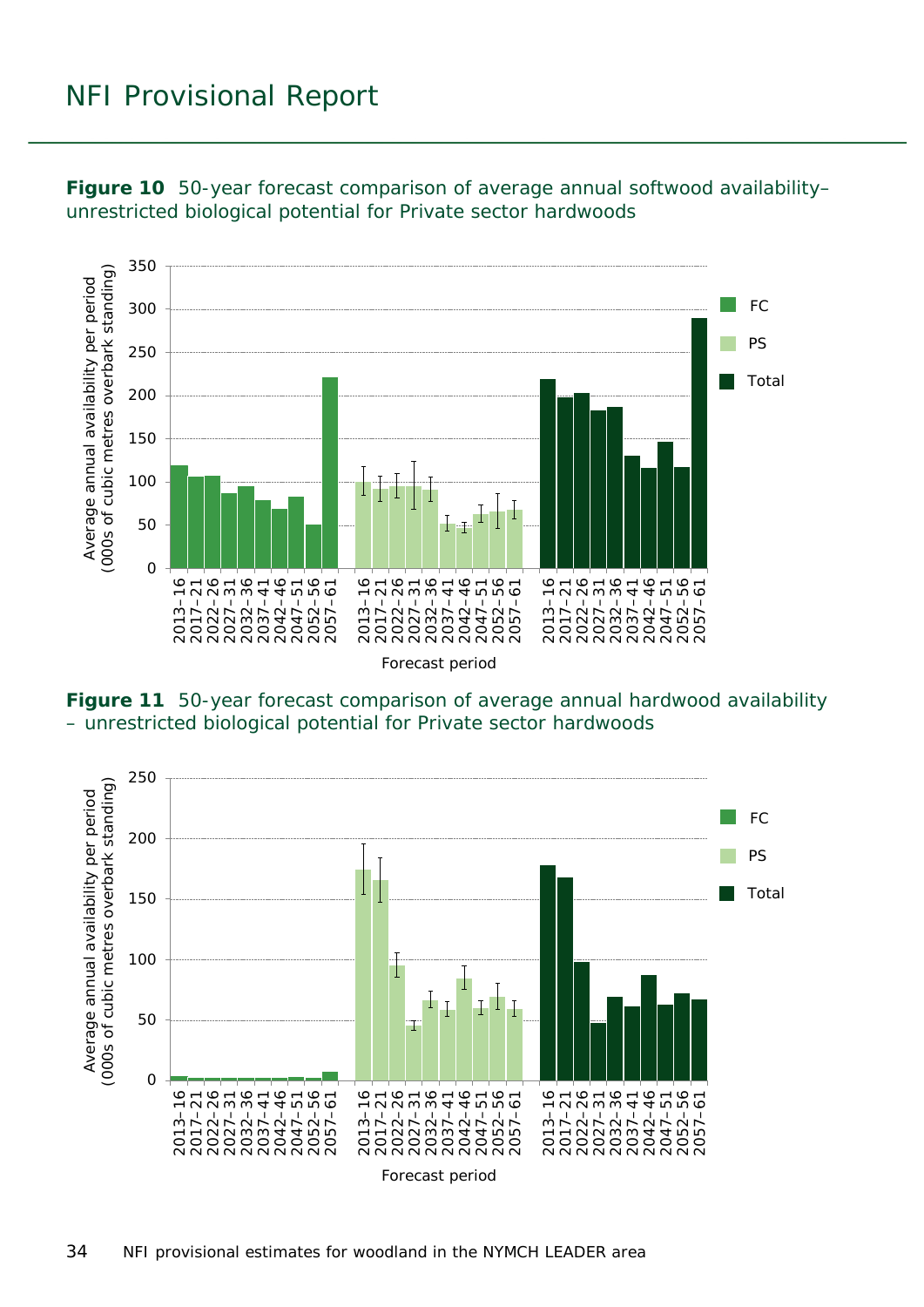

<span id="page-34-0"></span>**Figure 12** 50-year summary of softwood standing volume, increment and availability – unrestricted biological potential for Private sector hardwoods

<span id="page-34-1"></span>

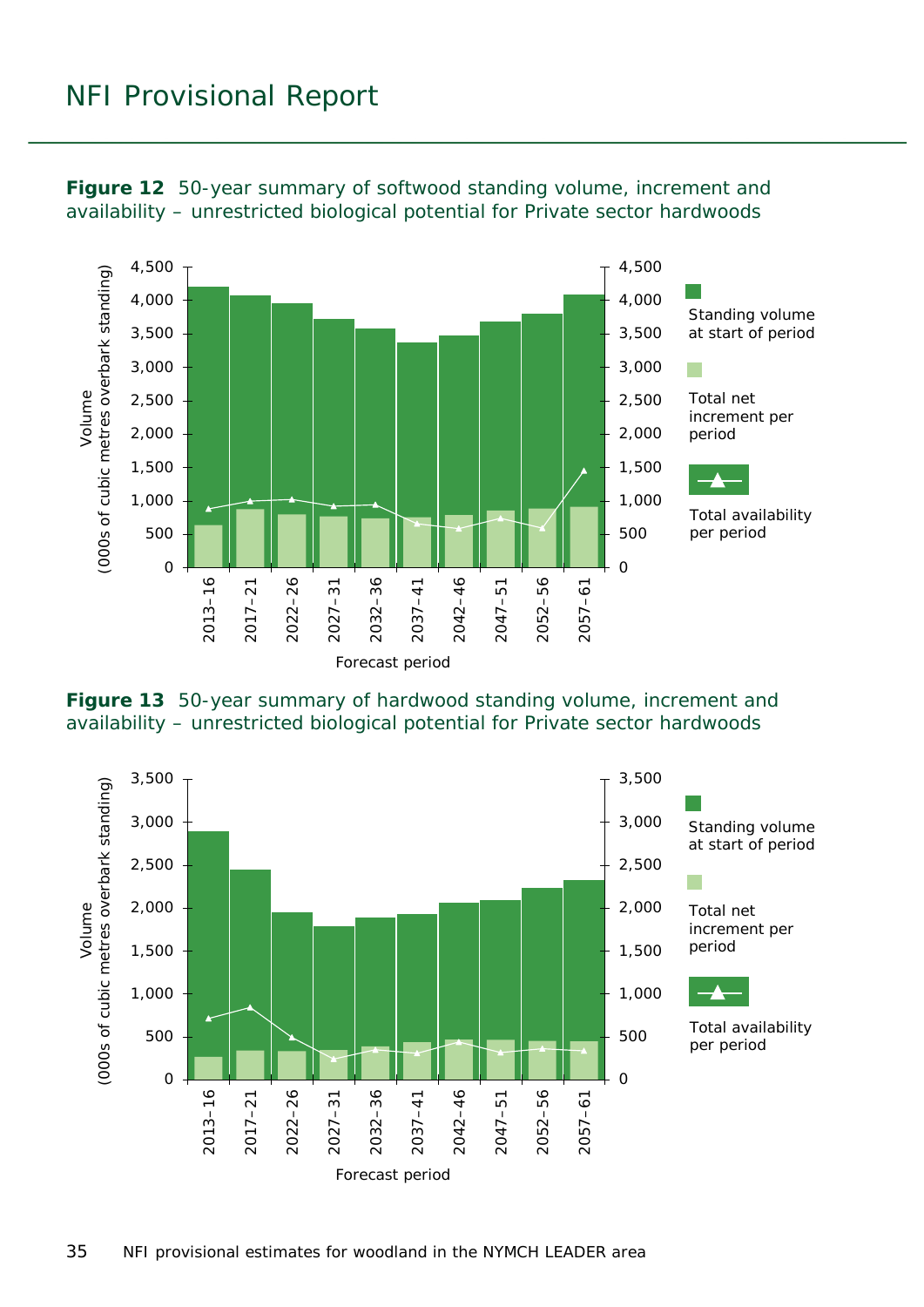<span id="page-35-0"></span>Comparison of hardwood production between harvesting scenarios

<span id="page-35-1"></span>

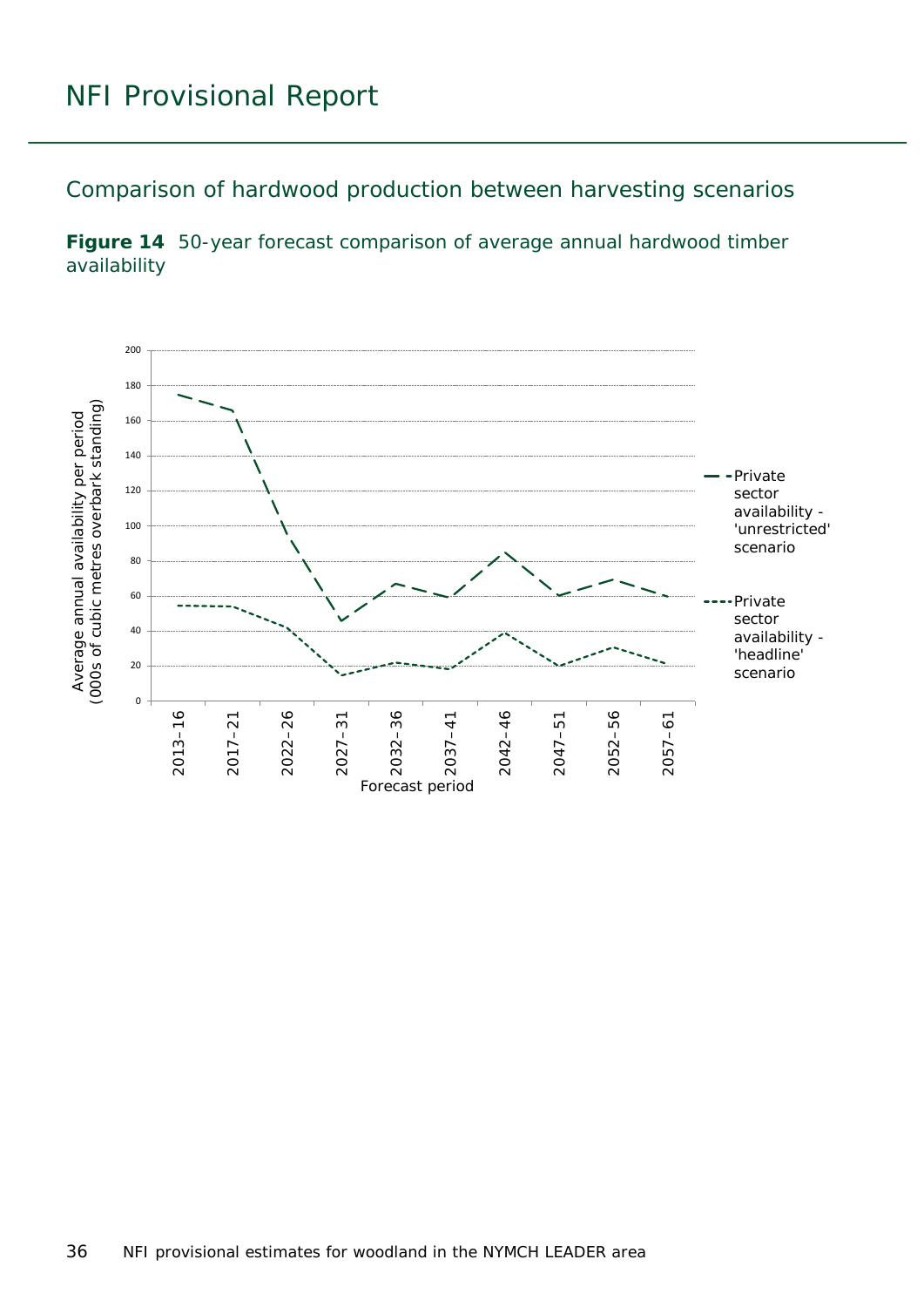

<span id="page-36-0"></span>

#### <span id="page-36-1"></span>**Table 16** 15-year forecast comparison of average annual timber availability

| Principal species      |                | $2013 - 16$                         |                   |                | $2017 - 21$                         |                | $2022 - 26$                 |                                 |                   |  |
|------------------------|----------------|-------------------------------------|-------------------|----------------|-------------------------------------|----------------|-----------------------------|---------------------------------|-------------------|--|
|                        | Headline       | Unrestricted                        | <b>Difference</b> | Headline       | Unrestricted                        | Difference     | Headline                    | Unrestricted                    | <b>Difference</b> |  |
|                        |                | volume                              |                   |                | volume                              |                |                             | volume                          |                   |  |
|                        |                | $(000 \; \text{m}^3 \; \text{obs})$ |                   |                | $(000 \; \text{m}^3 \; \text{obs})$ |                |                             | $(000 \text{ m}^3 \text{ obs})$ |                   |  |
|                        |                |                                     |                   |                |                                     |                |                             |                                 |                   |  |
| <b>All conifers</b>    | 219            | 219                                 | $\mathbf 0$       | 199            | 199                                 | $\mathbf{o}$   | 204                         | 204                             | $\Omega$          |  |
| Sitka spruce           | 63             | 63                                  | $\circ$           | 49             | 49                                  | $\mathbf{O}$   | 46                          | 46                              | $\Omega$          |  |
| Scots pine             | 44             | 44                                  | $\Omega$          | 53             | 53                                  | $\mathbf{O}$   | 57                          | 57                              | $\Omega$          |  |
| Corsican pine          | 9              | 9                                   | $\circ$           | 14             | 14                                  | $\mathbf 0$    |                             | $\overline{7}$                  | O                 |  |
| Norway spruce          | 25             | 25                                  | $\mathbf{O}$      | 9              | 9                                   | $\mathbf{O}$   | 22                          | 22                              |                   |  |
| Larches                | 50             | 50                                  | $\Omega$          | 52             | 52                                  | $\circ$        | 39                          | 39                              |                   |  |
| Douglas fir            | 6              | 6                                   | $\mathbf{O}$      | 5              | 5                                   | $\mathbf 0$    | 11                          | 11                              | $\Omega$          |  |
| Lodgepole pine         | 17             | 17                                  | $\circ$           | 11             | 11                                  | $\mathbf 0$    | 17                          | 17                              | $\Omega$          |  |
| Other conifers         | 4              | 4                                   | $\mathbf{O}$      | 5              | 5                                   | $\mathbf{O}$   |                             | 4                               | $\Omega$          |  |
| <b>All broadleaves</b> | 58             | 178                                 | 120               | 57             | 168                                 | 112            | 45                          | 98                              | 54                |  |
| Oak                    |                | 36                                  | 32                | 8              | 40                                  | 33             | $\boldsymbol{\vartriangle}$ | 17                              | 13                |  |
| Beech                  | 4              | 5                                   |                   | 4              | 6                                   | $\overline{2}$ | 13                          | 24                              | 12                |  |
| Sycamore               | 26             | 33                                  | 6                 | 26             | 36                                  | 10             | 13                          | 18                              | 5                 |  |
| Ash                    | 12             | 47                                  | 36                | 9              | 31                                  | 22             | 3                           | 10                              |                   |  |
| <b>Birch</b>           | 6              | 19                                  | 14                | 5              | 20                                  | 15             |                             | 13                              |                   |  |
| Sweet chestnut         | $\mathbf 0$    | $\mathbf{O}$                        | $\mathbf{O}$      | $\mathbf{O}$   | $\mathbf{O}$                        | $\mathbf{O}$   | $\Omega$                    | $\Omega$                        |                   |  |
| Hazel                  | $\mathsf{O}$   | 3                                   | 3                 | $\circ$        | 6                                   | 6              | $\circ$                     |                                 |                   |  |
| Hawthorn               | $\circ$        | $\mathfrak{D}$                      | $\overline{2}$    | $\mathbf{O}$   | $\overline{2}$                      | $\overline{2}$ | $\circ$                     | 2                               |                   |  |
| Alder                  | $\overline{2}$ | 18                                  | 16                | $\overline{2}$ | 15                                  | 13             | 5                           | 8                               |                   |  |
| Willow                 | $\Omega$       |                                     |                   | 0              |                                     | $\circ$        |                             |                                 |                   |  |
| Other broadleaves      |                | 10                                  |                   |                | 10                                  | 8              |                             |                                 |                   |  |
| <b>All species</b>     | 280            | 400                                 | 121               | 257            | 369                                 | 112            | 251                         | 304                             | 54                |  |